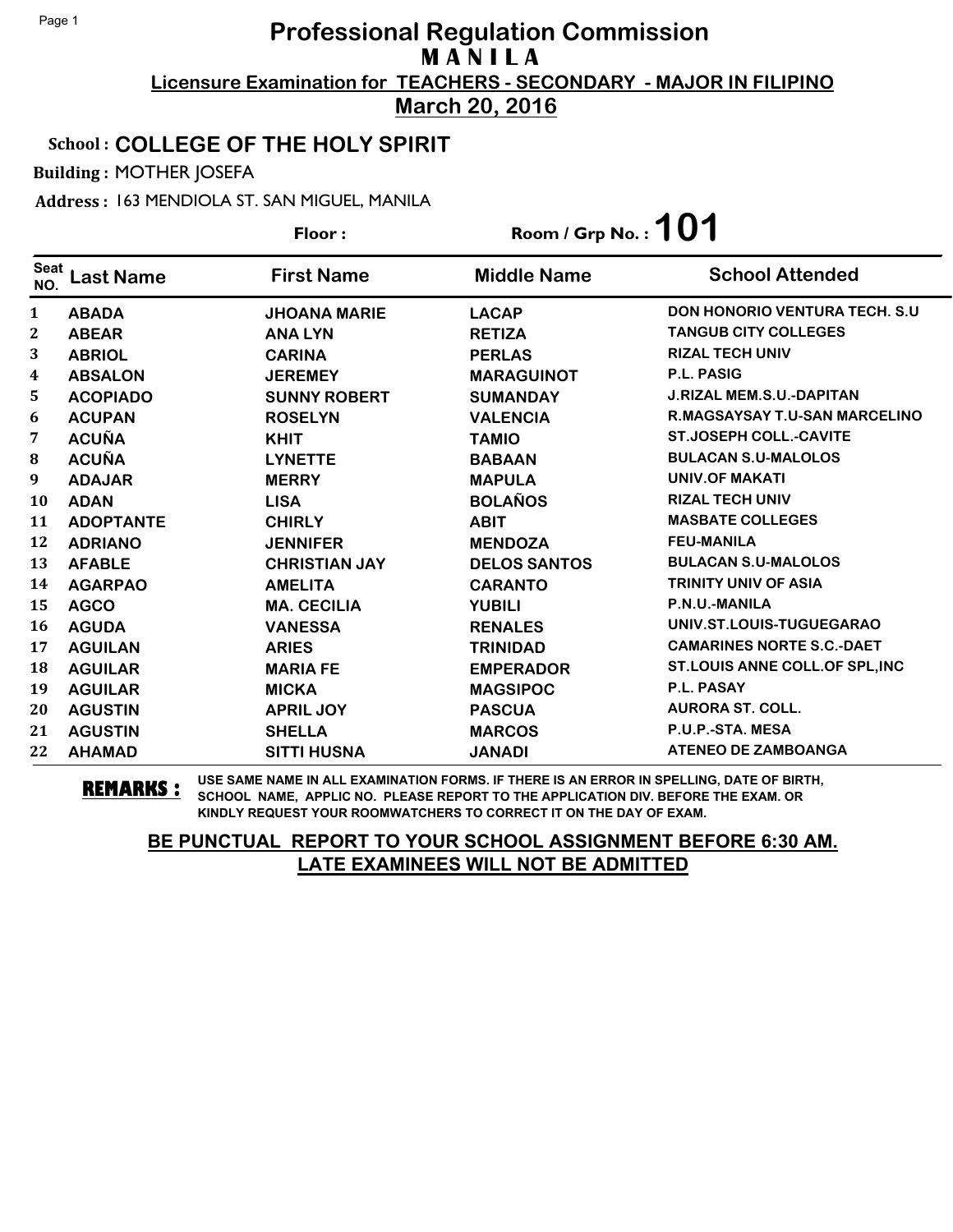## School : **COLLEGE OF THE HOLY SPIRIT**

Building : MOTHER JOSEFA

Address : 163 MENDIOLA ST. SAN MIGUEL, MANILA

**Last Name First Name Middle Name** Floor : Room / Grp No. :**201** Seat <sup>seat</sup> Last Name First Name Middle Name School Attended **ALALID ALFREDA LADERA LEYTE NORMAL UNIV. ALARDE JENNIFER VELUZ P.L. MUNTINLUPA ALAURIN KAREN ZUNIEGA CATANDUANES STATE UNIVERSITY - ALBAO JANINE PRIMERO N. T. C. ALBUERA JEA CAMILLE ANDRADA P.L. MARIKINA CITY ALCANTARA IRESOL CABALLERO UNIV.OF MAKATI ALCANTARA ROXANNE OLARTE ARELLANO UNIV-PASIG ALCARAZ BRIGETTE AVENA IMMA.CONCEP.COLL.-BATANGAS ALEGRE MARK ANTHONY IBON MMSU-LAOAG COLL OF EDUC. ALFANTA DIANA MARIE TALLORIN BATAAN PENINSULA STATE ALFORQUE JONALYN DARO P.U.P.-STA. MESA ALICABO ROSEMARIE CRISPO M.S.ENVERGA U-CATANAUAN ALICANDO AURORA BITONG ADVENTIST UNIV OF THE PHIL. ALMEROL JESSY LYNN CRUSINA BULACAN S.U-MALOLOS ALOG ANTHONY RAMOS KOL. SUBIC ALONZO ANGELA GAGARIN C.L.S.U. ALURA LISHYL TORMES UNIV.OF MAKATI ALVAREZ RODELYN HORTILANO RIZAL TECH UNIV AMADOR ROMAILYN CARIAGA ST.JOSEPH COLL.-BULACAN AMAR NANCY CAHILIG ROMBLON STATE UNIV.( FOR ROMBLON AMPARO NOELENE ESCOBEDO P.L. MUNTINLUPA ANDALLO AIZA DECASTRO U OF RIZAL SYS.-PILILLA**

**REMARKS :** USE SAME NAME IN ALL EXAMINATION FORMS. IF THERE IS AN ERROR IN SPELLING, DATE OF BIRTH, SCHOOL NAME, APPLIC NO. PLEASE REPORT TO THE APPLICATION DIV. BEFORE THE EXAM. OR KINDLY REQUEST YOUR ROOMWATCHERS TO CORRECT IT ON THE DAY OF EXAM.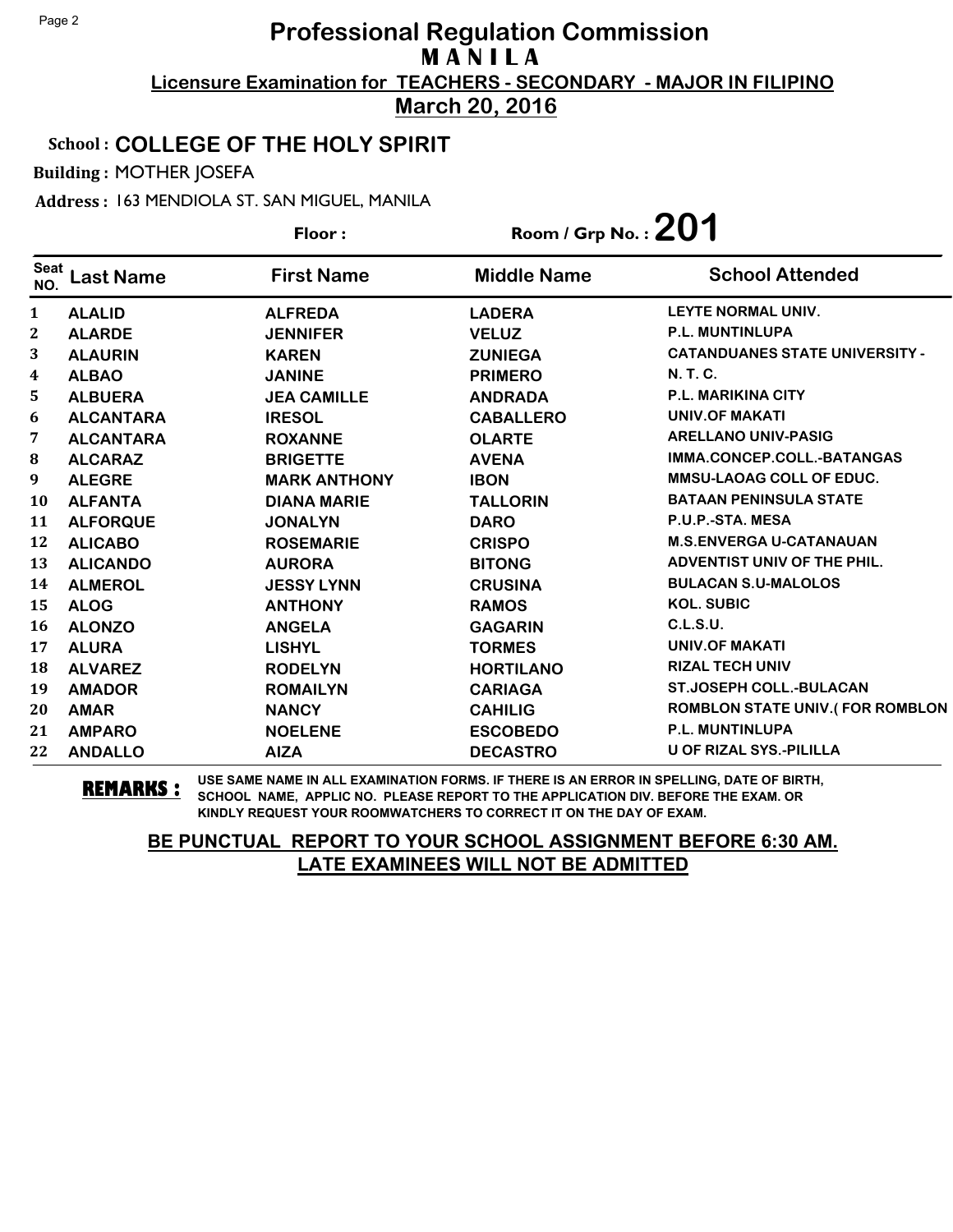## School : **COLLEGE OF THE HOLY SPIRIT**

Building : MOTHER JOSEFA

Address : 163 MENDIOLA ST. SAN MIGUEL, MANILA

**Last Name First Name Middle Name** Floor : Room / Grp No. : 203 Seat <sup>seat</sup> Last Name First Name Middle Name School Attended **ANDEA DAISY ZACARIAS UNIV.OF MAKATI ANDINO SHIERLY ANN SANDOVAL I.B.CALINGASAN MEM. ANG MARICOR REDILLAS NO.QUEZON COOP.COLL.INC ANGOB PHILIP CORNITES NORTHEASTERN MINDANAO COLL. ANGOLUAN LEAH SAGER EARIST ANISLAGON MARILOU BALBALOSA SORSOGON SC-BULAN ANIT ARLENE LAGURA IMUS INSTITUTE ANOCHE MARY KATE JALANDONI U PERP HELP-CAVITE ANORE NARCISO JR BARTOLA TOMAS CLAUDIO MEM. ANTONIO LORENA BALIUAG CAGAYAN STATE UNIV.-GONZAGA ANTONIO MELANIE RAMOS COLUMBAN COLL.-OLONGAPO CITY ANTONIO RONNEL BAGUIO ICCT CFI APON MA. TERESSA LASPRILLAS MEYCAUAYAN COLL. APRIGEL NORIEL SANTIAGO METRO MANILA COLL. AQUINO ARBIE SAMONTE LAGUNA STATE POLYTECHNIC AQUINO FLORDELIZA OLIVEROS P.L. MUNTINLUPA AQUINO FRANCIS TICMAN EARIST AQUINO JENIELYN SAN ANTONIO BULACAN S.U-MALOLOS AQUINO JESSICA SEBASTIAN PANGASINAN S.U.-SAN CARLOS CITY AQUINO RODEL BANASIHAN LAGUNA STATE POLYTECHNIC ARADO ARNEL VILLAMOR MASBATE COLLEGES ARAMBULO GLENDA VILLAFLORES RIZAL TECH UNIV**

**REMARKS :** USE SAME NAME IN ALL EXAMINATION FORMS. IF THERE IS AN ERROR IN SPELLING, DATE OF BIRTH, SCHOOL NAME, APPLIC NO. PLEASE REPORT TO THE APPLICATION DIV. BEFORE THE EXAM. OR KINDLY REQUEST YOUR ROOMWATCHERS TO CORRECT IT ON THE DAY OF EXAM.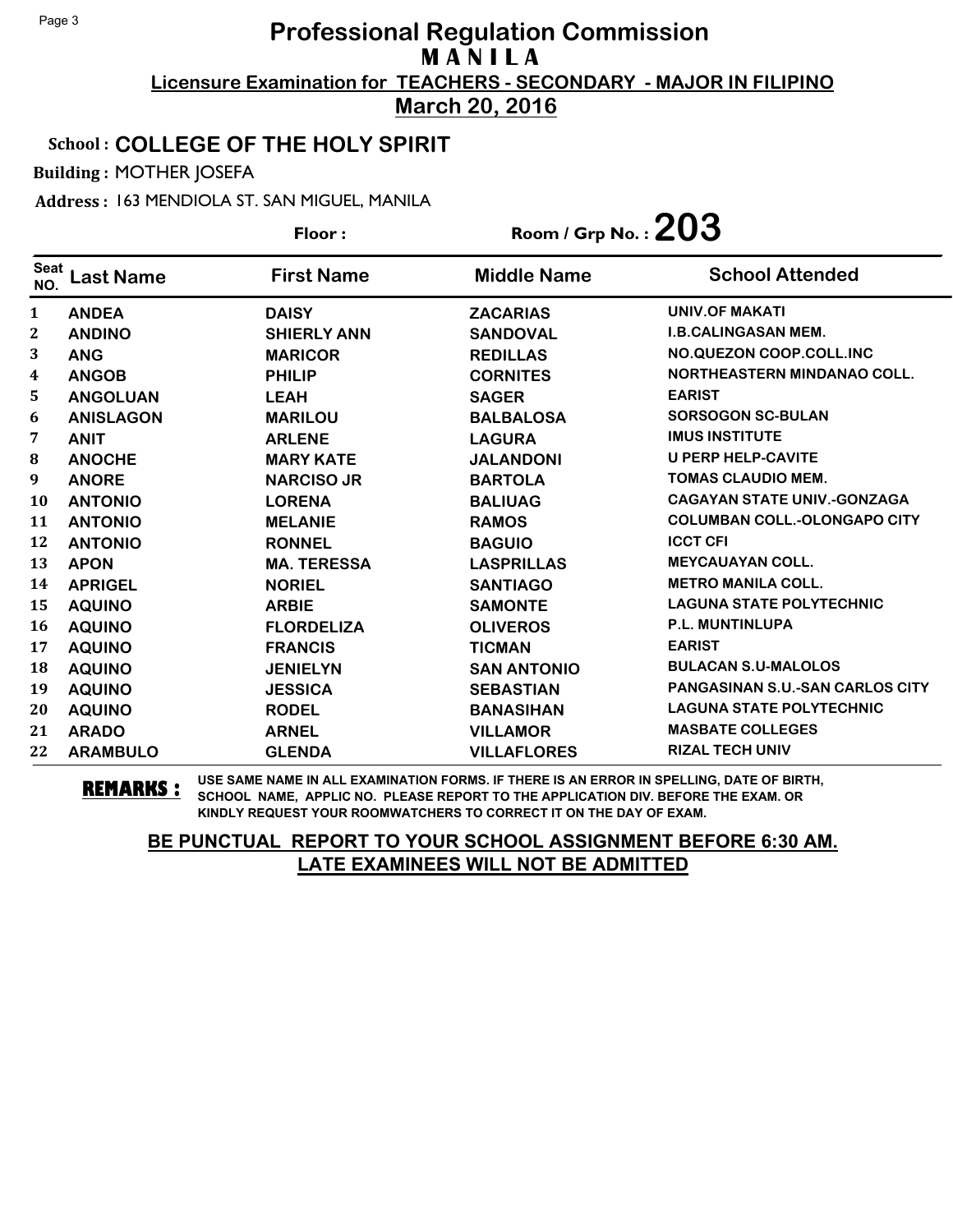### School : **COLLEGE OF THE HOLY SPIRIT**

Building : MOTHER JOSEFA

Address : 163 MENDIOLA ST. SAN MIGUEL, MANILA

**Last Name First Name Middle Name** Floor : Room / Grp No. : 204 Seat <sup>seat</sup> Last Name First Name Middle Name School Attended **ARBOLEDA ARSELIN PAGCAS U.M.-PANABO ARCA DIANA ROSE BADAR R.MAGSAYSAY T.U-IBA ARCEO MONICA JANE ANDRES EARIST ARCIAGA ANTHONY JASMIN P.L. MUNTINLUPA ARRIOLA MARNA PATRICIA DAYAO P.U.P.-STA. MESA ASA KATRINA EUNICE IGNACIO TOMAS CLAUDIO MEM. ASAMA JALILA SARIP M.S.U.-MARAWI CITY ASTOVEZA ELLESCA MAGNANAO U OF RIZAL SYS.-RODRIGUEZ AUDEA ALMA CARMELA CRUZ P.L. MARIKINA CITY AUJERO REGIELYN PACIS BATAAN PENINSULA STATE U-MAIN AVARICIO MARY ANN BANDILLON FILAMER CHRISTIAN AVENIDO JEMAVEL SABINO LAGUNA STATE POLYTECHNIC AVENTURADO MARIAN CRUZ P.L. VALENZUELA AVILA JAYAN DANEL CURA BERNARDO COLLEGE AVILLA ARLIE AIZA QUINITO CAMARINES NORTE S.C.-DAET AYERAS MARILYN LABASTIDA EARIST BACANI REAN JOY MENDOZA DON HONORIO VENTURA TECH. S.U BAGAINDOC EIMEREN BAYARONG EARIST BAGORIO ANAMIE RIVERA NAVOTAS POLY. COLL. BAGOYORO FE TONG LEYTE NORMAL UNIV. BAGUIOS LAURO JR TONDAG COLL. MOST HOLY TRINITY BAJASAN ROLINDA DENTE P.L. MUNTINLUPA**

**REMARKS :** USE SAME NAME IN ALL EXAMINATION FORMS. IF THERE IS AN ERROR IN SPELLING, DATE OF BIRTH, SCHOOL NAME, APPLIC NO. PLEASE REPORT TO THE APPLICATION DIV. BEFORE THE EXAM. OR KINDLY REQUEST YOUR ROOMWATCHERS TO CORRECT IT ON THE DAY OF EXAM.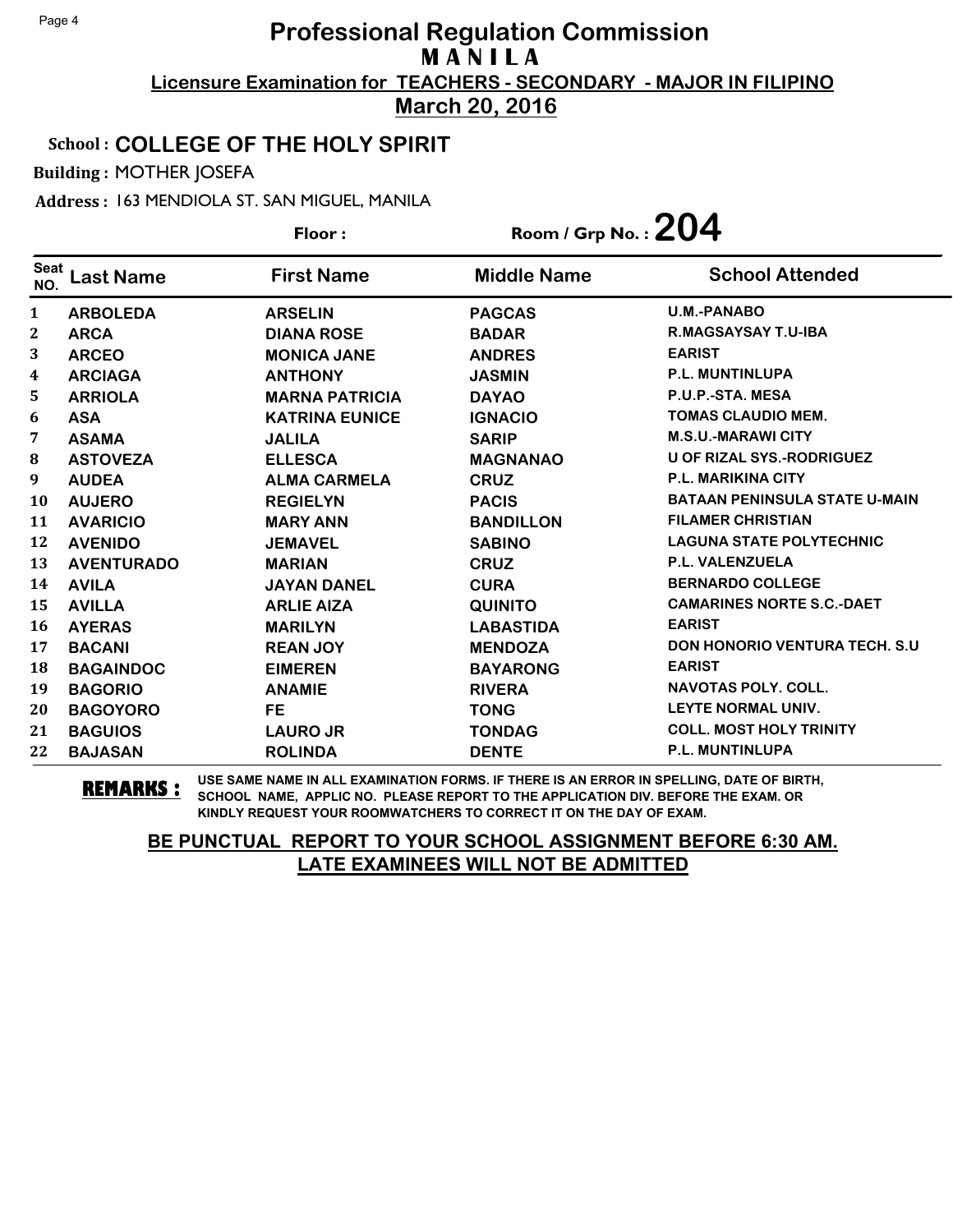## School : **COLLEGE OF THE HOLY SPIRIT**

Building : MOTHER JOSEFA

Address : 163 MENDIOLA ST. SAN MIGUEL, MANILA

|                    |                   | Floor:                  | Room / Grp No. : $205$ |                                         |
|--------------------|-------------------|-------------------------|------------------------|-----------------------------------------|
| <b>Seat</b><br>NO. | <b>Last Name</b>  | <b>First Name</b>       | <b>Middle Name</b>     | <b>School Attended</b>                  |
| 1                  | <b>BAKAKEW</b>    | <b>ANNALIZA</b>         | <b>DALOGDOG</b>        | <b>IFUGAO S.U.-LAMUT</b>                |
| 2                  | <b>BALAGTAS</b>   | <b>MARK ERIC</b>        | <b>URETA</b>           | <b>BULACAN S.U-MALOLOS</b>              |
| 3                  | <b>BALANAY</b>    | <b>SHEILA</b>           | <b>VELASCO</b>         | E. A. C.-DASMARIÑAS                     |
| 4                  | <b>BALASABAS</b>  | <b>MARY ROSE</b>        | <b>MAGGAY</b>          | <b>EARIST</b>                           |
| 5                  | <b>BALASBAS</b>   | <b>BEBETH</b>           | <b>PALOMAS</b>         | <b>NAVOTAS POLY, COLL.</b>              |
| 6                  | <b>BALBUENA</b>   | <b>MARIAN</b>           | <b>MIRANDA</b>         | <b>U PERP HELP-LAGUNA</b>               |
| 7                  | <b>BALDERAMA</b>  | <b>NELDA</b>            | <b>ESBER</b>           | <b>TANAUAN INST.</b>                    |
| ${\bf 8}$          | <b>BALDO</b>      | <b>SARA VICTORIA</b>    | <b>RAFOLS</b>          | <b>KOL. SUBIC</b>                       |
| 9                  | <b>BALDOSA</b>    | <b>RICKY</b>            | <b>DOB</b>             | <b>VERITAS COLL.-IROSIN</b>             |
| 10                 | <b>BALLESTER</b>  | <b>LIGAYA II</b>        | <b>LOGENIO</b>         | <b>BICOL COLLEGE</b>                    |
| 11                 | <b>BALON</b>      | <b>RENALIN</b>          | <b>REDILLA</b>         | <b>P.L. MUNTINLUPA</b>                  |
| 12                 | <b>BALTAZAR</b>   | <b>LIEZEL</b>           | <b>MANAYTAY</b>        | U OF RIZAL SYS.-RODRIGUEZ               |
| 13                 | <b>BANDANG</b>    | <b>CAMILLE</b>          | <b>ROMERO</b>          | P.L. PASAY                              |
| 14                 | <b>BANIAGA</b>    | <b>MHEZY</b>            | <b>CASIDO</b>          | U OF RIZAL SYS.-ANTIPOLO                |
| 15                 | <b>BANTA</b>      | <b>MONALIZA</b>         | <b>MAGPILE</b>         | <b>ICCT CFI</b>                         |
| 16                 | <b>BANTILAN</b>   | <b>LEAH</b>             | <b>GARADO</b>          | <b>EASTERN SAMAR STATE U - GUIUAN</b>   |
| 17                 | <b>BANTILAN</b>   | <b>PETRONILA</b>        | <b>RELOJ</b>           | <b>METRO MANILA COLL.</b>               |
| 18                 | <b>BANTOG</b>     | <b>MICHAEL ANGELO</b>   | <b>SAN DIEGO</b>       | <b>MEYCAUAYAN COLL.</b>                 |
| 19                 | <b>BARCELON</b>   | <b>WINNEL</b>           | <b>MACALINTAL</b>      | <b>P.L. PASAY</b>                       |
| 20                 | <b>BARCELONA</b>  | <b>MARIA LUNINGNING</b> | <b>MAZO</b>            | <b>ROMBLON STATE UNIV. (FOR ROMBLON</b> |
| 21                 | <b>BARICAUA</b>   | <b>KAREN JOY</b>        | <b>RENTINO</b>         | P.N.U.-MANILA                           |
| 22                 | <b>BARRIENTOS</b> | <b>HANA MARI</b>        | $\bullet$              | <b>P.L. MUNTINLUPA</b>                  |

**REMARKS :** USE SAME NAME IN ALL EXAMINATION FORMS. IF THERE IS AN ERROR IN SPELLING, DATE OF BIRTH, SCHOOL NAME, APPLIC NO. PLEASE REPORT TO THE APPLICATION DIV. BEFORE THE EXAM. OR KINDLY REQUEST YOUR ROOMWATCHERS TO CORRECT IT ON THE DAY OF EXAM.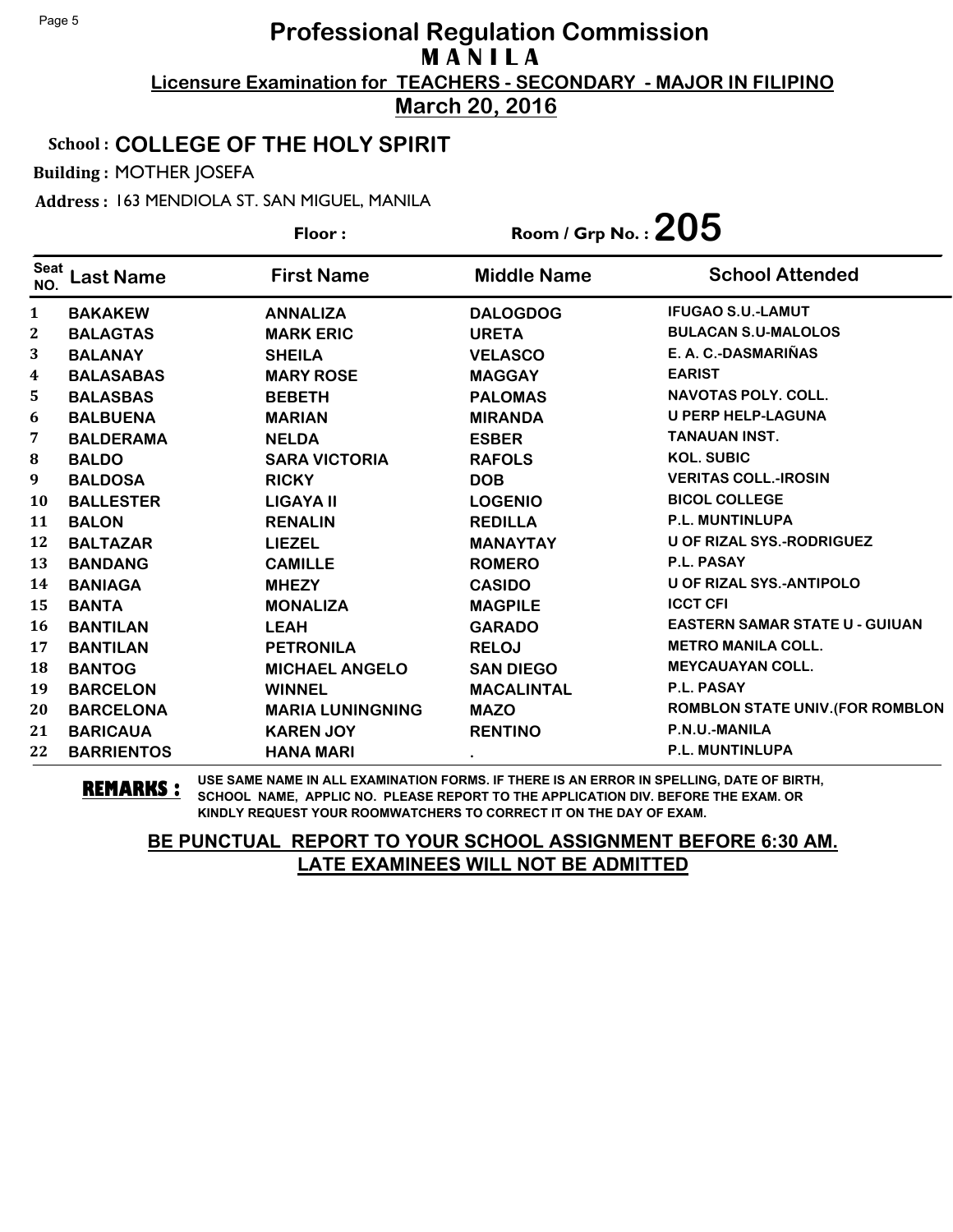### School : **COLLEGE OF THE HOLY SPIRIT**

Building : MOTHER JOSEFA

Address : 163 MENDIOLA ST. SAN MIGUEL, MANILA

|                    |                    | Floor:                | Room / Grp No. : $301$ |                                         |
|--------------------|--------------------|-----------------------|------------------------|-----------------------------------------|
| <b>Seat</b><br>NO. | <b>Last Name</b>   | <b>First Name</b>     | <b>Middle Name</b>     | <b>School Attended</b>                  |
| 1                  | <b>BARRIENTOS</b>  | <b>JANICE</b>         | <b>PAUYO</b>           | <b>N. T. C.</b>                         |
| 2                  | <b>BARRIENTOS</b>  | <b>MARILOU</b>        | <b>CAABAY</b>          | <b>NAVOTAS POLY, COLL.</b>              |
| 3                  | <b>BARTOLAY</b>    | <b>ANELYN</b>         | <b>DEJUCOS</b>         | <b>BICOL COLLEGE</b>                    |
| 4                  | <b>BARTOLOME</b>   | <b>RUBIE CLARE</b>    | <b>CUYONES</b>         | <b>LIGAO COMMUNITY COL.</b>             |
| 5                  | <b>BASTASA</b>     | <b>MARIFEL</b>        | <b>DE ASIS</b>         | <b>U.E.P.-CATUBIG</b>                   |
| 6                  | <b>BATALLER</b>    | <b>MARIA CRISTINA</b> | <b>LOZADA</b>          | <b>UNIV.OF MAKATI</b>                   |
| 7                  | <b>BATINDAAN</b>   | <b>AIZA</b>           | <b>BANGALISAN</b>      | <b>GOV.A.PASCUAL COLL.</b>              |
| 8                  | <b>BATOBALUNOS</b> | <b>MARILOU</b>        | <b>ACHA</b>            | N. T. C.                                |
| 9                  | <b>BAUGBOG</b>     | <b>MARY GRACE</b>     | <b>DASCO</b>           | <b>RIZAL TECH UNIV</b>                  |
| 10                 | <b>BAUI</b>        | <b>JOYLIN</b>         | <b>QUILANG</b>         | <b>RIZAL TECH UNIV</b>                  |
| 11                 | <b>BAUTISTA</b>    | <b>MELODY</b>         | <b>VILLEGAS</b>        | <b>U OF RIZAL SYS.-ANGONO</b>           |
| 12                 | <b>BAUTISTA</b>    | <b>NESTOR JR</b>      | <b>GANITANO</b>        | <b>ISABELA S.U.-CAUAYAN</b>             |
| 13                 | <b>BAXA</b>        | <b>MICHELLE</b>       | <b>LANDICHO</b>        | <b>BATANGAS S.U.-BATANGAS CITY</b>      |
| 14                 | <b>BAYLON</b>      | <b>MAE ANN</b>        | <b>MARCELO</b>         | <b>OUR LADY OF THE PILLAR'S</b>         |
| 15                 | <b>BAYONITO</b>    | <b>DINJINE</b>        | <b>APARIL</b>          | <b>P.L. VALENZUELA</b>                  |
| 16                 | <b>BAÑEZ</b>       | <b>JENNIFER</b>       | <b>MAGWILI</b>         | <b>U OF RIZAL SYS.-PILILLA</b>          |
| 17                 | <b>BEATO</b>       | <b>ALLELUIA</b>       | <b>CALINA</b>          | <b>EARIST</b>                           |
| 18                 | <b>BEDIORES</b>    | <b>RIZA RHEA</b>      | <b>CANLAS</b>          | <b>WESTERN PHILS, U-PUERTO PRINCESA</b> |
| 19                 | <b>BEGASO</b>      | <b>CHRISTOPHER</b>    | <b>DONATO</b>          | N. T. C.                                |
| 20                 | <b>BELAN</b>       | <b>ERNELIE</b>        | <b>MIRANDA</b>         | <b>U.E.-MANILA</b>                      |
| 21                 | <b>BELISON</b>     | <b>MYLENE</b>         | <b>DISCUTIDO</b>       | <b>TOMAS CLAUDIO MEM.</b>               |
| 22                 | <b>BELTRAN</b>     | <b>MICHAEL</b>        | <b>TIMBANG</b>         | <b>R.MAGSAYSAY T.U-SAN MARCELINO</b>    |

**REMARKS :** USE SAME NAME IN ALL EXAMINATION FORMS. IF THERE IS AN ERROR IN SPELLING, DATE OF BIRTH, SCHOOL NAME, APPLIC NO. PLEASE REPORT TO THE APPLICATION DIV. BEFORE THE EXAM. OR KINDLY REQUEST YOUR ROOMWATCHERS TO CORRECT IT ON THE DAY OF EXAM.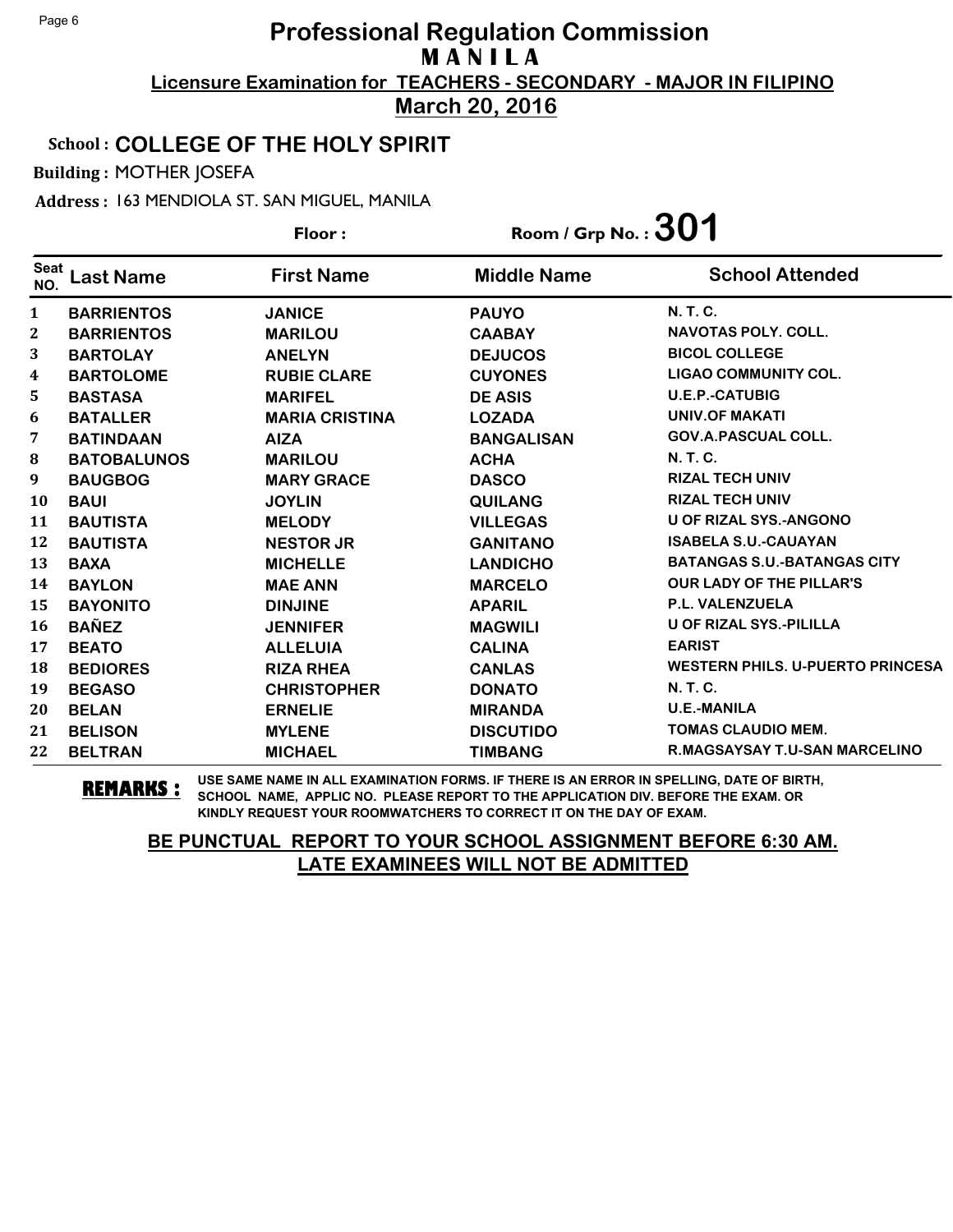## School : **COLLEGE OF THE HOLY SPIRIT**

Building : MOTHER JOSEFA

Address : 163 MENDIOLA ST. SAN MIGUEL, MANILA

**Last Name First Name Middle Name** Floor : Room / Grp No. :  $302$ Seat <sup>Seat</sup> Last Name First Name Middle Name School Attended **BENAVIDEZ ANGELO PADILLA P.L. VALENZUELA BENIGAS RUFFA YABUT EARIST BENITO MELORDY GENIZA OCC.MINDORO STATE COL. BERGES VANESSA BUCAL OCC.MINDORO STATE COL. BERNABE ALVIN GUIAO DON HONORIO VENTURA TECH. S.U BERNARDO KRISTINE EIZEL LACADMAN METRO MANILA COLL. BERSABE LIENELYN NACHOR P.L. VALENZUELA BESARIO RICKY . LAGUNA SPU-SINILOAN BIE LADY ROSE MANALASTAS EAST CENTRAL COLLEGE BILLY MARYSE BIANCA MARCIAL COL. DE STA. TERESA DE AVILA F.INC BINALA ISABELO JR VILLAROSA P.L. MANILA BIOJELA IRENEO MAKABENTA NEW ERA UNIV. BISMONTE LUZVIMINDA TORINO RIZAL TECH UNIV BLANCA AILEEN CELLON U OF RIZAL SYS.-ANGONO BLANCO MARY GRACE YMATA IMUS INSTITUTE BLANCO SHERRYLYN YU NEW ERA UNIV. BODINO KEMBERLYN CAMPO METRO MANILA COLL. BODOSO CHRISTINA BOÑGALOS SAN JOSE COMM. COLL.-MALILIPOT BOLANTE PAULNIÑO VILLONES U OF RIZAL SYS.-ANGONO BONAOBRA GENEROSE BANZAGALES SAN JOSE COMM. COLL.-MALILIPOT BONDAD ANQUETELE AURELLANO P.N.U.-MANILA BONDOC MA. KATRINA DE LEON BALIUAG UNIVERSITY**

**REMARKS :** USE SAME NAME IN ALL EXAMINATION FORMS. IF THERE IS AN ERROR IN SPELLING, DATE OF BIRTH, SCHOOL NAME, APPLIC NO. PLEASE REPORT TO THE APPLICATION DIV. BEFORE THE EXAM. OR KINDLY REQUEST YOUR ROOMWATCHERS TO CORRECT IT ON THE DAY OF EXAM.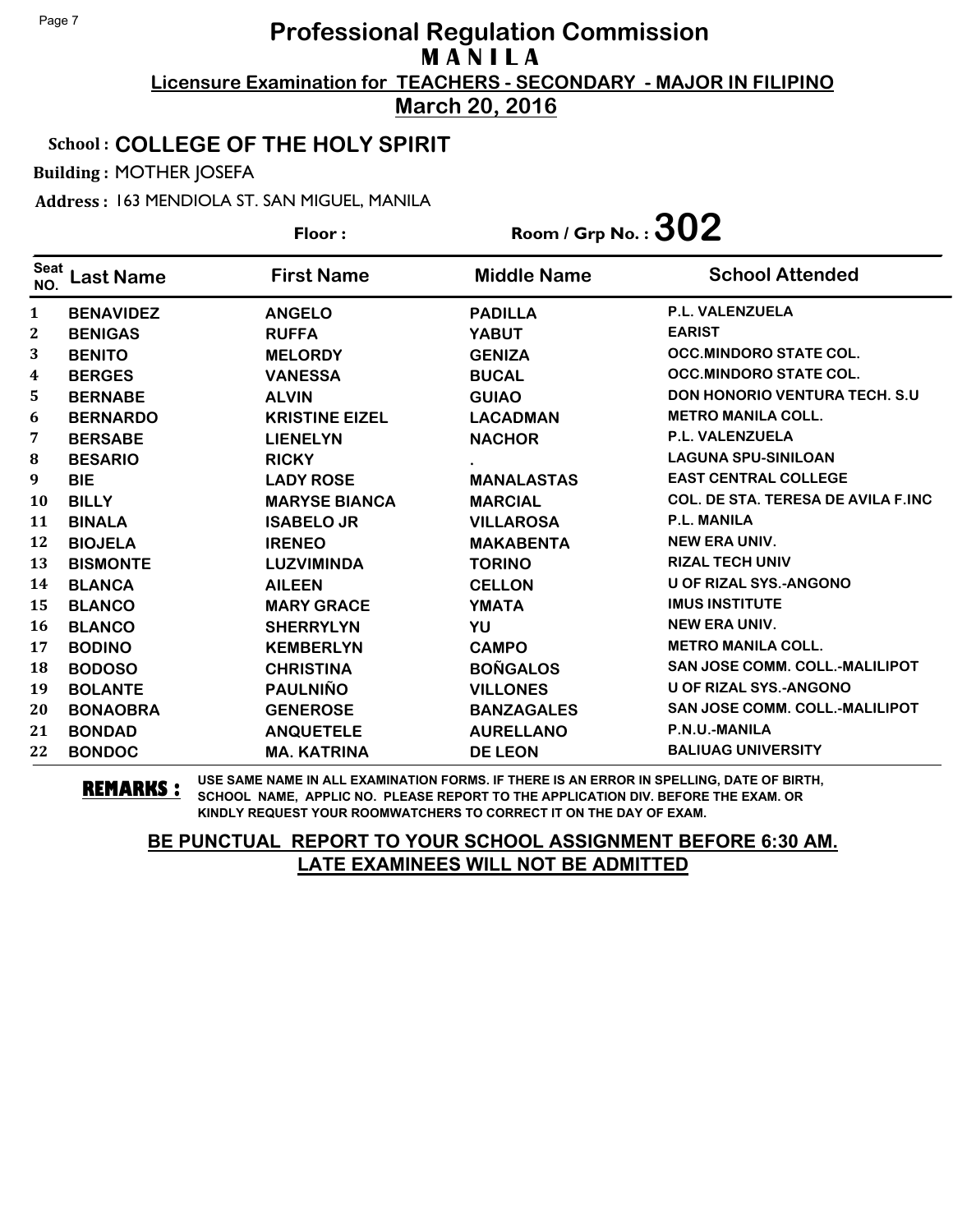## School : **COLLEGE OF THE HOLY SPIRIT**

Building : MOTHER JOSEFA

Address : 163 MENDIOLA ST. SAN MIGUEL, MANILA

**Last Name First Name Middle Name** Floor : Room / Grp No. :  $303$ Seat <sup>seat</sup> Last Name First Name Middle Name School Attended **BONTILAO JESSICA ACEBEDO KOL. SUBIC BORJA IRISH ZITA REPUBLIC CENTRAL COLL. BRISTOL JENNIFER ORPALAS TRECE MARTIRES CITY COLL. BROQUEZA MHALAYA SILVESTRE NAVOTAS POLY. COLL. BUAN DARIUS CEDRIC SANTOS COL DE SAN PASCUAL BUBAN MICHAEL DAVID U OF RIZAL SYS.-ANTIPOLO BUENAVISTA ILUMINACION GIGANTE GUAGUA NAT'L COLLEGE BUENO LIZA MAY SENA P.N.U.-MANILA BUENSALIDA JEFFREY QUIMNO CAMARINES NORTE S.C.-DAET BUEZA ARIES CARLOS U OF RIZAL SYS.-ANGONO BUGAS JANETH FRANDO P.L. PASIG BULAGNIR JOAN COLAPO U.E.P.-CATUBIG BULAN MARIA LUISA BACUGAN RIZAL TECH UNIV BUMANGLAG RIZALINA CRISTO C.L.S.U. BURAC MARFEL DAYAG CAGAYAN STATE BUYUCCAN REICHEL BOLHAYON QUIRINO STATE COLL. CABADDU RICHIE DABO JESUS IS LORD COLLEGES FDTN. CABALES ADELA SAMBALOD GREENVILLE COLLEGE CABALLERO MARY JOY BELCHEZ EARIST CABANILLAS ELSIE EVANGELISTA U OF RIZAL SYS.-ANTIPOLO CABELLO GINA AMBAYEC P.W.U.-MANILA CABILDO SHEILA SALAMAT BULACAN S.U-MALOLOS**

**REMARKS :** USE SAME NAME IN ALL EXAMINATION FORMS. IF THERE IS AN ERROR IN SPELLING, DATE OF BIRTH, SCHOOL NAME, APPLIC NO. PLEASE REPORT TO THE APPLICATION DIV. BEFORE THE EXAM. OR KINDLY REQUEST YOUR ROOMWATCHERS TO CORRECT IT ON THE DAY OF EXAM.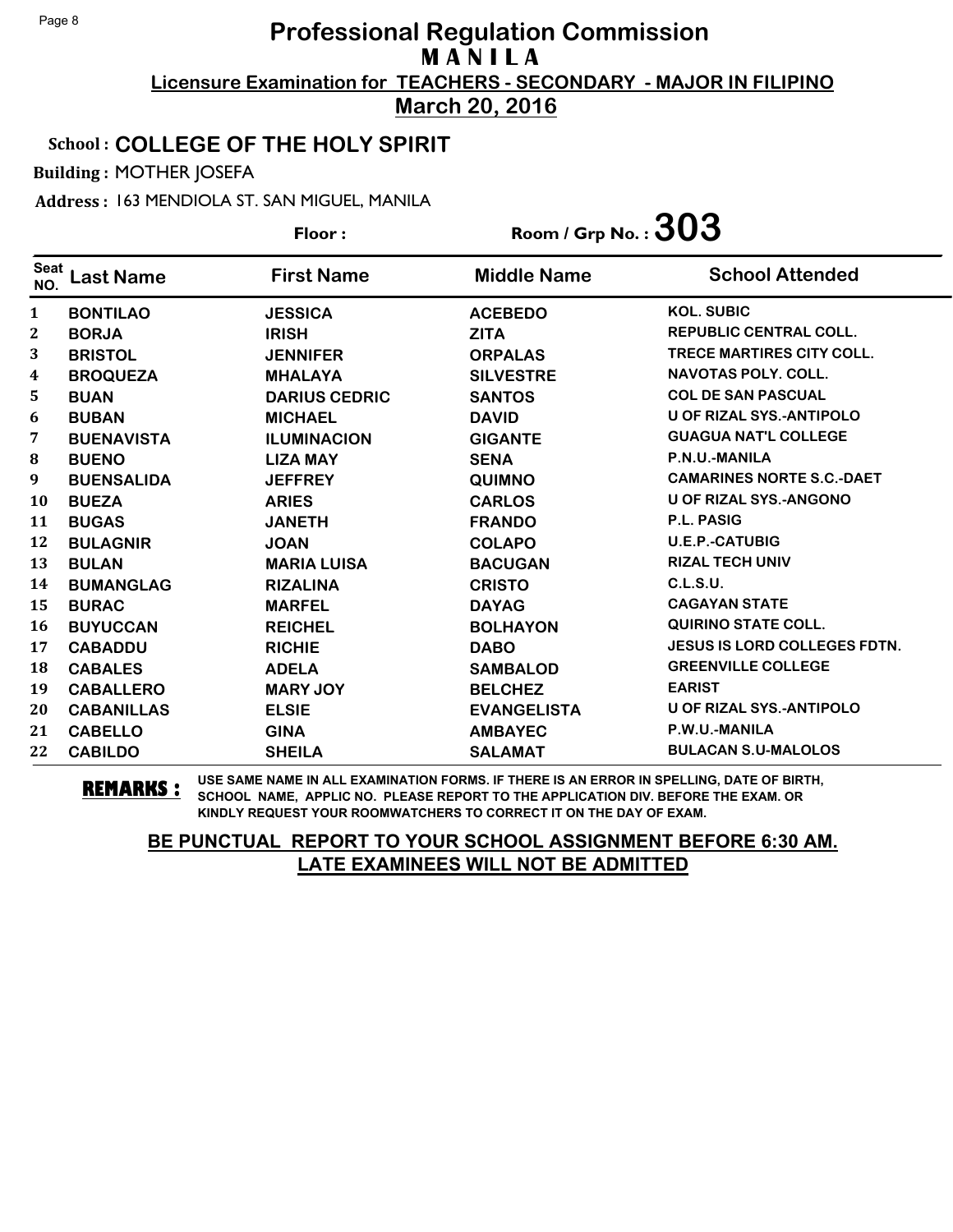### School : **COLLEGE OF THE HOLY SPIRIT**

Building : MOTHER JOSEFA

Address : 163 MENDIOLA ST. SAN MIGUEL, MANILA

**Last Name First Name Middle Name** Floor : Room / Grp No. :  $304$ Seat <sup>Seat</sup> Last Name First Name Middle Name School Attended **CABRERA JAYSON BENWAGEN ABRA VALLEY COLLEGE CADIZ MARIE ESTONIDO EARIST CAISIP JOHN KIER CASTILLO IMMA.CONCEP.COLL.-BATANGAS CAJAYON JAY SANTIANES RIZAL TECH UNIV CALANDA CRISCELLE BENGALA BERNARDO COLLEGE CALANZA MARIA HAQUIAS HOLY TRINITY COLL.-G.SANTOS CALARA MA.EDITHA SANTOS N. T. C. CALIBO JESSA DUMAHIL VILLAFLORES COLL. CALIG-ONAN IGNACIO LONGYAPON ASIA SCH.OF ARTS & SCI. CALINGASAN MICHELLE RAMOS I.B.CALINGASAN MEM. CALINOG LINDA ULYAW JOHN PAUL COLL. CALMANTE ROSELY LAGMAN P.L. MUNTINLUPA CALOSOR MARGIE SEGADOR CAGAYAN STATE CALVADORES ROMA CRISTINA DICHOSO P.L. PASAY CALVES EARL LYN JOYCE CALOPEZ P.L. VALENZUELA CAMBARE ERMA CUYA DR.C.S. LANTING COLL.-Q.C. CAMILA PILAR GRASPELA SORSOGON SC-BULAN CAMITAN MARIA LUZ LANETA OCC.MINDORO STATE COL. CAMPOS EMMANUEL BANDAL M.S.U.-BUUG CAMPOS MAEIAN JANE VICENO P.L. MARIKINA CITY CANLAS ANA LIZEL NOLASCO EAST CENTRAL COLLEGE CANO MHARLYN ESPINOSA P. C. U.-MANILA**

**REMARKS :** USE SAME NAME IN ALL EXAMINATION FORMS. IF THERE IS AN ERROR IN SPELLING, DATE OF BIRTH, SCHOOL NAME, APPLIC NO. PLEASE REPORT TO THE APPLICATION DIV. BEFORE THE EXAM. OR KINDLY REQUEST YOUR ROOMWATCHERS TO CORRECT IT ON THE DAY OF EXAM.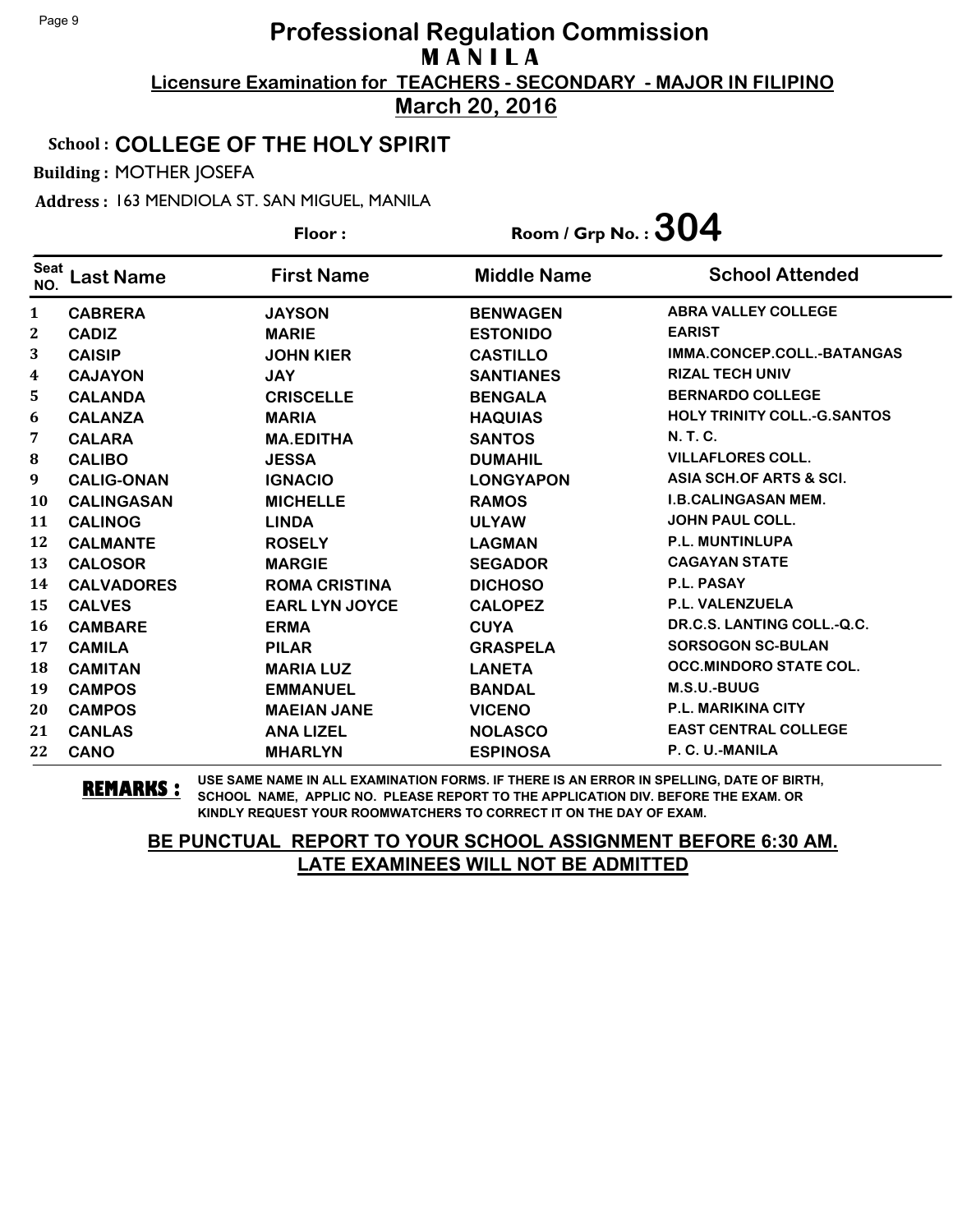### School : **COLLEGE OF THE HOLY SPIRIT**

Building : MOTHER JOSEFA

Address : 163 MENDIOLA ST. SAN MIGUEL, MANILA

**Last Name First Name Middle Name** Floor : Room / Grp No. :  $305$ Seat <sup>seat</sup> Last Name First Name Middle Name School Attended **CANTOS MAYLYN DE LARA BATANGAS S.U.-BATANGAS CITY CAPANAY STEPHANIE PASICARAN RIZAL TECH UNIV CAPISPISAN JOHN LYN REPIL EARIST CAPULUNG CRISKEY PASION DON HONORIO VENTURA TECH. S.U CAPUNITAN JASMIN MERCADO U PERP HELP-LAGUNA CAPUNO ALVIN GARCIA PAMANTASAN NG CABUYAO CARASCAL JUDELYN BRINGAS M. L. Q. U. CARBUNGCO ROSTUM MUSNI MABALACAT COLL. CARCHA SANDRA BARBERAN PANGASINAN S.U.-SAN CARLOS CITY CARDAÑA FRENCH LYN GEVADA P.L. MUNTINLUPA CARDAÑO SHAYLA APARRI P.L. PASAY CARDINOZA JENETH FLORES PANGASINAN S.U.-SAN CARLOS CITY CARDONA MARY CLAIRE ARIOLA U OF RIZAL SYS.-ANGONO CARINAN DELIA BALCUEVA PARTIDO COLL. CARIÑO BLESILDA NARVAEZ P.L. MUNTINLUPA CARPIO ALISTER BUENAVENTURA P.L. MUNTINLUPA CARRASCO LENIE VIERNES ISABELA S.U.-ROXAS CASABA AILEEN DELOS SANTOS ARELLANO UNIV-PASAY CASIMERO LADY BERNADETTE ADRIANO SAN ILDEFONSO COLL. CASIMERO LARA MELISSA CLAVECILLAS RIZAL TECH UNIV CASIMIRO DANICA TUNGCAB P.L. VALENZUELA CASTILLO MARICON EVANGELISTA KOL. SUBIC**

**REMARKS :** USE SAME NAME IN ALL EXAMINATION FORMS. IF THERE IS AN ERROR IN SPELLING, DATE OF BIRTH, SCHOOL NAME, APPLIC NO. PLEASE REPORT TO THE APPLICATION DIV. BEFORE THE EXAM. OR KINDLY REQUEST YOUR ROOMWATCHERS TO CORRECT IT ON THE DAY OF EXAM.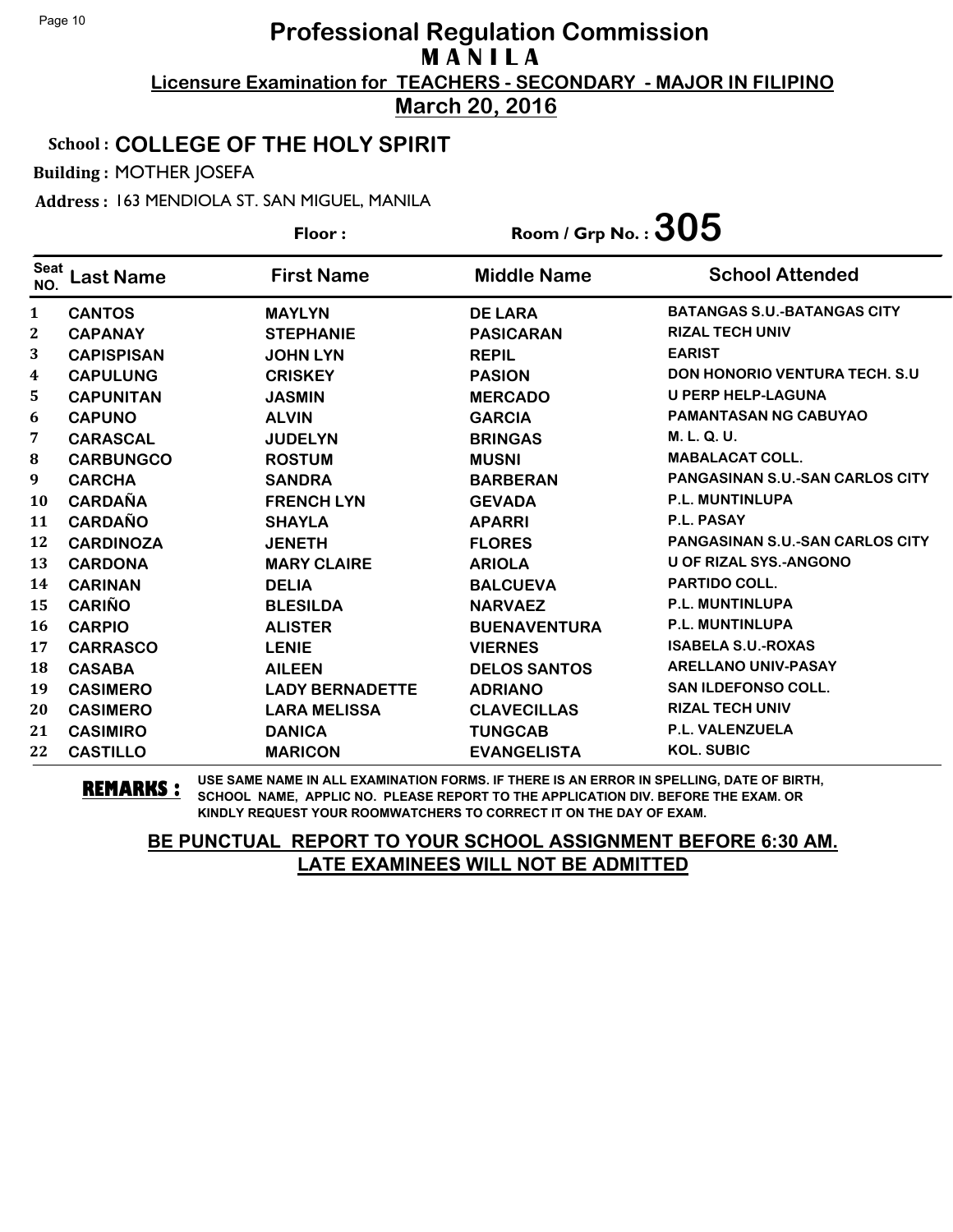### School : **COLLEGE OF THE HOLY SPIRIT**

Building : ST JOSEPH

Address : 163 MENDIOLA ST. SAN MIGUEL, MANILA

|                    |                   | Floor:              | Room / Grp No.: $103$ |                                           |
|--------------------|-------------------|---------------------|-----------------------|-------------------------------------------|
| <b>Seat</b><br>NO. | Last Name         | <b>First Name</b>   | <b>Middle Name</b>    | <b>School Attended</b>                    |
| 1                  | <b>CASTILLO</b>   | <b>MARLON</b>       | <b>DEL ROSARIO</b>    | <b>COL. DE STA. TERESA DE AVILA F.INC</b> |
| 2                  | <b>CASTRO</b>     | <b>DORIEL</b>       | <b>ZUBIAGA</b>        | <b>RIZAL TECH UNIV</b>                    |
| 3                  | <b>CASTRO</b>     | <b>GENEVIEVE</b>    | <b>MILLAN</b>         | P. C. U.-MANILA                           |
| 4                  | <b>CASTRO</b>     | <b>REZZA</b>        | <b>AGUILLON</b>       | <b>ICCT CFI</b>                           |
| 5.                 | <b>CASUNCAD</b>   | <b>ALLAN</b>        | <b>DOMINGUEZ</b>      | <b>AKLAN S.U.-IBAJAY</b>                  |
| 6                  | <b>CATCHILLAR</b> | <b>EMARIE</b>       | <b>DE JESUS</b>       | IMMA.CONCEP.COLL.-BATANGAS                |
| 7                  | <b>CAYABYAB</b>   | <b>ROGIE</b>        | <b>GALLARDO</b>       | <b>NAVOTAS POLY, COLL.</b>                |
| 8                  | <b>CAYAGO</b>     | <b>ANA</b>          | <b>CONSTANTINO</b>    | <b>U OF RIZAL SYS.-ANGONO</b>             |
| 9                  | <b>CAYETANO</b>   | <b>GRACE GLENN</b>  | <b>FAMISARAN</b>      | <b>ROMBLON STATE UNIV.(FOR ROMBLON</b>    |
| 10                 | <b>CAÑAR</b>      | <b>GECEL</b>        | <b>PORRAS</b>         | <b>P.L. MUNTINLUPA</b>                    |
| 11                 | <b>CEMENA</b>     | <b>JOSEPH</b>       | <b>ENAYON</b>         | <b>ICCT CFI</b>                           |
| 12                 | <b>CEQUEÑA</b>    | <b>KIMBERLY</b>     | <b>KATIBAYAN</b>      | <b>TOMAS CLAUDIO MEM.</b>                 |
| 13                 | <b>CERVANTES</b>  | <b>JESSA MAE</b>    | <b>SALUYA</b>         | <b>POLANGUI COMM. COLL.</b>               |
| 14                 | <b>CESISTA</b>    | <b>JENNIFER</b>     | <b>EDAD</b>           | <b>ST.FRANCIS OF ASSISI</b>               |
| 15                 | <b>CHAN</b>       | <b>JOLINALD</b>     | <b>INGAL</b>          | <b>P.L. PASIG</b>                         |
| 16                 | <b>CHAVEZ</b>     | <b>HIGINO</b>       | <b>DALMA</b>          | <b>COLL. IMMA CONCEP-CABANATUAN</b>       |
| 17                 | <b>CHAVEZ</b>     | <b>KRISTEL ANNE</b> | <b>LAMONTE</b>        | <b>ABADA COLLEGE</b>                      |
| 18                 | <b>CHUA</b>       | <b>RUTH</b>         | <b>MORABE</b>         | DR.YANGA'S C.I.                           |
| 19                 | <b>COMIA</b>      | <b>CAMILLE ROSE</b> | <b>ADUCA</b>          | LIPA CITY PUBLIC COLL.                    |
| 20                 | <b>COMIA</b>      | <b>RICO</b>         | <b>SALINAS</b>        | <b>REGIS MARIE COLLEGE</b>                |
| 21                 | <b>COMPLIDO</b>   | <b>JUDY ANN</b>     | <b>DE JESUS</b>       | <b>BULACAN S.U-MALOLOS</b>                |

**REMARKS :** USE SAME NAME IN ALL EXAMINATION FORMS. IF THERE IS AN ERROR IN SPELLING, DATE OF BIRTH, SCHOOL NAME, APPLIC NO. PLEASE REPORT TO THE APPLICATION DIV. BEFORE THE EXAM. OR KINDLY REQUEST YOUR ROOMWATCHERS TO CORRECT IT ON THE DAY OF EXAM.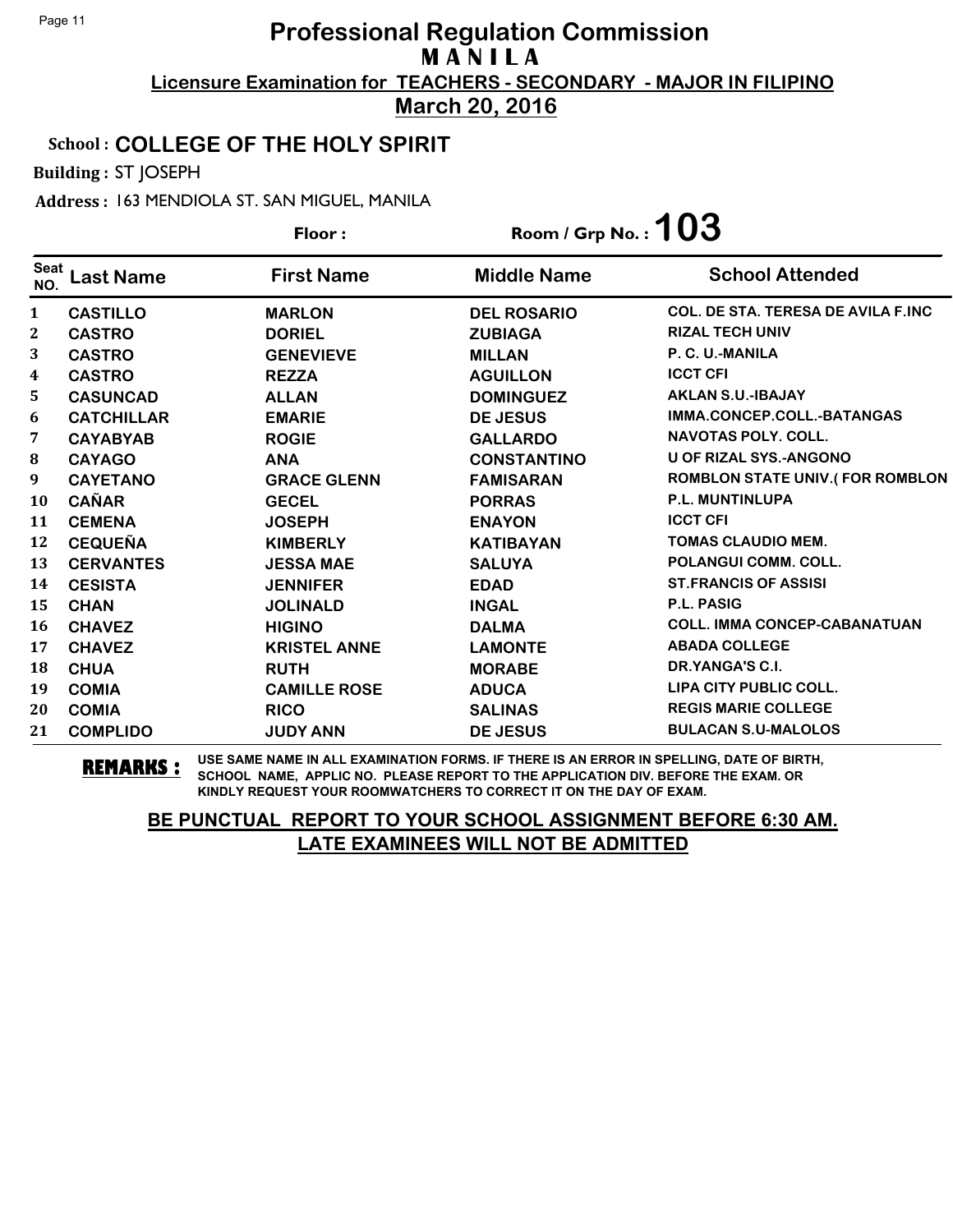#### School : **COLLEGE OF THE HOLY SPIRIT**

Building : ST JOSEPH

Address : 163 MENDIOLA ST. SAN MIGUEL, MANILA

**Last Name First Name Middle Name** Floor : Room / Grp No. :**104** Seat <sup>seat</sup> Last Name First Name Middle Name School Attended **COMUELO ANGELICA MANGULAD COL. DE STA. TERESA DE AVILA F.INC CONCEPCION ALBROS VELILA I.B.CALINGASAN MEM. CONDE JOHN VINCENT VELORIA COL. DE STA. TERESA DE AVILA F.INC CORDOVA JEROME SUBA HOLY CROSS-PAMPANGA CORPEZ GRAZIEL CABAYA TRECE MARTIRES CITY COLL. CORPUZ DIWANIE PASION P. C. U.-MANILA CORPUZ ROCHELL GARCIA DR.C.S. LANTING COLL.-Q.C. CORPUZ ROCHELLE SABANGAN BULACAN S.U-MALOLOS CORREA MA. CHARRISE SANTOS N. T. C. CORRO CHERRY BALDEO MASBATE COLLEGES CORTEZ JANN NIGOY DON HONORIO VENTURA TECH. S.U COSTACIO MARIA LONDE OPLADO WESTERN COLL.-CAVITE CRUIZ MARIA LYN ANTIPASADO ST.JOSEPH COLL.-BULACAN CRUZ EVELYN DULA RIZAL TECH UNIV CRUZ GILBERT CEÑIDOZA TOMAS CLAUDIO MEM. CRUZ MARLENE CASTRO BULACAN S.U-MALOLOS CRUZ MARYNOL LABIANO RIZAL TECH UNIV CRUZ ROSEFE JUGAL U OF RIZAL SYS.-RODRIGUEZ CUNANAN RONELY DAVID DON HONORIO VENTURA TECH. S.U CUSTODIO FLORIE MAY TEODORO ST.JOSEPH COLL.-BULACAN DACILLO KIMBERLY LISTA U OF RIZAL SYS.-RODRIGUEZ**

**REMARKS :** USE SAME NAME IN ALL EXAMINATION FORMS. IF THERE IS AN ERROR IN SPELLING, DATE OF BIRTH, SCHOOL NAME, APPLIC NO. PLEASE REPORT TO THE APPLICATION DIV. BEFORE THE EXAM. OR KINDLY REQUEST YOUR ROOMWATCHERS TO CORRECT IT ON THE DAY OF EXAM.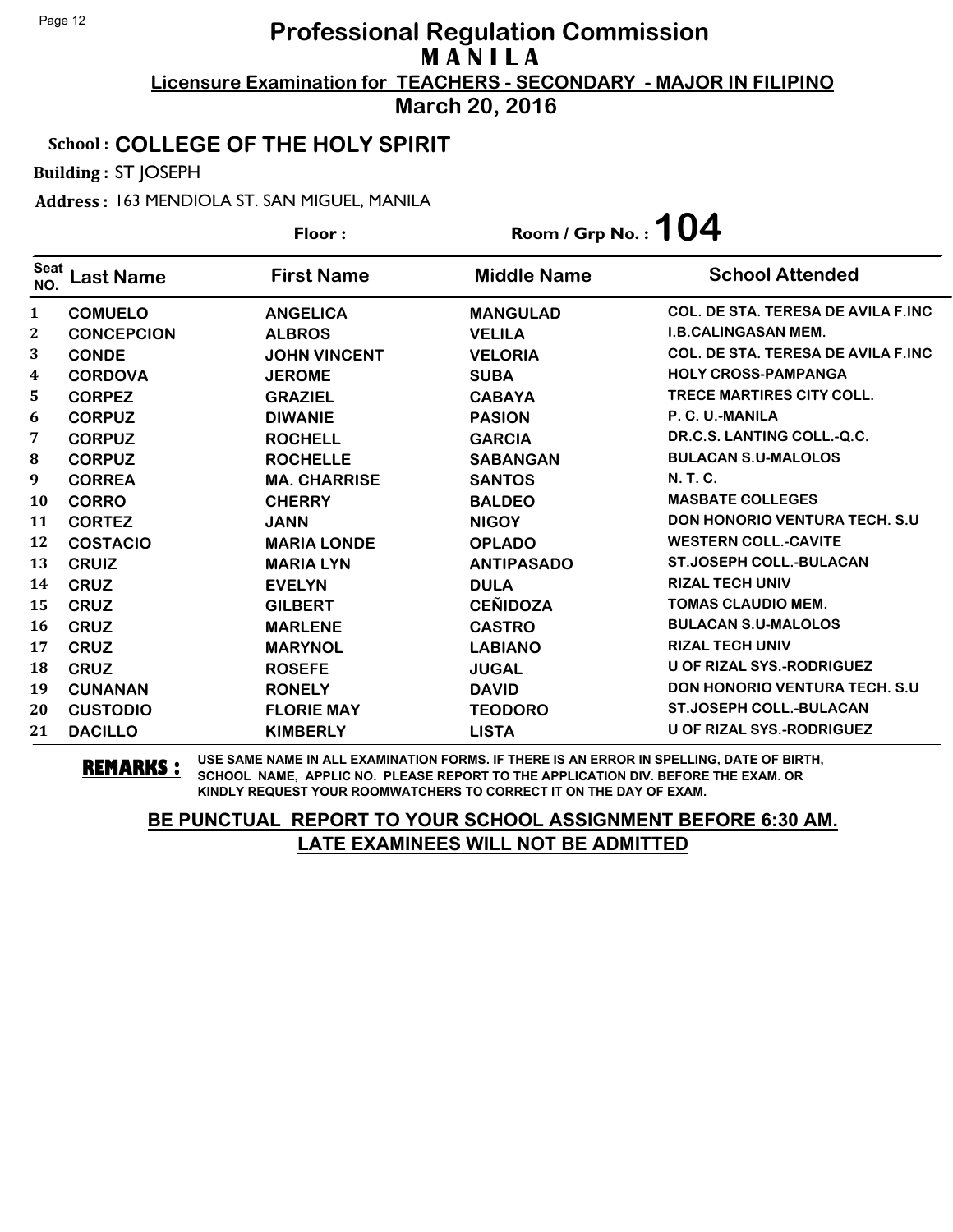### School : **COLLEGE OF THE HOLY SPIRIT**

Building : ST JOSEPH

Address : 163 MENDIOLA ST. SAN MIGUEL, MANILA

|                    |                     | Floor:                | Room / Grp No.: $201$ |                                           |
|--------------------|---------------------|-----------------------|-----------------------|-------------------------------------------|
| <b>Seat</b><br>NO. | Last Name           | <b>First Name</b>     | <b>Middle Name</b>    | <b>School Attended</b>                    |
| 1                  | <b>DAGNAL</b>       | <b>ANACEL</b>         | <b>LAURIO</b>         | UNIV.OF THE CORDILLERAS                   |
| 2                  | <b>DALIDA</b>       | <b>REMEDIOS</b>       | <b>SULIT</b>          | <b>RIZAL TECH UNIV</b>                    |
| 3                  | <b>DAPITO</b>       | <b>MARY JANE</b>      | <b>GEROCHE</b>        | <b>ST.JOHN COLL-CALAMBA</b>               |
| 4                  | <b>DARIDAG</b>      | <b>LIEZEL</b>         | <b>RAMOS</b>          | <b>WESTERN COLL.-CAVITE</b>               |
| 5                  | <b>DATUIN</b>       | <b>JOCYLYN</b>        | <b>ROSARIO</b>        | <b>SAN CARLOS COLL</b>                    |
| 6                  | <b>DAVILA</b>       | <b>JOHN TERRENCE</b>  | <b>PENARUBIA</b>      | <b>NEW ERA UNIV.</b>                      |
| 7                  | <b>DAYAWON</b>      | <b>ABEGAIL</b>        | <b>TORING</b>         | <b>COL. DE STA. TERESA DE AVILA F.INC</b> |
| 8                  | <b>DE BELEN</b>     | <b>JENINE</b>         | <b>DE LEON</b>        | <b>BULACAN S.U-MALOLOS</b>                |
| 9                  | <b>DE BORJA</b>     | <b>BARTOLOME</b>      | <b>REYES</b>          | <b>ISABELA S.U.-ANGADANAN</b>             |
| <b>10</b>          | <b>DE CASTRO</b>    | <b>ANGELITO</b>       | <b>CANTA</b>          | <b>P.L. VALENZUELA</b>                    |
| 11                 | <b>DE CASTRO</b>    | <b>ERMA</b>           | <b>ESCALANTE</b>      | SOUTHEASTERN COLL.-PASAY                  |
| 12                 | <b>DE CHAVEZ</b>    | <b>ANGELICA MAE</b>   |                       | <b>BATANGAS S.U.-BATANGAS CITY</b>        |
| 13                 | <b>DE GUZMAN</b>    | <b>ESTELA</b>         | <b>SARMIENTO</b>      | <b>PANGASINAN S.U.-SAN CARLOS CITY</b>    |
| 14                 | <b>DE GUZMAN</b>    | <b>KARL DAN MERCK</b> | <b>TUMESA</b>         | <b>P.L. PASAY</b>                         |
| 15                 | <b>DE GUZMAN</b>    | <b>MARYLLE MAY</b>    | <b>RACUYA</b>         | <b>RIZAL TECH UNIV</b>                    |
| 16                 | <b>DE JESUS</b>     | <b>EMILY</b>          | <b>RAMOS</b>          | <b>BATAAN PENINSULA STATE U-MAIN</b>      |
| 17                 | <b>DE JESUS</b>     | <b>KAYCEE ANNE</b>    | <b>TIGLAO</b>         | <b>WESLEYAN U PHIL-CABA</b>               |
| 18                 | <b>DE JESUS</b>     | <b>RIA</b>            | <b>PARAISO</b>        | <b>BULACAN S.U-MALOLOS</b>                |
| 19                 | <b>DE JESUS</b>     | <b>SIMEONA</b>        | <b>HERNANDEZ</b>      | <b>LA CONSOLACION UNIVERSITY</b>          |
| 20                 | <b>DE LA CUESTA</b> | <b>JENNIFER</b>       | <b>RABINA</b>         | <b>RIZAL TECH UNIV</b>                    |
| 21                 | <b>DE LARA</b>      | <b>MARRY JOY</b>      | <b>SADIASA</b>        | <b>U OF RIZAL SYS.-RODRIGUEZ</b>          |

**REMARKS :** USE SAME NAME IN ALL EXAMINATION FORMS. IF THERE IS AN ERROR IN SPELLING, DATE OF BIRTH, SCHOOL NAME, APPLIC NO. PLEASE REPORT TO THE APPLICATION DIV. BEFORE THE EXAM. OR KINDLY REQUEST YOUR ROOMWATCHERS TO CORRECT IT ON THE DAY OF EXAM.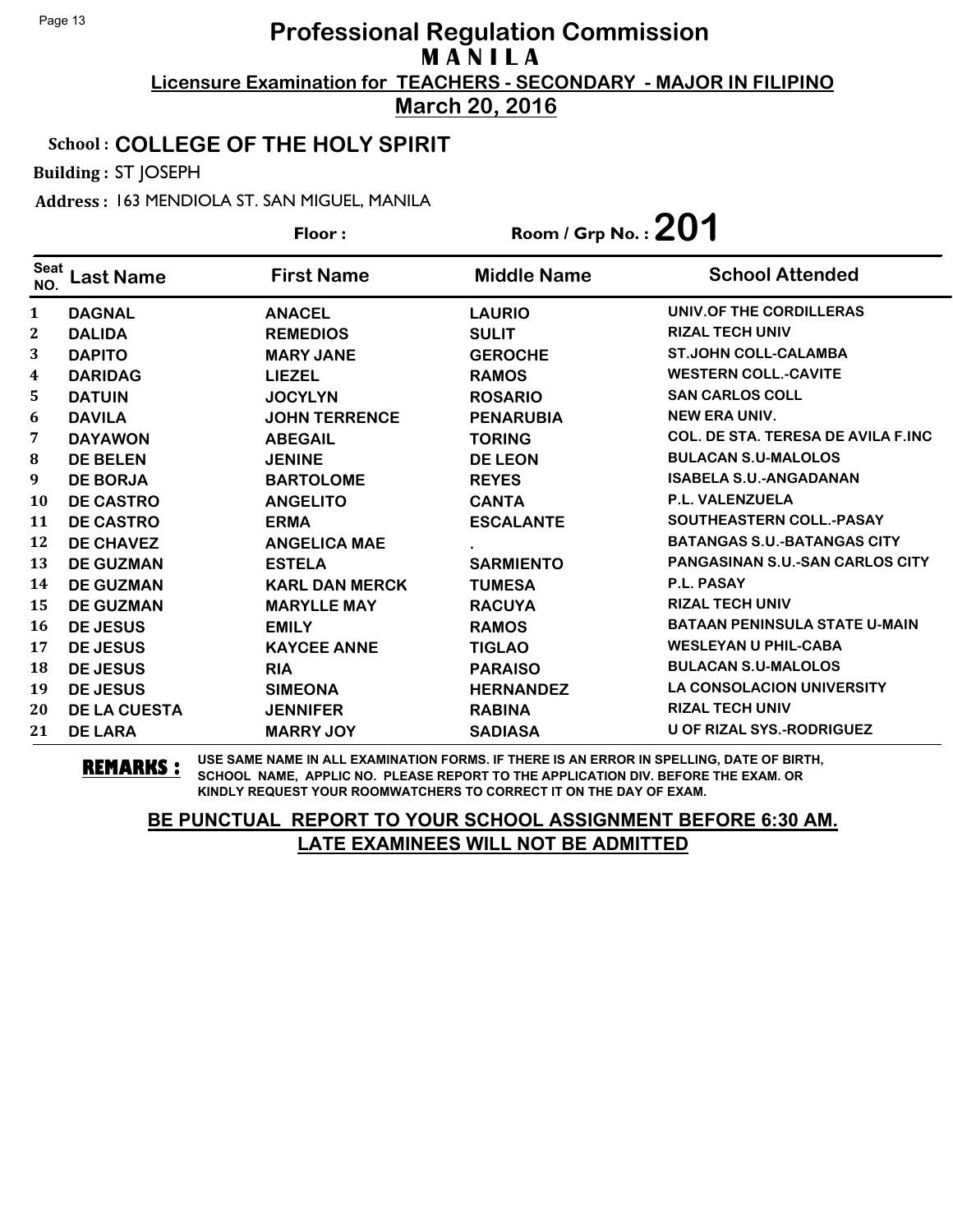#### School : **COLLEGE OF THE HOLY SPIRIT**

Building : ST JOSEPH

Address : 163 MENDIOLA ST. SAN MIGUEL, MANILA

|                    |                    | Floor:                | Room / Grp No.: $206$ |                                           |
|--------------------|--------------------|-----------------------|-----------------------|-------------------------------------------|
| <b>Seat</b><br>NO. | <b>Last Name</b>   | <b>First Name</b>     | <b>Middle Name</b>    | <b>School Attended</b>                    |
| 1                  | <b>DE LEON</b>     | <b>WENICAR</b>        | <b>VILLA</b>          | <b>ICCT CFI</b>                           |
| 2                  | <b>DE MESA</b>     | <b>MARK LHESTER</b>   | <b>LUNETA</b>         | <b>P.L. MUNTINLUPA</b>                    |
| 3                  | <b>DE OCAMPO</b>   | <b>ERICKA</b>         | <b>OLBES</b>          | P.L. MUNTINLUPA                           |
| 4                  | <b>DE TAZA</b>     | <b>MARICEL</b>        | <b>MOJICA</b>         | <b>P.L. MUNTINLUPA</b>                    |
| 5                  | <b>DE TORRES</b>   | <b>ROSIELLE</b>       | <b>RAMIREZ</b>        | <b>BATANGAS S.U.-BATANGAS CITY</b>        |
| 6                  | <b>DE VERA</b>     | <b>MA. CRISTALENE</b> | <b>PALAGANAS</b>      | <b>COL. DE STA. TERESA DE AVILA F.INC</b> |
| 7                  | <b>DEALCA</b>      | <b>ARNEL</b>          | <b>CAPILIT</b>        | <b>LAGUNA SPU-LOS BAÑOS</b>               |
| 8                  | <b>DEINLA</b>      | <b>GRETCHEN</b>       | <b>CARRASCAL</b>      | <b>EARIST</b>                             |
| 9                  | <b>DEL MUNDO</b>   | <b>TERESA</b>         | <b>MENDOZA</b>        | P.N.U.-MANILA                             |
| 10                 | <b>DEL ROSARIO</b> | <b>MARY-ANN</b>       | <b>SALCEDO</b>        | <b>EARIST</b>                             |
| 11                 | <b>DEL ROSARIO</b> | <b>NORREN</b>         | <b>CONSOLACION</b>    | <b>P.L. MUNTINLUPA</b>                    |
| 12                 | <b>DELA CRUZ</b>   | <b>AMY</b>            | <b>RAMOS</b>          | <b>U OF RIZAL SYS.-RODRIGUEZ</b>          |
| 13                 | <b>DELA CRUZ</b>   | <b>GERALD</b>         | <b>LORENZO</b>        | <b>NAVOTAS POLY, COLL.</b>                |
| 14                 | <b>DELA CRUZ</b>   | R.C. LOU              | <b>ERMILA</b>         | <b>RIZAL TECH UNIV</b>                    |
| 15                 | <b>DELA CRUZ</b>   | <b>ROSE ANN</b>       | <b>SALAMAT</b>        | <b>BULACAN S.U-MALOLOS</b>                |
| 16                 | <b>DELA CRUZ</b>   | <b>TWINKLE</b>        | <b>LITERAL</b>        | <b>U OF RIZAL SYS.-ANGONO</b>             |
| 17                 | <b>DELA PAZ</b>    | <b>JULIVIE</b>        | <b>ARSEDERA</b>       | <b>P.L. VALENZUELA</b>                    |
| 18                 | <b>DELA PAZ</b>    | <b>LORENA</b>         | <b>CASTILLO</b>       | <b>LAGUNA COLL. B.A.</b>                  |
| 19                 | <b>DELFIN</b>      | <b>MARY ROSE</b>      | <b>ZASPA</b>          | <b>P.L. VALENZUELA</b>                    |
| 20                 | <b>DELGADO</b>     | <b>MISCHEL</b>        | <b>HEMALLA</b>        | <b>METRO MANILA COLL.</b>                 |
| 21                 | <b>DELOS REYES</b> | <b>ABEGAIL</b>        | <b>MAAÑO</b>          | IMMA.CONCEP.COLL.-BATANGAS                |

**REMARKS :** USE SAME NAME IN ALL EXAMINATION FORMS. IF THERE IS AN ERROR IN SPELLING, DATE OF BIRTH, SCHOOL NAME, APPLIC NO. PLEASE REPORT TO THE APPLICATION DIV. BEFORE THE EXAM. OR KINDLY REQUEST YOUR ROOMWATCHERS TO CORRECT IT ON THE DAY OF EXAM.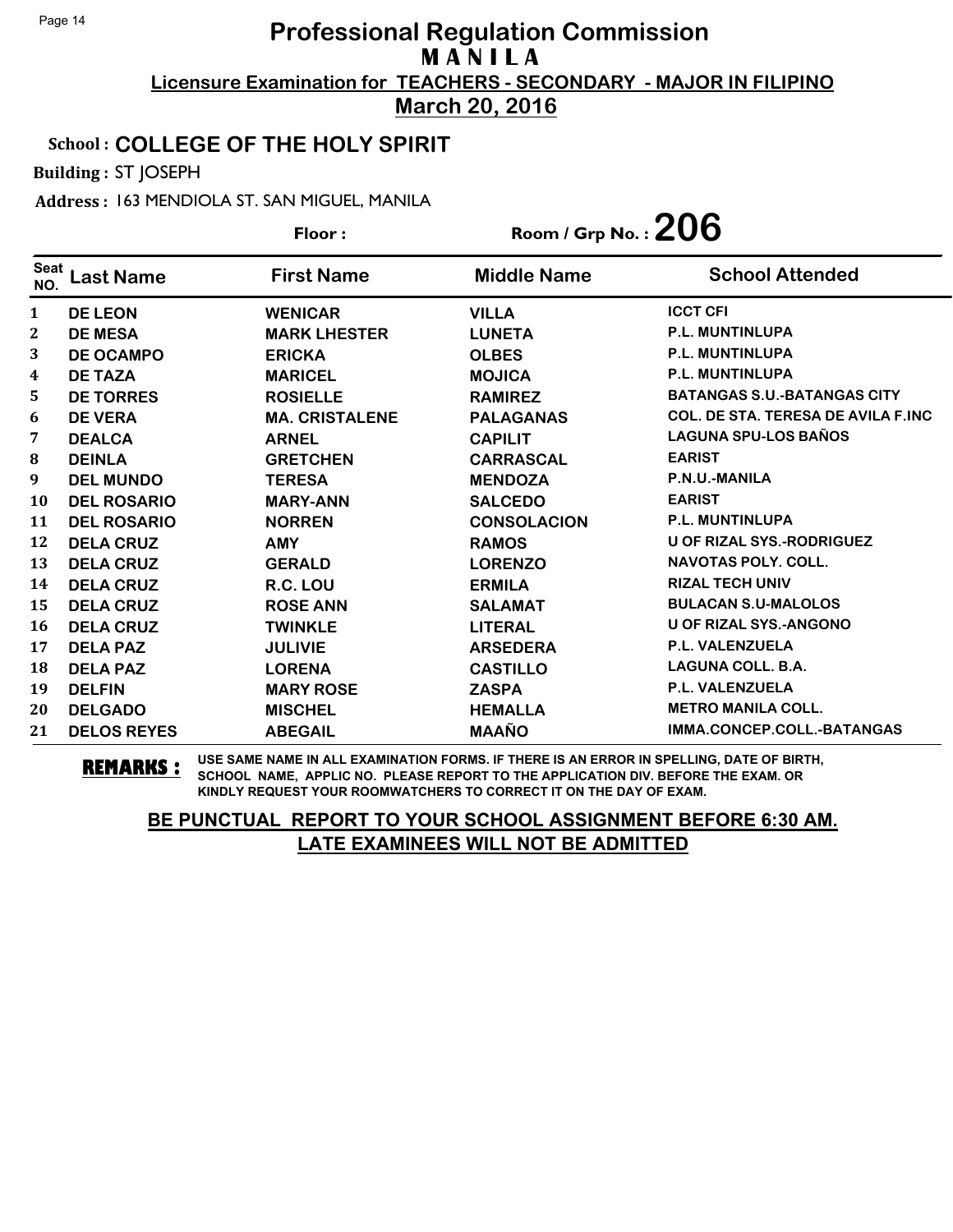#### School : **COLLEGE OF THE HOLY SPIRIT**

Building : ST JOSEPH

Address : 163 MENDIOLA ST. SAN MIGUEL, MANILA

|                    |                     | Floor:                  | Room / Grp No.: $207$ |                                      |
|--------------------|---------------------|-------------------------|-----------------------|--------------------------------------|
| <b>Seat</b><br>NO. | <b>Last Name</b>    | <b>First Name</b>       | <b>Middle Name</b>    | <b>School Attended</b>               |
| 1                  | <b>DELOS REYES</b>  | <b>DANIEL</b>           | <b>MAGO</b>           | COL. DE STA. TERESA DE AVILA F.INC.  |
| 2                  | <b>DELOS REYES</b>  | <b>SUNSHINE</b>         | <b>DELA CRUZ</b>      | <b>BULACAN S.U-MALOLOS</b>           |
| 3                  | <b>DELOS SANTOS</b> | <b>BERNIE</b>           | <b>LERIO</b>          | <b>BULACAN S.U-MALOLOS</b>           |
| 4                  | <b>DELOS SANTOS</b> | <b>DIANA ROSE</b>       | <b>TANILON</b>        | <b>COLL. MOST HOLY TRINITY</b>       |
| 5                  | <b>DELOY</b>        | <b>MARTIN JR</b>        | <b>RUIZ</b>           | <b>NORTHEASTERN MINDANAO COLL.</b>   |
| 6                  | <b>DENOSTA</b>      | <b>DYSARAHGEAN</b>      | <b>TATOY</b>          | <b>ICCT CFI</b>                      |
| 7                  | <b>DEQUITO</b>      | <b>RESMIN OLLIE</b>     | <b>VILLAR</b>         | <b>COL DE LOS BANOS</b>              |
| 8                  | <b>DEVERA</b>       | <b>MARITES</b>          | <b>PUBLICO</b>        | <b>R.MAGSAYSAY T.U-BOTOLAN CAM</b>   |
| 9                  | <b>DIAMANTE</b>     | <b>JAMELA</b>           | <b>CONCHE</b>         | UNIV.OF MAKATI                       |
| 10                 | <b>DIMAALIHAN</b>   | <b>ELLOISSA</b>         | <b>BURGOS</b>         | <b>MEYCAUAYAN COLL.</b>              |
| 11                 | <b>DIMALNA</b>      | <b>SITTIE FARIMAH</b>   | <b>DILABACUN</b>      | <b>MINDANAO ISLAMIC C.C.</b>         |
| 12                 | <b>DIMATULAC</b>    | <b>EUNICE</b>           | <b>BONDOC</b>         | ANGELES UNIVERSITY FOUND.            |
| 13                 | <b>DIMLA</b>        | <b>IRENE</b>            | <b>CASUGA</b>         | <b>BATAAN PENINSULA STATE U-MAIN</b> |
| 14                 | <b>DINO</b>         | <b>MARIA ZANDRA</b>     | <b>CABRERA</b>        | <b>U OF RIZAL SYS.-ANGONO</b>        |
| 15                 | <b>DIOHEN</b>       | <b>DORIE LYN</b>        | <b>EVANGELISTA</b>    | R.MAGSAYSAY T.U-IBA                  |
| 16                 | <b>DIOLAN</b>       | <b>CEDREX</b>           | <b>RAMOS</b>          | <b>P.L. VALENZUELA</b>               |
| 17                 | <b>DIONISIO</b>     | <b>ROSALIE</b>          | <b>ALOPOOP</b>        | <b>P.L. VALENZUELA</b>               |
| 18                 | <b>DIPON</b>        | <b>MARIA KRISTANIEL</b> | <b>AGUINALDO</b>      | P.N.U.-MANILA                        |
| 19                 | <b>DIWA</b>         | <b>MARY</b>             | <b>ROMUALDO</b>       | <b>BATAAN PENINSULA STATE</b>        |
| 20                 | <b>DIZON</b>        | <b>ARRENE</b>           | <b>DEPEDRO</b>        | <b>REPUBLIC CENTRAL COLL.</b>        |
| 21                 | <b>DOB</b>          | <b>MARIA ARNI</b>       | <b>MEDINA</b>         | <b>N.T.C.</b>                        |

**REMARKS :** USE SAME NAME IN ALL EXAMINATION FORMS. IF THERE IS AN ERROR IN SPELLING, DATE OF BIRTH, SCHOOL NAME, APPLIC NO. PLEASE REPORT TO THE APPLICATION DIV. BEFORE THE EXAM. OR KINDLY REQUEST YOUR ROOMWATCHERS TO CORRECT IT ON THE DAY OF EXAM.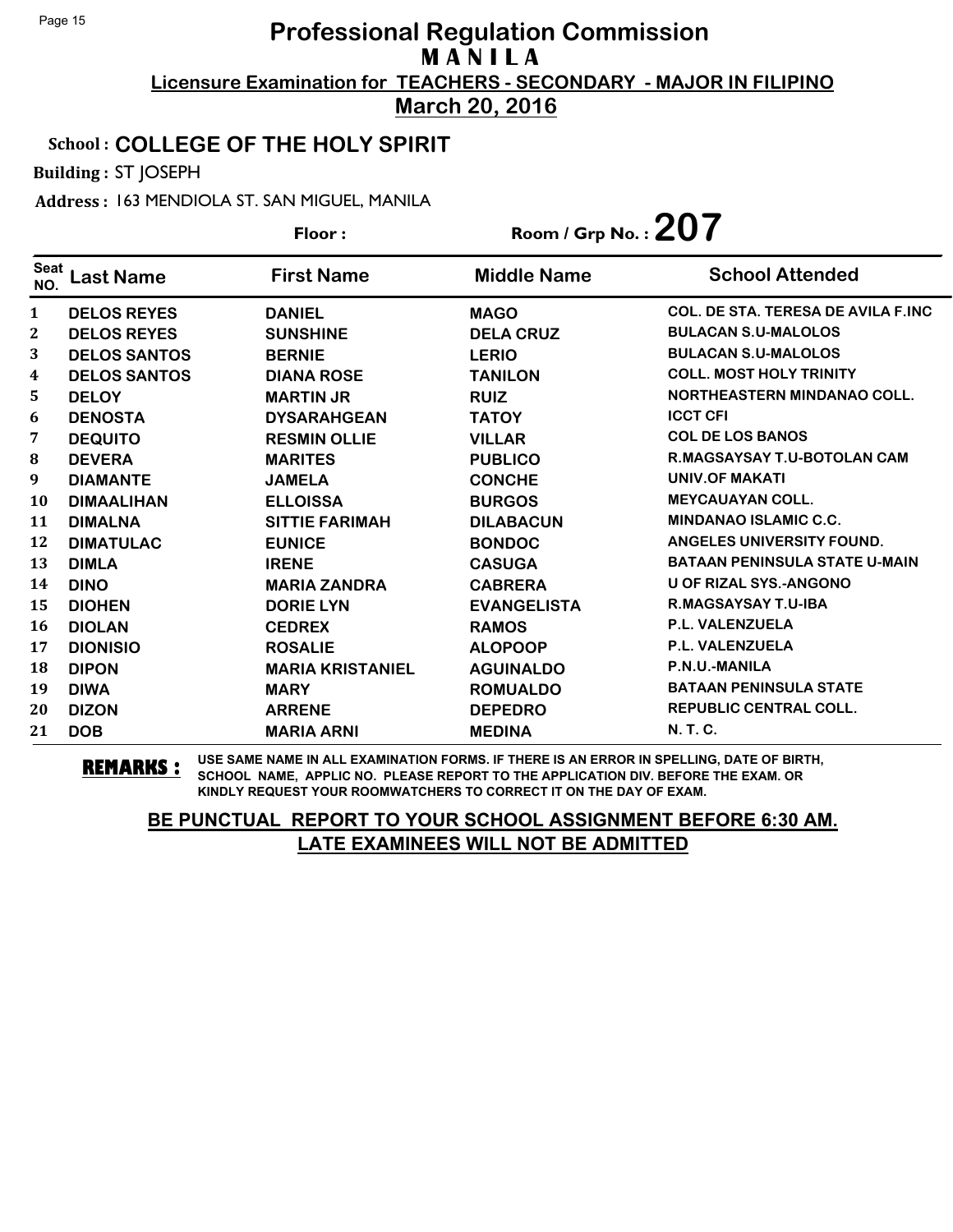#### School : **COLLEGE OF THE HOLY SPIRIT**

Building : ST JOSEPH

Address : 163 MENDIOLA ST. SAN MIGUEL, MANILA

|                    |                  | Floor:                                | Room / Grp No.: $212$ |                                    |
|--------------------|------------------|---------------------------------------|-----------------------|------------------------------------|
| <b>Seat</b><br>NO. | <b>Last Name</b> | <b>First Name</b>                     | <b>Middle Name</b>    | <b>School Attended</b>             |
| $\mathbf{1}$       | <b>DOCENA</b>    | <b>JEZA</b>                           | <b>BALLESTEROS</b>    | <b>UNIV.OF MANILA</b>              |
| $\boldsymbol{2}$   | <b>DOMANICO</b>  | <b>MONICA</b>                         | <b>LUDOVICE</b>       | <b>RIZAL TECH UNIV</b>             |
| 3                  | <b>DOMINGO</b>   | <b>MARIA LARIZA ANGELICA BERGONIA</b> |                       | NATIONAL POLY C.S.T.               |
| 4                  | <b>DORADO</b>    | <b>LEYDEN</b>                         | <b>ALCANO</b>         | <b>DIVINE WORD-CALAPAN</b>         |
| 5                  | <b>DUCUT</b>     | <b>MARIA MORENA</b>                   | <b>SIBUG</b>          | <b>GUAGUA NAT'L COLLEGE</b>        |
| 6                  | <b>DUERME</b>    | <b>MYLEEN</b>                         | <b>CALAXAN</b>        | <b>LYCEUM OF APARRI</b>            |
| 7                  | <b>DUMLAO</b>    | <b>REYMAJOY</b>                       | <b>JOSE</b>           | <b>CAGAYAN STATE UNIV.-CARITAN</b> |
| 8                  | <b>DUNGCA</b>    | <b>JOHN LERRY</b>                     | <b>CORRAL</b>         | P.U.P.-STA. MESA                   |
| 9                  | <b>DURAN</b>     | <b>ANDRISA</b>                        | <b>MENDEZ</b>         | N.O.R.S.U-DUMAGUETE                |
| 10                 | <b>DURAN</b>     | <b>MARK ARVIN</b>                     | <b>BASCO</b>          | <b>P.L. MANILA</b>                 |
| 11                 | <b>ECHIVERRE</b> | <b>MAE ANN</b>                        | <b>MINIMO</b>         | <b>R.MAGSAYSAY T.U-IBA</b>         |
| 12                 | <b>ECLARINAL</b> | <b>MELODY</b>                         | <b>NIETO</b>          | P.L. PASAY                         |
| 13                 | <b>ELANO</b>     | <b>SHERLYN</b>                        | <b>LOYOLA</b>         | <b>RIZAL TECH UNIV</b>             |
| 14                 | <b>ELIAS</b>     | <b>DHERMA</b>                         | <b>SUHAILI</b>        | M.S.U.-TAWI-TAWI                   |
| 15                 | <b>ELIG</b>      | <b>RAZIL</b>                          | <b>SIMON</b>          | <b>SAN ILDEFONSO COLL.</b>         |
| 16                 | <b>ELIGIO</b>    | <b>ANA MARIE</b>                      | <b>DE ARMAS</b>       | <b>BULACAN S.U-MALOLOS</b>         |
| 17                 | <b>ELPOS</b>     | <b>ROSE ANN</b>                       | <b>TACALDO</b>        | <b>NAVOTAS POLY. COLL.</b>         |
| 18                 | <b>EMPIG</b>     | <b>RYZA</b>                           | <b>TABAGO</b>         | <b>ICCT CFI</b>                    |
| 19                 | <b>EMPLEO</b>    | <b>AILEEN</b>                         | <b>FRANCISCO</b>      | <b>CLARENDON COLL.</b>             |
| 20                 | <b>ENCILA</b>    | <b>ELVIN</b>                          | <b>VARGAS</b>         | <b>CAMARINES NORTE S.C.-DAET</b>   |
| 21                 | <b>ENRIQUEZ</b>  | <b>LESTER</b>                         | <b>COMEDERO</b>       | <b>LYCEUM OF NORTHERN LUZON</b>    |

**REMARKS :** USE SAME NAME IN ALL EXAMINATION FORMS. IF THERE IS AN ERROR IN SPELLING, DATE OF BIRTH, SCHOOL NAME, APPLIC NO. PLEASE REPORT TO THE APPLICATION DIV. BEFORE THE EXAM. OR KINDLY REQUEST YOUR ROOMWATCHERS TO CORRECT IT ON THE DAY OF EXAM.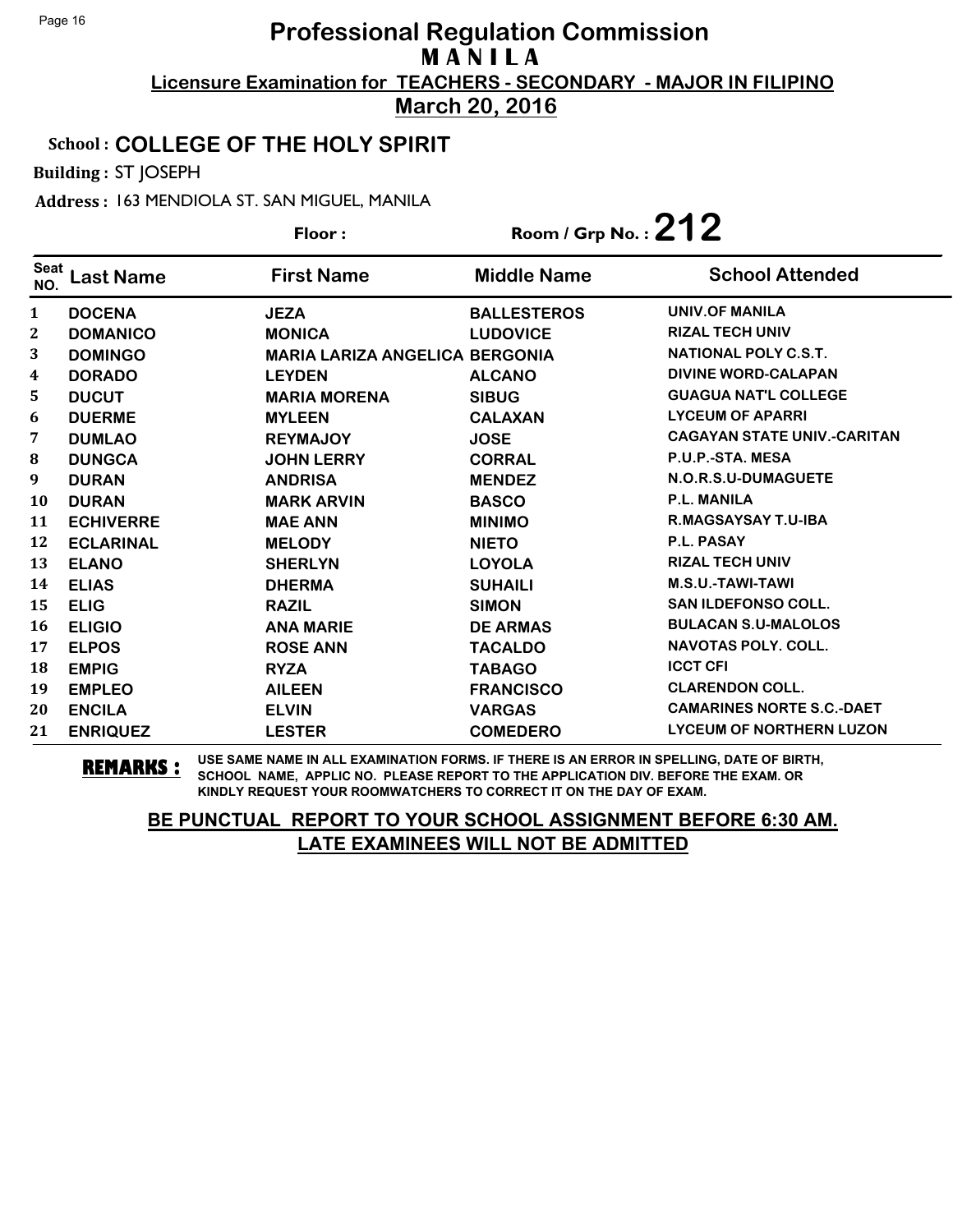### School : **COLLEGE OF THE HOLY SPIRIT**

Building : ST JOSEPH

Address : 163 MENDIOLA ST. SAN MIGUEL, MANILA

|                    |                   | Floor:              | Room / Grp No. : $302$ |                                  |
|--------------------|-------------------|---------------------|------------------------|----------------------------------|
| <b>Seat</b><br>NO. | <b>Last Name</b>  | <b>First Name</b>   | <b>Middle Name</b>     | <b>School Attended</b>           |
| $\mathbf{1}$       | <b>ENRIQUEZ</b>   | <b>MA CRISTINA</b>  | <b>MARASIGAN</b>       | <b>BULACAN S.U-MALOLOS</b>       |
| $\mathbf{2}$       | <b>ERABON</b>     | <b>ARLENE</b>       | <b>RODILLAS</b>        | <b>RIZAL TECH UNIV</b>           |
| 3                  | <b>ERACHO</b>     | <b>VANGELICA</b>    | <b>TESORERO</b>        | P.N.U.-MANILA                    |
| 4                  | <b>ERACHO</b>     | <b>VERONICA</b>     | <b>TESORERO</b>        | <b>UNIV.OF MANILA</b>            |
| 5                  | <b>ERMITANIO</b>  | <b>ARMAN</b>        | <b>AUMENTADO</b>       | NO.QUEZON COOP.COLL.INC          |
| 6                  | <b>ESBERTO</b>    | <b>ARLENE</b>       | <b>PADILLA</b>         | <b>TRECE MARTIRES CITY COLL.</b> |
| 7                  | <b>ESCALANTE</b>  | <b>LISHAYNE</b>     | <b>ORILLANA</b>        | <b>BERNARDO COLLEGE</b>          |
| 8                  | <b>ESCANDELOR</b> | <b>ABIGAEL</b>      | <b>CRUZ</b>            | ST.JOSEPH COLL.-BULACAN          |
| 9                  | <b>ESCAREAL</b>   | <b>JANINE MAICA</b> | <b>BRANZUELA</b>       | <b>P.L. MARIKINA CITY</b>        |
| <b>10</b>          | <b>ESCUDERO</b>   | <b>MARISSE</b>      | <b>PARADO</b>          | <b>P.L. MUNTINLUPA</b>           |
| 11                 | <b>ESGASANE</b>   | <b>KATHLYN FAYE</b> | <b>PAULO</b>           | <b>EARIST</b>                    |
| 12                 | <b>ESGUERRA</b>   | <b>JAMMIE</b>       | <b>AURE</b>            | D.L.S.U.-DASMARIÑAS              |
| 13                 | <b>ESGUERRA</b>   | <b>RIZZA</b>        | <b>LAPPAY</b>          | P.U.P.-STA. MESA                 |
| 14                 | <b>ESPELETA</b>   | <b>ANA CRISTINA</b> | <b>BENIS</b>           | <b>ST.JOSEPH COLL.-BULACAN</b>   |
| 15                 | <b>ESPENIDA</b>   | <b>TONI ROSE</b>    | <b>SIÑEL</b>           | ROMBLON STATE UNIV. (FOR ROMBLON |
| 16                 | <b>ESPETACION</b> | <b>MIKI</b>         | <b>PIEDAD</b>          | LIPA CITY PUBLIC COLL.           |
| 17                 | <b>ESPINA</b>     | <b>MARJORIE</b>     | <b>SAL</b>             | ST.LOUIS ANNE COLL. OF SPL, INC  |
| 18                 | <b>ESPINOSA</b>   | <b>JENALYN</b>      | <b>DALANGPAN</b>       | <b>U.E.P.-CATARMAN</b>           |
| 19                 | <b>ESTEBAN</b>    | <b>MARY ROSE</b>    | <b>DELOS SANTOS</b>    | <b>RIZAL TECH UNIV</b>           |
| 20                 | <b>ESTERON</b>    | <b>ABIGAIL</b>      | <b>BAUTISTA</b>        | <b>BALAYAN COLLEGES</b>          |
| 21                 | <b>ESTOR</b>      | <b>MARITES</b>      | <b>AMISTOSO</b>        | <b>FEU-MANILA</b>                |

**REMARKS :** USE SAME NAME IN ALL EXAMINATION FORMS. IF THERE IS AN ERROR IN SPELLING, DATE OF BIRTH, SCHOOL NAME, APPLIC NO. PLEASE REPORT TO THE APPLICATION DIV. BEFORE THE EXAM. OR KINDLY REQUEST YOUR ROOMWATCHERS TO CORRECT IT ON THE DAY OF EXAM.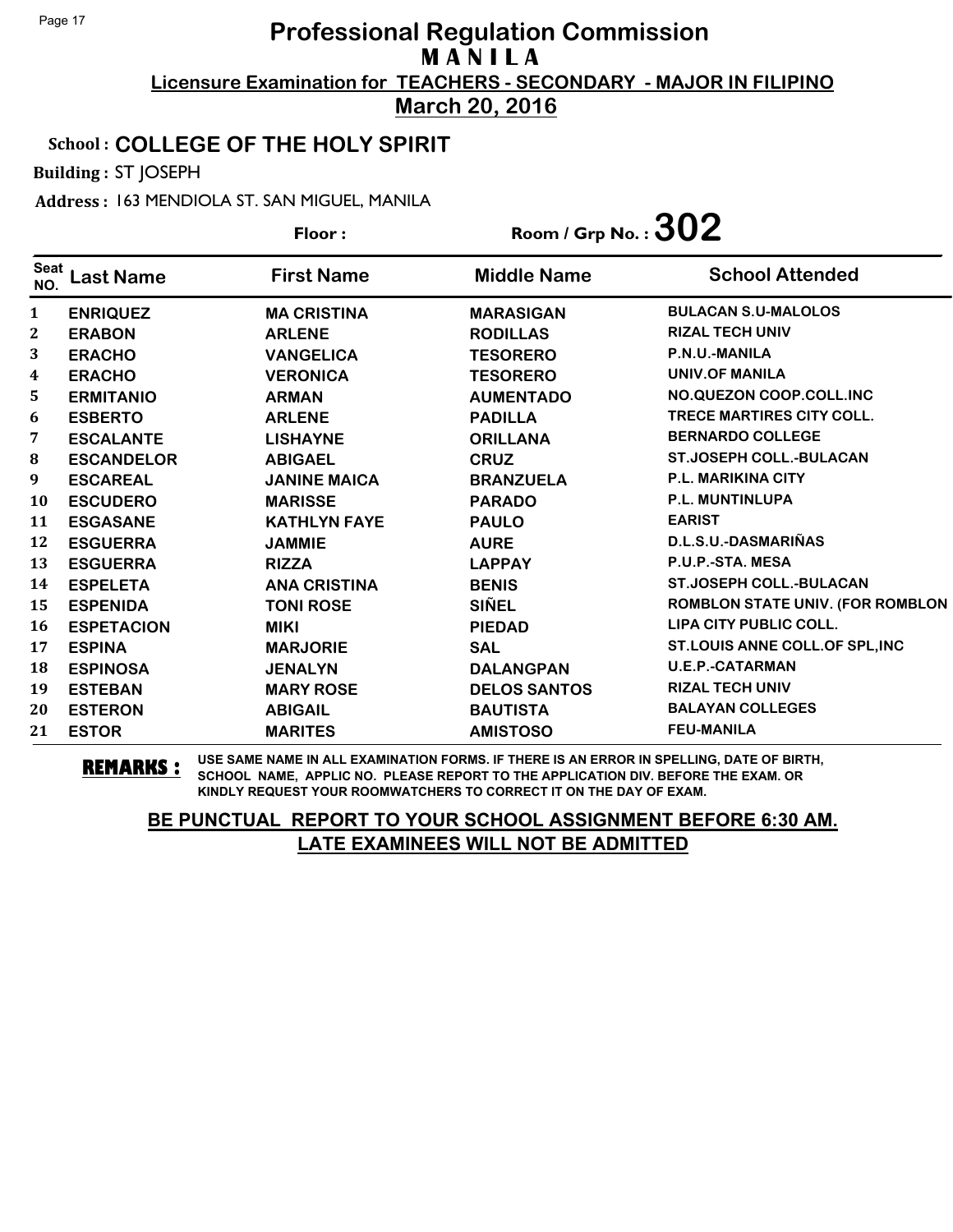#### School : **COLLEGE OF THE HOLY SPIRIT**

Building : ST JOSEPH

Address : 163 MENDIOLA ST. SAN MIGUEL, MANILA

|                    |                   | Floor:                 | Room / Grp No. : $303$ |                                      |
|--------------------|-------------------|------------------------|------------------------|--------------------------------------|
| <b>Seat</b><br>NO. | <b>Last Name</b>  | <b>First Name</b>      | <b>Middle Name</b>     | <b>School Attended</b>               |
| 1                  | <b>ESTOY</b>      | <b>MAREJANE</b>        | <b>INOC</b>            | <b>MANDAUE CITY COLLEGE- MANDAUE</b> |
| 2                  | <b>ESTRELLA</b>   | <b>CHRISZIELLE</b>     | <b>DE JESUS</b>        | <b>U OF RIZAL SYS.-ANGONO</b>        |
| 3                  | <b>EUSTAQUIO</b>  | <b>JOVANIE</b>         | <b>BEECH</b>           | <b>RIZAL TECH UNIV</b>               |
| 4                  | <b>EVANGELIO</b>  | <b>JANICE</b>          | <b>GONZALES</b>        | <b>CAPIZ STATE UNIVERSITY -</b>      |
| 5                  | <b>EVIDOR</b>     | <b>WILMAR</b>          | <b>SUTERIO</b>         | <b>CAMARINES NORTE S.C.-DAET</b>     |
| 6                  | <b>FABREGAS</b>   | <b>KARREL MAY</b>      | <b>FERRANCO</b>        | <b>EASTERN MINDORO I.T.S.</b>        |
| 7                  | <b>FACTOR</b>     | <b>JANESSA JANE</b>    | <b>SANTILLAN</b>       | <b>EARIST</b>                        |
| 8                  | <b>FACTURANAN</b> | <b>ROSITA</b>          | <b>EUFEMIO</b>         | N. T. C.                             |
| 9                  | <b>FAJURADO</b>   | <b>ROSEMARIE</b>       | <b>SUBALDO</b>         | SO.ILOILO POLY, COLL.                |
| 10                 | <b>FALLER</b>     | <b>FELIX THOMAS</b>    | <b>COLLANTE</b>        | MINSCAT-CALAPAN(for.PCC)             |
| 11                 | <b>FAMPULME</b>   | <b>JONALYN</b>         | <b>FABELLA</b>         | <b>EARIST</b>                        |
| 12                 | <b>FEJER</b>      | <b>MICHAEL</b>         | <b>ARELLANO</b>        | <b>RIZAL TECH UNIV</b>               |
| 13                 | <b>FELICIANO</b>  | <b>CARLO</b>           | <b>CUETO</b>           | <b>ICCT CFI</b>                      |
| 14                 | <b>FELONIA</b>    | <b>STEPHEN MATTHEW</b> | <b>MORIS</b>           | P.N.U.-MANILA                        |
| 15                 | <b>FERMIN</b>     | <b>LIZA</b>            | <b>LIWANAG</b>         | <b>U OF RIZAL SYS.-ANGONO</b>        |
| 16                 | <b>FERNANDEZ</b>  | <b>JENNY</b>           | <b>DEL PRADO</b>       | <b>SORSOGON SC-BULAN</b>             |
| 17                 | <b>FERNANDEZ</b>  | <b>LYZA</b>            | <b>ALCANTARA</b>       | <b>ST.MICHAEL'S COLL.-BINAN</b>      |
| 18                 | <b>FERNANDO</b>   | <b>JASMINE AIRA</b>    | <b>OCAMPO</b>          | <b>P.L. PASIG</b>                    |
| 19                 | <b>FETALVER</b>   | <b>SHIELA MARIE</b>    | <b>GALICIA</b>         | <b>ARELLANO UNIV-PASAY</b>           |
| 20                 | <b>FIALA</b>      | <b>LOYDITA</b>         | <b>DIOKNO</b>          | <b>NOTRE DAME UNIV.-COTABATO</b>     |
| 21                 | <b>FIEL</b>       | <b>CHERRY ANN</b>      | <b>BETONIO</b>         | SURIGAO S.C.T.                       |

**REMARKS :** USE SAME NAME IN ALL EXAMINATION FORMS. IF THERE IS AN ERROR IN SPELLING, DATE OF BIRTH, SCHOOL NAME, APPLIC NO. PLEASE REPORT TO THE APPLICATION DIV. BEFORE THE EXAM. OR KINDLY REQUEST YOUR ROOMWATCHERS TO CORRECT IT ON THE DAY OF EXAM.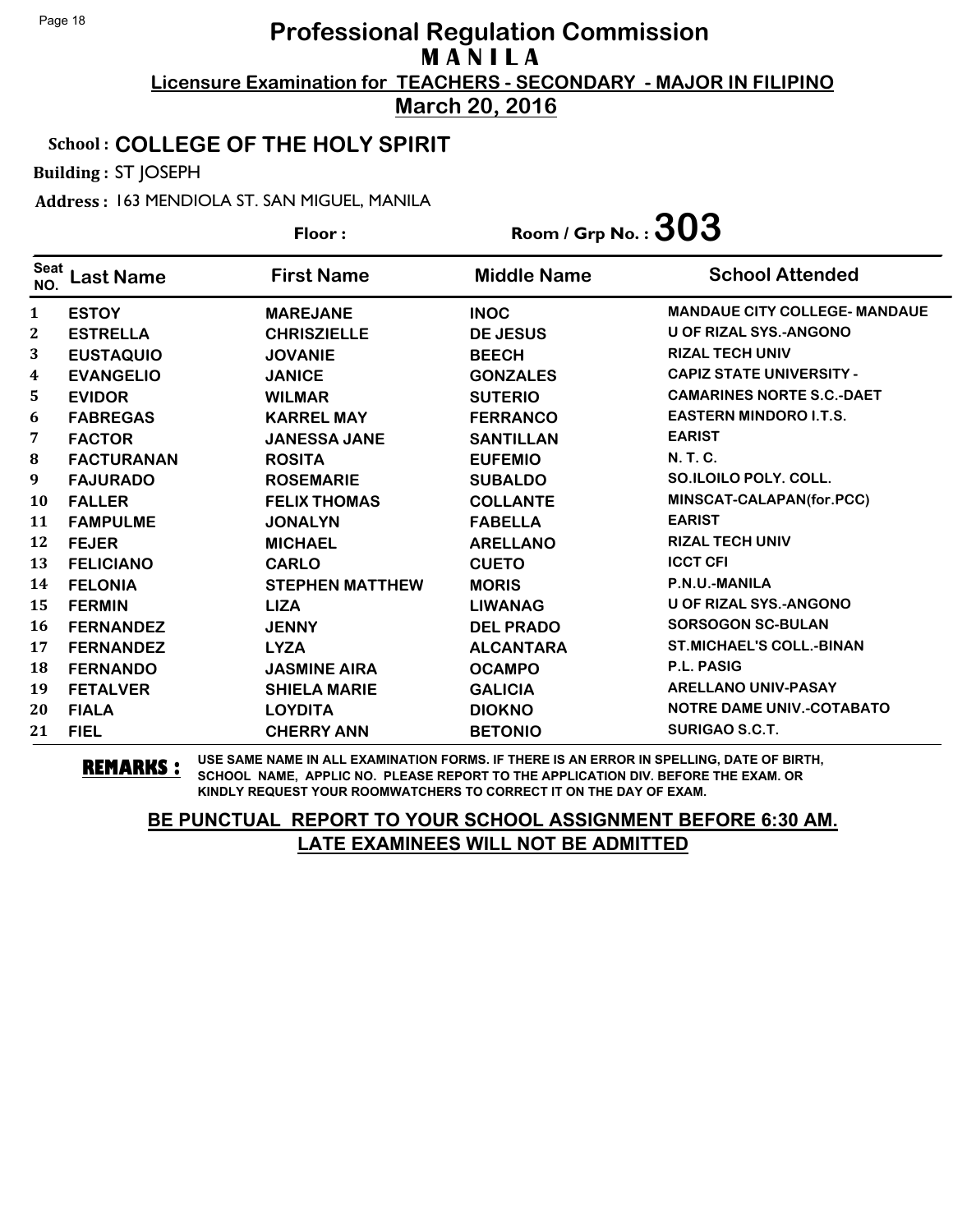#### School : **COLLEGE OF THE HOLY SPIRIT**

Building : ST JOSEPH

Address : 163 MENDIOLA ST. SAN MIGUEL, MANILA

|                    |                   | Floor:                 | Room / Grp No. : $304$ |                                       |
|--------------------|-------------------|------------------------|------------------------|---------------------------------------|
| <b>Seat</b><br>NO. | <b>Last Name</b>  | <b>First Name</b>      | <b>Middle Name</b>     | <b>School Attended</b>                |
| $\mathbf{1}$       | <b>FIESTADA</b>   | <b>ANNABEL</b>         | <b>LOLONG</b>          | <b>EASTERN MINDORO I.T.S.</b>         |
| $\mathbf{2}$       | <b>FILLONE</b>    | <b>EFRILLE</b>         | <b>CRISTOBAL</b>       | <b>ASIA SCH.OF ARTS &amp; SCI.</b>    |
| 3                  | <b>FLAVIANO</b>   | <b>LILETTE</b>         | <b>VIERNEZA</b>        | <b>BULACAN S.U-MALOLOS</b>            |
| 4                  | <b>FLOQUENCIO</b> | <b>MANELYN</b>         | <b>DIAZ</b>            | <b>U OF RIZAL SYS.-RODRIGUEZ</b>      |
| 5                  | <b>FLORES</b>     | <b>CRISTINE</b>        | <b>TORREQUITE</b>      | <b>BULACAN S.U-MALOLOS</b>            |
| 6                  | <b>FLORES</b>     | <b>RUBY ROSE</b>       | <b>BONAYON</b>         | <b>PASIG CATHOLIC COLL.</b>           |
| 7                  | <b>FONTELO</b>    | <b>MARLENE</b>         | <b>ALORRO</b>          | <b>P.L. VALENZUELA</b>                |
| 8                  | <b>FORFIEDA</b>   | <b>ASHLY</b>           | <b>MUTYA</b>           | <b>EASTERN MINDORO I.T.S.</b>         |
| 9                  | <b>FORONDA</b>    | <b>JOEM</b>            | <b>UGABAN</b>          | <b>ICCT CFI</b>                       |
| <b>10</b>          | <b>FRANCIA</b>    | <b>JESUS</b>           | <b>BAGO</b>            | <b>WESTERN COLL.-CAVITE</b>           |
| 11                 | <b>FRANCISCO</b>  | <b>ANGELINE</b>        | <b>DELOS REYES</b>     | <b>I.B.CALINGASAN MEM.</b>            |
| 12                 | <b>FRANCISCO</b>  | <b>JOSIE</b>           | <b>ROMERO</b>          | <b>REPUBLIC CENTRAL COLL.</b>         |
| 13                 | <b>FRONGOSO</b>   | <b>SHARMAINE</b>       | <b>ROQUE</b>           | <b>U OF RIZAL SYS.-RODRIGUEZ</b>      |
| 14                 | <b>FULGENCIO</b>  | <b>JAMES</b>           | <b>BRIONES</b>         | <b>EARIST</b>                         |
| 15                 | <b>FUMAR</b>      | <b>MARIVIC</b>         | <b>RAMIREZ</b>         | <b>P.L. PASIG</b>                     |
| 16                 | <b>GABRIEL</b>    | <b>ANGELINE</b>        | <b>OCAMPO</b>          | <b>LA CONCEPCION COLL.-BULACAN</b>    |
| 17                 | <b>GABRIEL</b>    | <b>ELISA</b>           | <b>GACITA</b>          | <b>BERNARDO COLLEGE</b>               |
| 18                 | <b>GACHO</b>      | <b>CHRISTIAN JASON</b> | <b>GALANG</b>          | <b>DON HONORIO VENTURA TECH. S.U.</b> |
| 19                 | <b>GACULA</b>     | <b>NORMAN JR</b>       | <b>CATINGUB</b>        | <b>COLL. OF MARY IMM.</b>             |
| 20                 | <b>GALDONES</b>   | <b>ALVINA</b>          | <b>ELABA</b>           | <b>U OF RIZAL SYS.-RODRIGUEZ</b>      |
| 21                 | <b>GALES</b>      | <b>JOCELYN</b>         | <b>TORRENTE</b>        | M. L. Q. U.                           |

**REMARKS :** USE SAME NAME IN ALL EXAMINATION FORMS. IF THERE IS AN ERROR IN SPELLING, DATE OF BIRTH, SCHOOL NAME, APPLIC NO. PLEASE REPORT TO THE APPLICATION DIV. BEFORE THE EXAM. OR KINDLY REQUEST YOUR ROOMWATCHERS TO CORRECT IT ON THE DAY OF EXAM.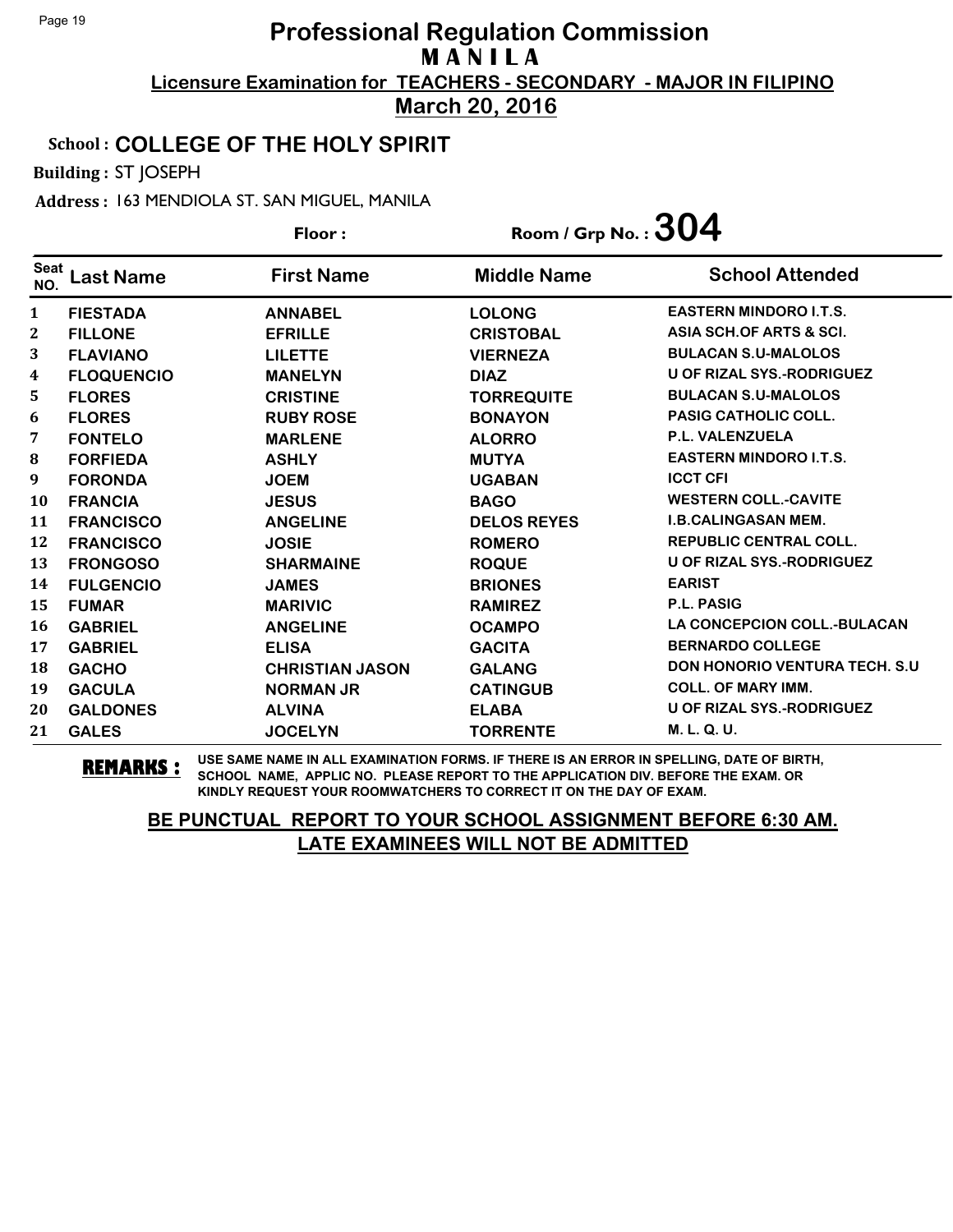#### School : **COLLEGE OF THE HOLY SPIRIT**

Building : ST JOSEPH

Address : 163 MENDIOLA ST. SAN MIGUEL, MANILA

**Last Name First Name Middle Name** Floor : Room / Grp No. :  $305$ Seat <sup>Seat</sup> Last Name First Name Middle Name School Attended **GALLANO JOVEL FERNANDO ROMBLON STATE UNIV. (FOR ROMBLON GALONO DIEGO GALIT U.E.P.-CATARMAN GALPO KATHERINE CATIPON NEW ERA UNIV. GANDIA VIVIEN LU VILLAN C. C. P. GARAN LYNNE ADTOON MARINERS P.C.F.-RAWIS GARCIA AEHLN CLEIRR DELA CRUZ P.L. MANILA GARCIA JEFFREY DE GUZMAN ST.MICHAEL'S COLL.-BINAN GARCIA NIÑA DIOSA CATIENZA DON HONORIO VENTURA TECH. S.U GARCIA NOEL TABAQUERO UNITED SCH. OF SCI. & TECH. GARCIA ROSENDO JR ESTRELLA TOMAS CLAUDIO MEM. GASPAR ANGELYN PAGUIRIGAN ISABELA S.U.-ANGADANAN GATDULA JHOANA PALOMA RIZAL TECH UNIV GECOSO RUTH CANTILLAS SURIGAO S.C.T. GENOSAS JEFFREY MAGALLANO BULACAN S.U-MALOLOS GENOVA JERICK VENTURA CAGAYAN STATE UNIV.-GONZAGA GEREMIA MARILYN ALONZO BATANGAS S.U.-BATANGAS CITY GERSALIA EMILY ESPINOLA SORSOGON SC-BULAN GIGANTE RIO JANNERA TAYAG DON HONORIO VENTURA TECH. S.U GOLE CRUZ ROSS LYN TRINIDAD BULACAN S.U-MALOLOS GOMEZ ARLEN MAE OLAVARIO LAGUNA SPU-SINILOAN GOMEZ CLARISSA AÑONUEVO PAMANTASAN NG CABUYAO**

**REMARKS :** USE SAME NAME IN ALL EXAMINATION FORMS. IF THERE IS AN ERROR IN SPELLING, DATE OF BIRTH, SCHOOL NAME, APPLIC NO. PLEASE REPORT TO THE APPLICATION DIV. BEFORE THE EXAM. OR KINDLY REQUEST YOUR ROOMWATCHERS TO CORRECT IT ON THE DAY OF EXAM.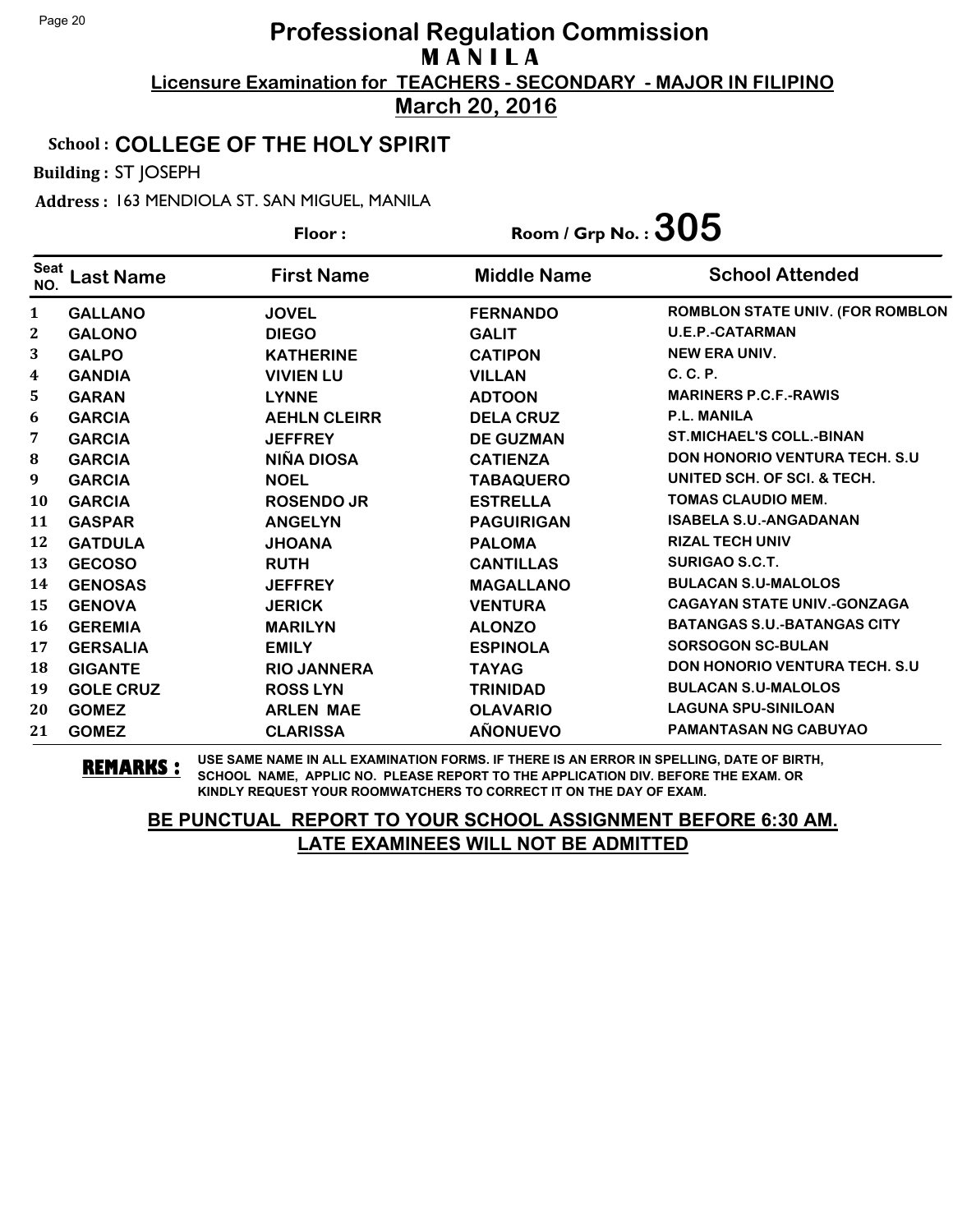### School : **COLLEGE OF THE HOLY SPIRIT**

Building : ST JOSEPH

Address : 163 MENDIOLA ST. SAN MIGUEL, MANILA

**Last Name First Name Middle Name** Floor : Room / Grp No. :  $306$ Seat <sup>Seat</sup> Last Name First Name Middle Name School Attended **GONDRA MELODY RUBAYA U OF RIZAL SYS.-ANGONO GONZAGA MARY JANE RAMIREZ U OF RIZAL SYS.-ANGONO GONZALES CECILIA GONZALES FEU-MANILA GONZALES MARIAN DALISAY DR.YANGA'S C.I. GONZALES MELODY LACANILAO FEU-MANILA GONZALES MICHAEL JOHN CUNANAN CONCEPCION H.C.C. GOROSPE MA. NARSISALYN BALATON P.N.U.-MANILA GOROSPE MELISSA JOY DALERI ISABELA S.U.-ROXAS GRANDE GERRIELOU RONQUILLO P.L. PASAY GRAVOSO AIZA BACOTO LAGUNA STATE POLYTECHNIC GREGORY MAY ANN NIBAL UNIV.OF MAKATI GUERRA ANGELICA MAE DE GUZMAN ICCT CFI GUEVARRA ANNABELLE SANTOS BULACAN S.U-MALOLOS GUILLERMO RASHMI DOMINGO DIVINE WORD-LAOAG GUNCE ELA MARY VILLANUEVA BAGO CITY COLL. GUSI MARK VILLARIN P.L. PASAY GUSI NARRY TIAGA ROMBLON STATE UNIV. (FOR ROMBLON GUTIERREZ JOYCE FRANCISCO U OF RIZAL SYS.-ANGONO GUTIERREZ KIM HOWELL MENDOZA KOL. SUBIC H.ALI HADIDIA MALA ST.MICHAEL'S COLL.-ILIGAN H.NASSER NORHANAH BARA-ACAL M.S.U.-MARAWI CITY**

**REMARKS :** USE SAME NAME IN ALL EXAMINATION FORMS. IF THERE IS AN ERROR IN SPELLING, DATE OF BIRTH, SCHOOL NAME, APPLIC NO. PLEASE REPORT TO THE APPLICATION DIV. BEFORE THE EXAM. OR KINDLY REQUEST YOUR ROOMWATCHERS TO CORRECT IT ON THE DAY OF EXAM.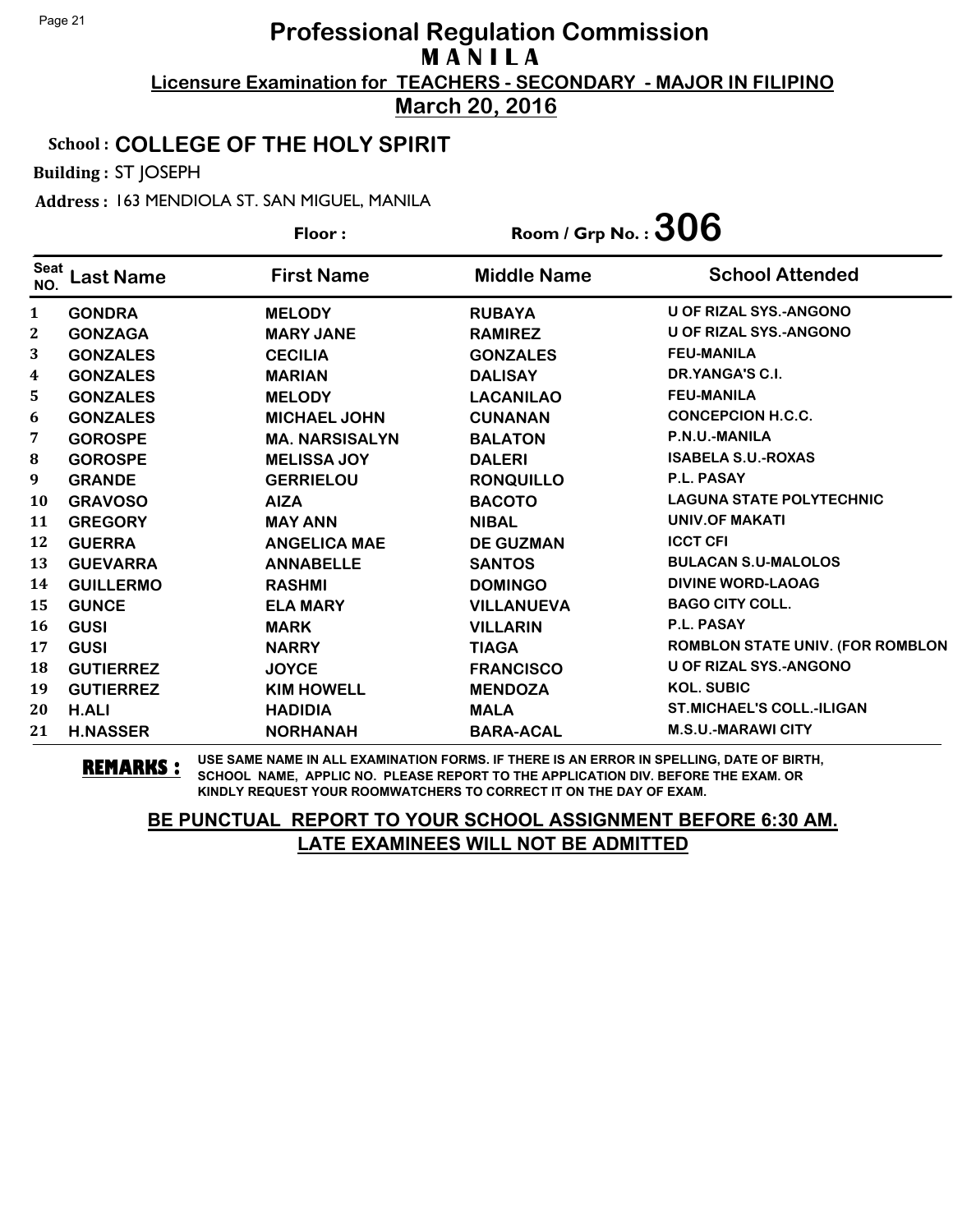### School : **COLLEGE OF THE HOLY SPIRIT**

Building : ST JOSEPH

Address : 163 MENDIOLA ST. SAN MIGUEL, MANILA

|                    |                   | Floor:               | Room / Grp No.: $307$ |                                        |
|--------------------|-------------------|----------------------|-----------------------|----------------------------------------|
| <b>Seat</b><br>NO. | Last Name         | <b>First Name</b>    | <b>Middle Name</b>    | <b>School Attended</b>                 |
| $\mathbf{1}$       | <b>HADJISOCOR</b> | <b>SITTIE RAHMAH</b> | <b>PUNDUG</b>         | <b>M.S.U.-IIT-ILIGAN CITY</b>          |
| $\mathbf{2}$       | <b>HALILI</b>     | <b>MICHELLE</b>      | LUMANLAN              | <b>MABALACAT COLL.</b>                 |
| 3                  | <b>HERMOSURA</b>  | <b>CHILO</b>         | <b>ESPONGA</b>        | LEYTE NORMAL UNIV.                     |
| 4                  | <b>HERNANDEZ</b>  | <b>ANA GLIZA</b>     | <b>COMPAÑERO</b>      | <b>LAGUNA STATE POLYTECHNIC</b>        |
| 5                  | <b>HERNANDEZ</b>  | <b>LUISA</b>         | <b>SORIZO</b>         | <b>UNIV.OF MAKATI</b>                  |
| 6                  | <b>HERRERA</b>    | <b>KRISTALENE</b>    | <b>NOLASCO</b>        | <b>COLEGIO DE SAN GABRIEL</b>          |
| 7                  | <b>HORTELANO</b>  | <b>ANA MAY</b>       | <b>AGUDA</b>          | <b>RIZAL TECH UNIV</b>                 |
| 8                  | <b>HUISO</b>      | <b>GERALDO</b>       | <b>CERDENIA</b>       | <b>NAVOTAS POLY, COLL.</b>             |
| 9                  | <b>ICARANOM</b>   | <b>MARIE</b>         | <b>BOSQUE</b>         | <b>RIZAL TECH UNIV</b>                 |
| <b>10</b>          | <b>ICARANOM</b>   | <b>SHERLYN</b>       | <b>ROJAS</b>          | <b>CATANDUANES STATE UNIVERSITY -</b>  |
| 11                 | <b>ICATLO</b>     | <b>AICELLE MAE</b>   | <b>BERNARDINO</b>     | P.N.U.-MANILA                          |
| 12                 | <b>IDOS</b>       | <b>MARIZ</b>         | <b>GARCIA</b>         | <b>PANGASINAN S.U.-SAN CARLOS CITY</b> |
| 13                 | <b>IGUIZ</b>      | <b>MANILYN</b>       | <b>ASTURIAS</b>       | <b>NORTHWESTERN VISAYAN</b>            |
| 14                 | <b>ILAGAN</b>     | <b>CATALINA</b>      | <b>MAGBOO</b>         | <b>BATANGAS S.U.-BATANGAS CITY</b>     |
| 15                 | <b>IMPERIAL</b>   | <b>JOSE MARI</b>     | <b>GARCIA</b>         | <b>REPUBLIC CENTRAL COLL.</b>          |
| 16                 | <b>INDIONGCO</b>  | <b>GILSANNE</b>      | <b>TRONO</b>          | <b>COL DE SAN PASCUAL</b>              |
| 17                 | <b>INOUE</b>      | <b>JOANA MARIE</b>   | <b>SAN PEDRO</b>      | <b>OXFORDIAN COLL.</b>                 |
| 18                 | <b>IPIL</b>       | <b>GEORGE</b>        | <b>TUMBAGA</b>        | <b>U PERP HELP-LAGUNA</b>              |
| 19                 | <b>ISAGA</b>      | <b>NEMELYN</b>       | <b>LLANTE</b>         | <b>P.L. MUNTINLUPA</b>                 |
| 20                 | <b>ISLES</b>      | <b>PALMERA</b>       | <b>ALVAREZ</b>        | P.U.P.-STA, MESA                       |
| 21                 | <b>JAMIG</b>      | <b>GLADYS</b>        | <b>SANTIAGO</b>       | <b>EASTERN MINDORO I.T.S.</b>          |

**REMARKS :** USE SAME NAME IN ALL EXAMINATION FORMS. IF THERE IS AN ERROR IN SPELLING, DATE OF BIRTH, SCHOOL NAME, APPLIC NO. PLEASE REPORT TO THE APPLICATION DIV. BEFORE THE EXAM. OR KINDLY REQUEST YOUR ROOMWATCHERS TO CORRECT IT ON THE DAY OF EXAM.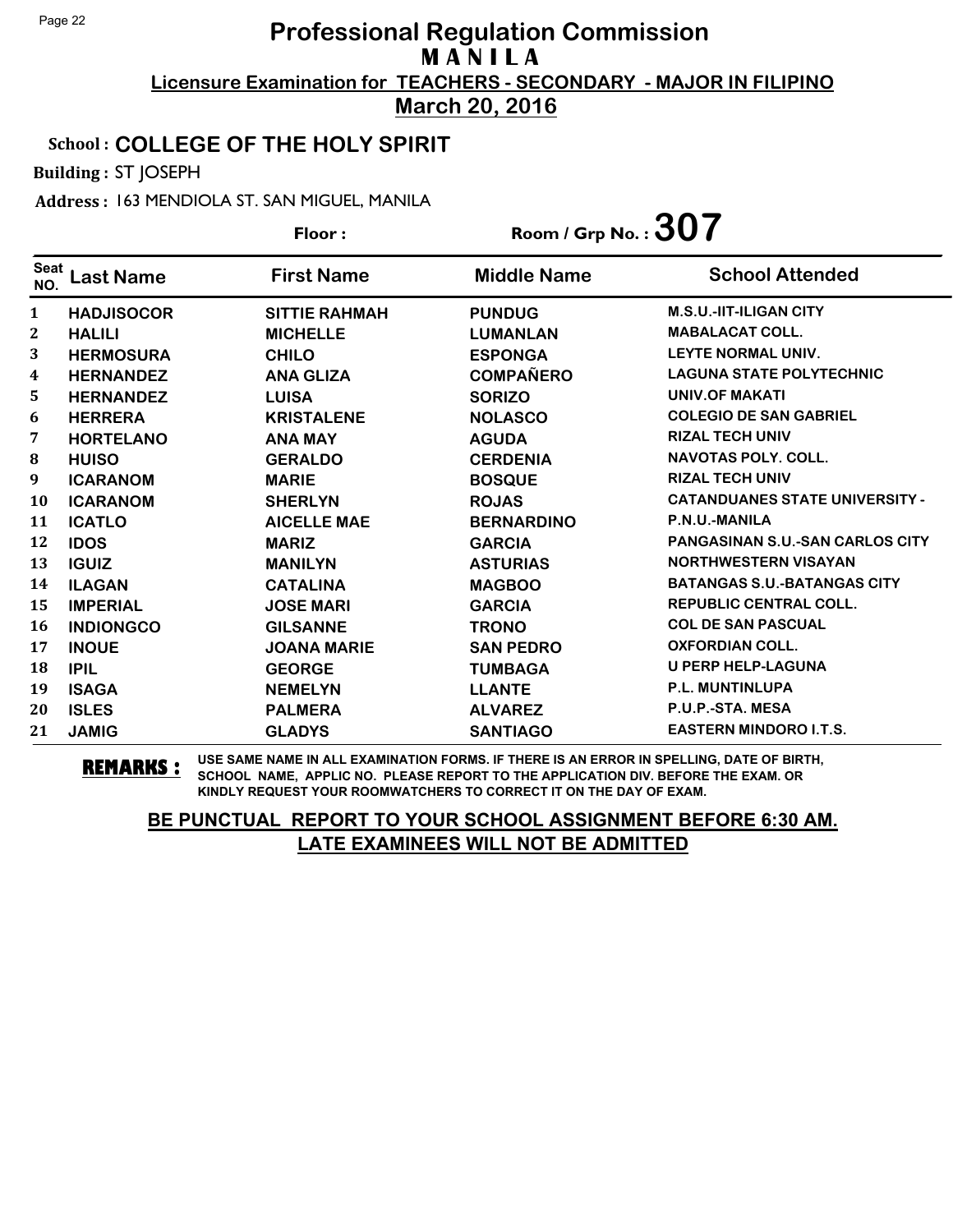#### School : **COLLEGE OF THE HOLY SPIRIT**

Building : ST JOSEPH

Address : 163 MENDIOLA ST. SAN MIGUEL, MANILA

**Last Name First Name Middle Name** Floor : Room / Grp No. :  $308$ Seat <sup>seat</sup> Last Name First Name Middle Name School Attended **JAMILLA JESSICA SAJO EASTERN MINDORO I.T.S. JAUM JEICEL OÑES RIZAL COLL.-LAGUNA JAVIER JONATHAN BALAO P.L. MARIKINA CITY JAVIER KAREN MENDOZA C.L.S.U. JIMENEZ ROMYLINDA GUELAS SORSOGON SC-BULAN JOSE DOLLY ANNIE CAMPOS MAGSAYSAY MEM.-ZAMBALES JOSE JENEVIE RUMBAOA CAGAYAN STATE JUANERIO JAYSON MATUDAN NAVOTAS POLY. COLL. JUMAO-AS JENNY QUINTANA RIZAL TECH UNIV JUMAO-AS JESREL AREGLADO LA CONCEPCION COLL.-BULACAN JUMAQUIO ABEGAIL MAPILISAN BULACAN S.U-MALOLOS JUNTELA JOAN OGSIMER ICCT CFI JUSTINIANO JAYSON OLASO P.L. PASAY LACATAN GELLIE FRANCISCO P.L. MUNTINLUPA LACISTE MARY JOY PADRIGANO ICCT CFI LACSON RENZ FERRY KRIS IBE DON HONORIO VENTURA TECH. S.U LANA JONALYN APALLA CAGAYAN STATE LANIGAO MARY JANE EUGENIO BULACAN S.U-MALOLOS LAPIDARIO MARIA SUZETTE CAPOTE LAGUNA SPU-SINILOAN LAPITAN LUISITO JR CERTEZA LAGUNA SPU-LOS BAÑOS LARETE AUREEN CRISNA GONZALES GEN DE JESUS COL**

**REMARKS :** USE SAME NAME IN ALL EXAMINATION FORMS. IF THERE IS AN ERROR IN SPELLING, DATE OF BIRTH, SCHOOL NAME, APPLIC NO. PLEASE REPORT TO THE APPLICATION DIV. BEFORE THE EXAM. OR KINDLY REQUEST YOUR ROOMWATCHERS TO CORRECT IT ON THE DAY OF EXAM.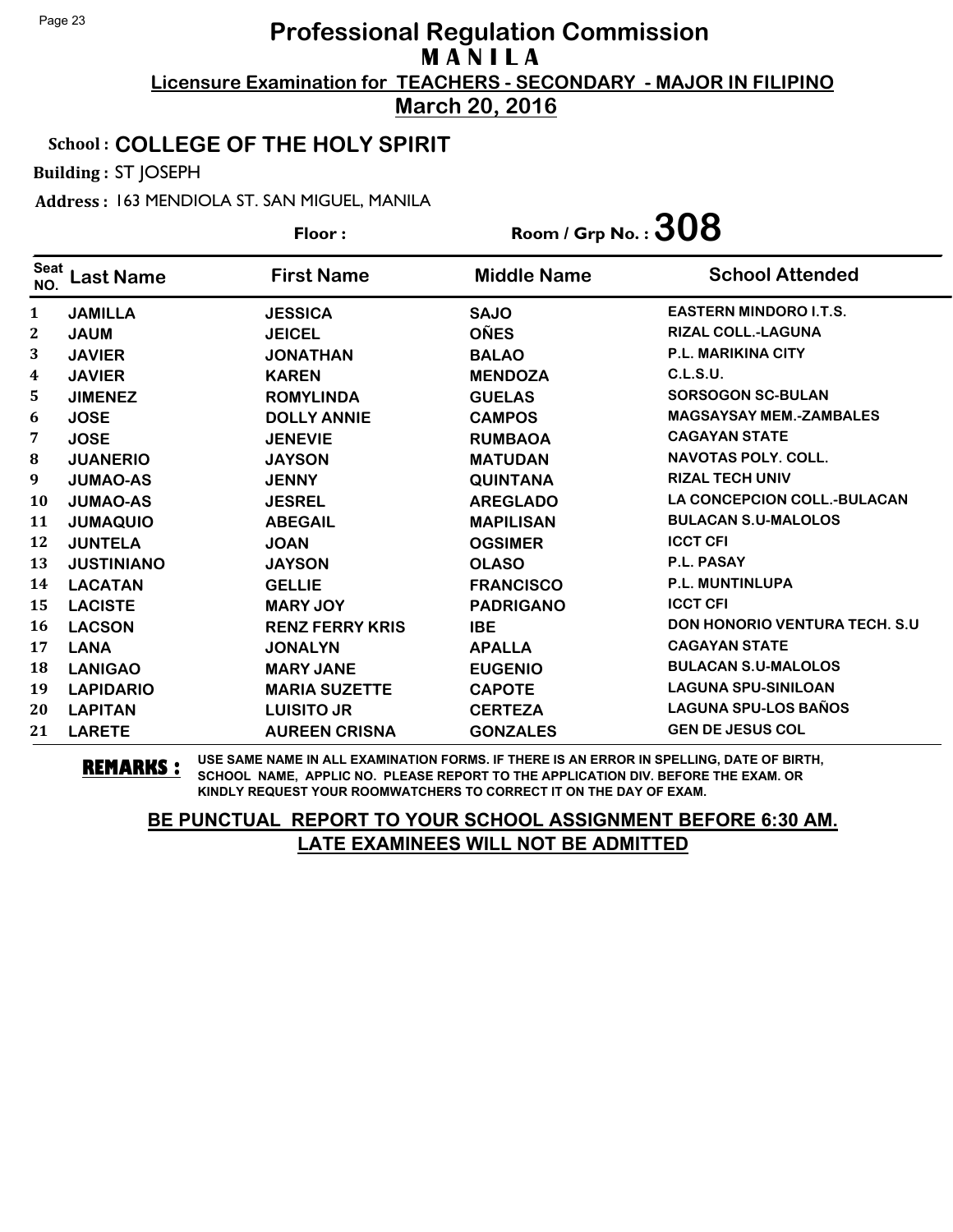#### School : **COLLEGE OF THE HOLY SPIRIT**

Building : ST JOSEPH

Address : 163 MENDIOLA ST. SAN MIGUEL, MANILA

**Last Name First Name Middle Name** Floor : Room / Grp No. :**309** Seat <sup>seat</sup> Last Name First Name Middle Name School Attended **LAREZ JANICE DEMILLO P. C. U.-DASMARIÑAS LATAYAN MERCY MINGUILLAN DON J. ECLEO MEM. FDN. LATUBE ANGIE LAGRADA PALAWAN STATE U-CUYO LAURENA JOSEPH MORTIZ UNIV.OF MAKATI LAYLAY NANETTE PENALES PAMANTASAN NG CABUYAO LEAL JAMIE MARIEL PEÑANO P.N.U.-MANILA LEGASPI ANGELINA ROXAS DR.YANGA'S C.I. LEGASPI JANET POSADAS PANGASINAN S.U.-LINGAYEN LEONADOR CRYSTEL BALAGUER MEYCAUAYAN COLL. LEONARDO ELIZABETH JOY ESPIRITU P.L. MARIKINA CITY LEONARDO LUTHGARDA CRUZ EARIST LIBARNES CATHARENE NABUA UNIV.OF ILOILO LIBOT MARY JEAN PETRONIO P.L. MARIKINA CITY LICAY PEARLY ANN BAUTISTA AURORA ST. COLL. LIM RACHELLE HORNILLA P.L. MUNTINLUPA LIMBO EDNA JOY DELA CRUZ ADAMSON UNIVERSITY LIZARDO EMMA SOLO ABADA COLLEGE LLANITA CRISTINA HIERCO WESTERN COLL.-CAVITE LLOBRERA ARMELEN DIZON N. T. C. LOBO PAULA BIANCA URBANO BULACAN S.U-MALOLOS LOPEZ CLARISSE AQUINO NEW ERA UNIV.**

**REMARKS :** USE SAME NAME IN ALL EXAMINATION FORMS. IF THERE IS AN ERROR IN SPELLING, DATE OF BIRTH, SCHOOL NAME, APPLIC NO. PLEASE REPORT TO THE APPLICATION DIV. BEFORE THE EXAM. OR KINDLY REQUEST YOUR ROOMWATCHERS TO CORRECT IT ON THE DAY OF EXAM.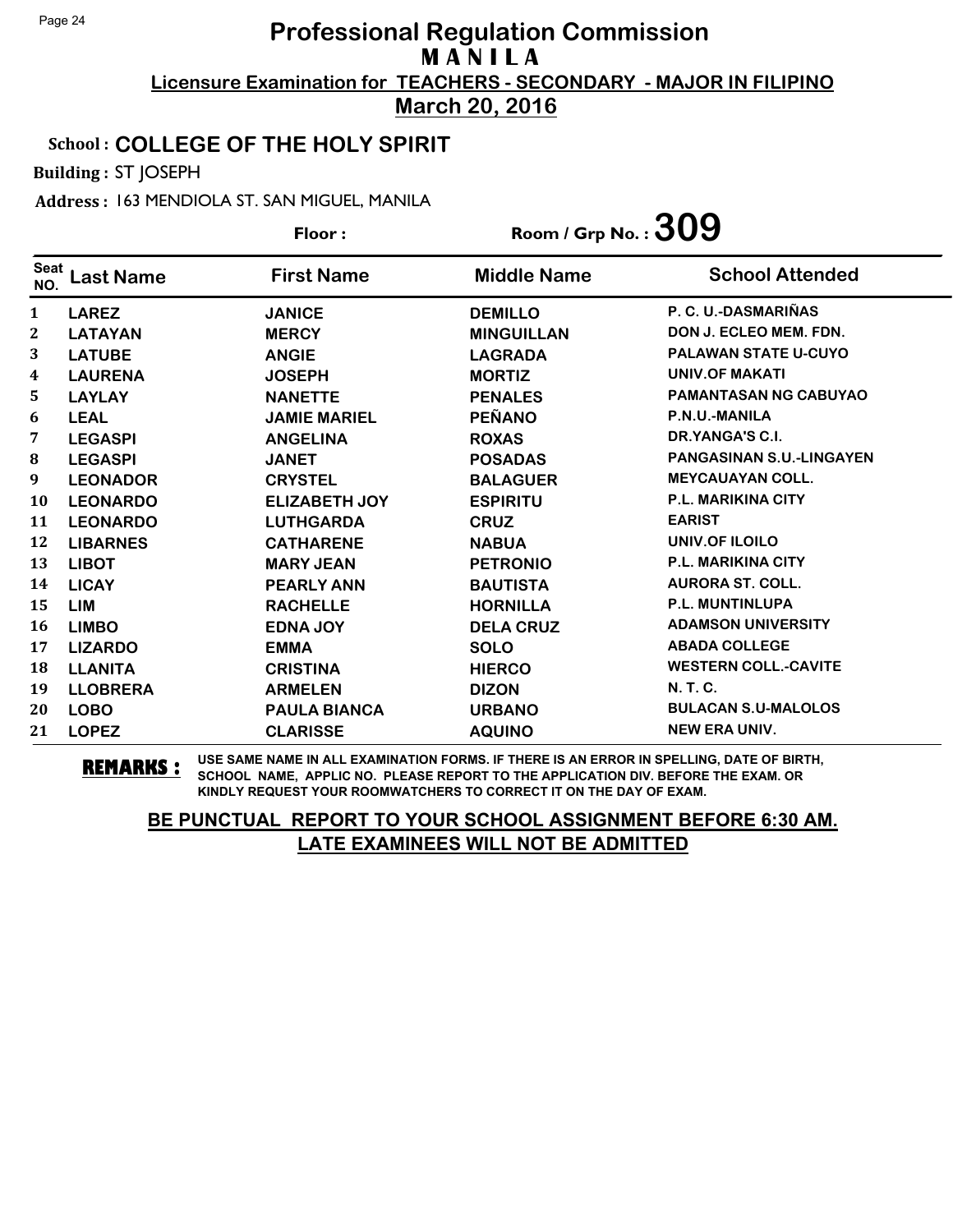#### School : **COLLEGE OF THE HOLY SPIRIT**

Building : ST JOSEPH

Address : 163 MENDIOLA ST. SAN MIGUEL, MANILA

**Last Name First Name Middle Name** Floor : Room / Grp No. :  $400A$ Seat <sup>Seat</sup> Last Name First Name Middle Name School Attended **LOPEZ SHERYL CAMEROS BALIUAG UNIVERSITY LOREZCA ALFREDO MANALO C. C. P. LORILLA JULIE COLLANTES RIZAL TECH UNIV LUBO REYMARK TAHUM BULACAN S.U-MALOLOS LUBRINO MA. ELOISA LYN PANCEPANE EARIST LUCAS EDELMINA GIANAN LAGUNA COLL. B.A. LUCIANO BRAYAN MANCILLA P.U.P.-STA. MESA LUCITO JENIFER LLAGAS WESTERN COLL.-CAVITE LUMA JOVIE TUPAL CATANDUANES STATE UNIVERSITY - LUMADAY MYKEE GAPAY ISABELA S.U.-ANGADANAN LUMALLO JOAN RUSTIA COL. DE STA. TERESA DE AVILA F.INC LUMAMPAO JIMMY DE LA PEÑA ILOILO S.C.F.-B. -NUEVO CAMPUS- MAI LUMANGLAS ANGELIE FLORINDO P.L. MUNTINLUPA LUMASAG LOUIE ANN MONTEMAYOR P.L. VALENZUELA LUMEN DIANARRA JIMENEZ P.L. PASIG LUNARIA RIA LORAINE FORTEZA P.L. VALENZUELA LUZARIA AIRA CZARINA VIGO BATAAN PENINSULA STATE U-MAIN MACAPIA BOYETTE MOLANIDA ICCT CFI MACARIOLA ERNESTO TADEFA P.L. MUNTINLUPA MACASOCOL GIRLIE MAE DANTE SO.LEYTE S.U.-T.OPPUS MADRIGAL WILLIAM BALUYOT M. L. Q. U.**

**REMARKS :** USE SAME NAME IN ALL EXAMINATION FORMS. IF THERE IS AN ERROR IN SPELLING, DATE OF BIRTH, SCHOOL NAME, APPLIC NO. PLEASE REPORT TO THE APPLICATION DIV. BEFORE THE EXAM. OR KINDLY REQUEST YOUR ROOMWATCHERS TO CORRECT IT ON THE DAY OF EXAM.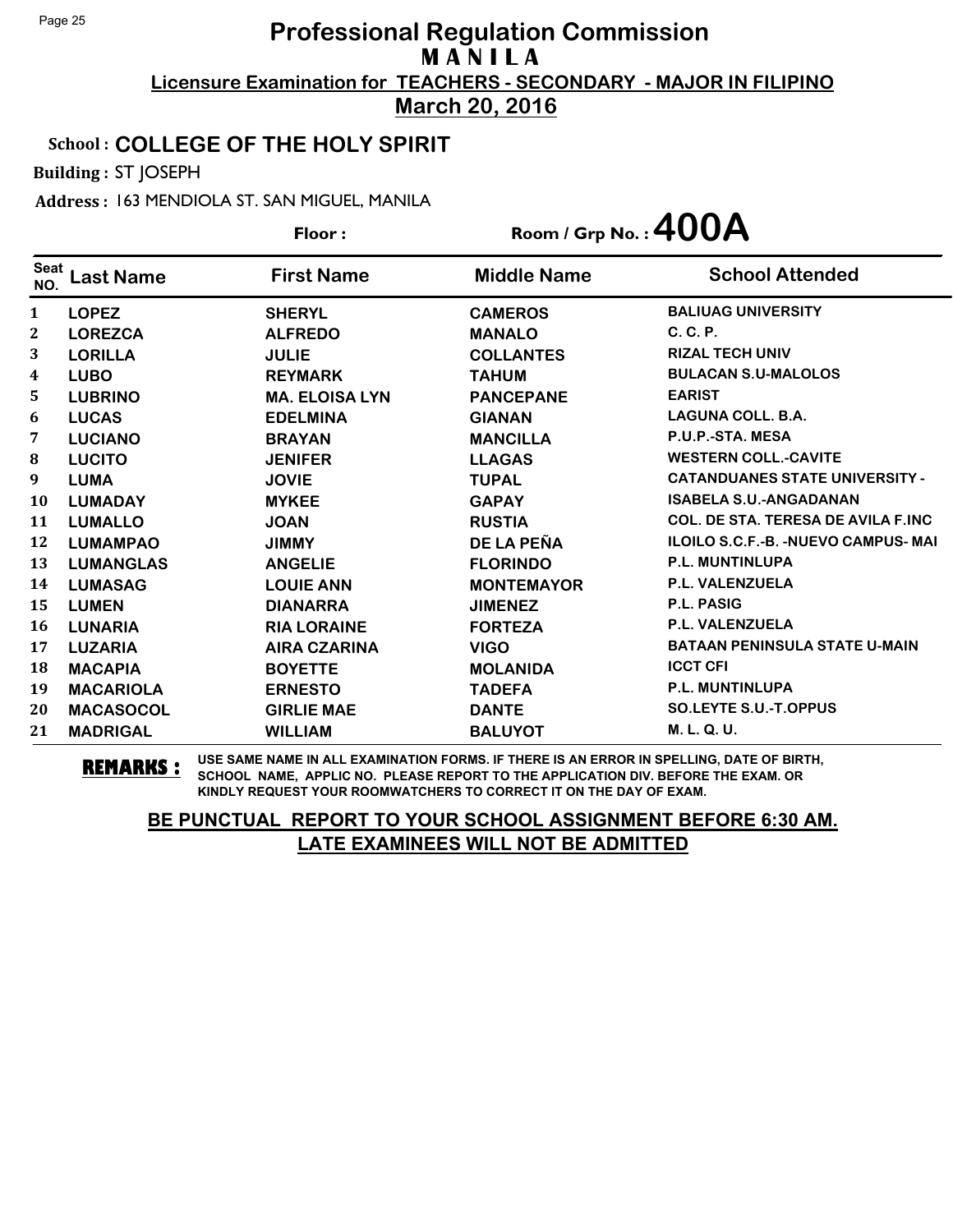#### School : **COLLEGE OF THE HOLY SPIRIT**

Building : ST JOSEPH

Address : 163 MENDIOLA ST. SAN MIGUEL, MANILA

Floor : Room / Grp No. :  $400B$ 

| Seat<br>NO.      | Last Name         | <b>First Name</b>     | <b>Middle Name</b> | <b>School Attended</b>                  |
|------------------|-------------------|-----------------------|--------------------|-----------------------------------------|
| $\mathbf{1}$     | <b>MAESTRO</b>    | <b>DOANNE</b>         | <b>MABUNGA</b>     | <b>ROMBLON STATE UNIV. (FOR ROMBLON</b> |
| $\boldsymbol{2}$ | <b>MAGALLANES</b> | <b>DAISYLYN</b>       | <b>CABUNILAS</b>   | <b>BERNARDO COLLEGE</b>                 |
| 3                | <b>MAGAT</b>      | <b>DINA</b>           | <b>DE VEGA</b>     | <b>HOLY CROSS-PAMPANGA</b>              |
| 4                | <b>MAGNO</b>      | <b>REGINE</b>         | <b>MENDIOLA</b>    | N. T. C.                                |
| 5                | <b>MAGRACIA</b>   | <b>CRESLY</b>         | <b>BARTOLOME</b>   | <b>ROMBLON STATE UNIV.(FOR ROMBLON</b>  |
| 6                | <b>MAGSAKAY</b>   | <b>RONGELYN</b>       | <b>DELACRUZ</b>    | <b>BULACAN S.U-MALOLOS</b>              |
| 7                | <b>MAGTANONG</b>  | <b>RACHELLE ANN</b>   | <b>BANTUGAN</b>    | <b>BATAAN PENINSULA STATE U-MAIN</b>    |
| ${\bf 8}$        | <b>MAGTOTO</b>    | <b>MARIA CRISTINA</b> | <b>CARLOS</b>      | <b>DON HONORIO VENTURA TECH. S.U.</b>   |
| 9                | <b>MAHILUM</b>    | <b>BLU MAC'S</b>      | <b>AQUINO</b>      | <b>U OF RIZAL SYS.-ANGONO</b>           |
| 10               | <b>MALAGUEÑO</b>  | <b>GINALYN</b>        | <b>DIMANLIG</b>    | P. C. U.-MANILA                         |
| 11               | <b>MALANA</b>     | <b>CAROL JEAN</b>     | <b>RUPA</b>        | <b>EARIST</b>                           |
| 12               | <b>MALANAY</b>    | <b>JERICK</b>         | <b>NERVAR</b>      | <b>PASIG CATHOLIC COLL.</b>             |
| 13               | <b>MALANG</b>     | <b>TAYAN</b>          | <b>KAWIT</b>       | <b>NOTRE DAME-TACURONG</b>              |
| 14               | <b>MALANOG</b>    | <b>HELEN</b>          | <b>MARTINEZ</b>    | <b>OLIVAREZ COLLEGE</b>                 |
| 15               | <b>MALASA</b>     | <b>MANILYN</b>        | <b>LOMERIO</b>     | <b>U OF RIZAL SYS.-ANGONO</b>           |
| 16               | <b>MALICSE</b>    | <b>ARLYN</b>          | <b>AZARCON</b>     | <b>NEW ERA UNIV.</b>                    |
| 17               | <b>MALIPOT</b>    | <b>VINA</b>           | <b>MONDIDO</b>     | <b>P.L. MARIKINA CITY</b>               |
| 18               | <b>MALLARI</b>    | <b>JESUSA</b>         | <b>BALINGIT</b>    | <b>BULACAN S.U-MALOLOS</b>              |
| 19               | <b>MALUNES</b>    | <b>JADE</b>           | <b>CASTOR</b>      | <b>BAGO CITY COLL.</b>                  |
| 20               | <b>MAMA</b>       | <b>NORLAILAH</b>      | <b>RATABAN</b>     | <b>M.S.U.-MARAWI CITY</b>               |
| 21               | <b>MAMANGUN</b>   | <b>JEMIELYN</b>       | <b>SILVA</b>       | <b>DON HONORIO VENTURA TECH. S.U.</b>   |

**REMARKS :** USE SAME NAME IN ALL EXAMINATION FORMS. IF THERE IS AN ERROR IN SPELLING, DATE OF BIRTH, SCHOOL NAME, APPLIC NO. PLEASE REPORT TO THE APPLICATION DIV. BEFORE THE EXAM. OR KINDLY REQUEST YOUR ROOMWATCHERS TO CORRECT IT ON THE DAY OF EXAM.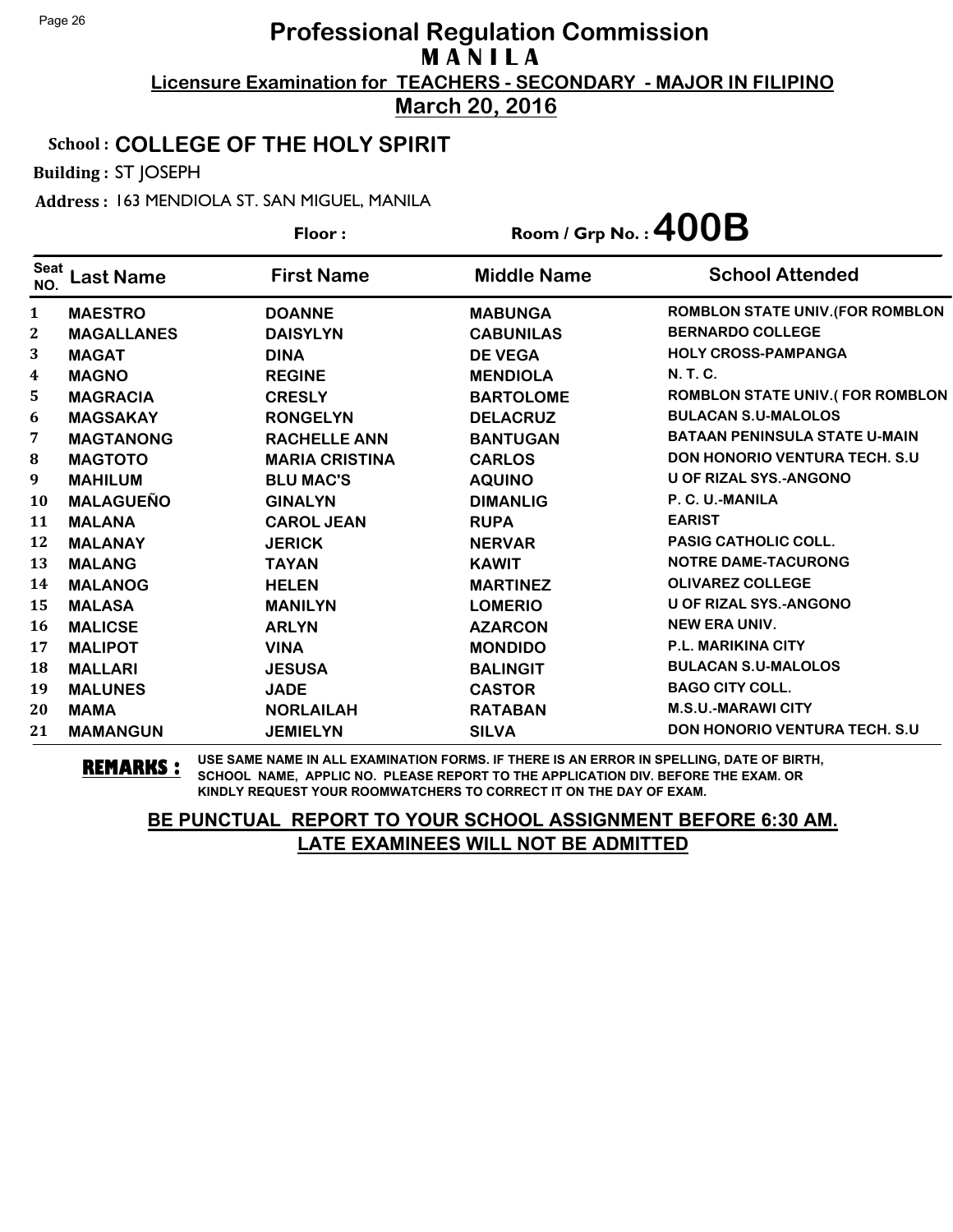#### School : **COLLEGE OF THE HOLY SPIRIT**

Building : ST JOSEPH

Address : 163 MENDIOLA ST. SAN MIGUEL, MANILA

| Room / Grp No.: $401A$<br>Floor: |                    |                       |                    |                                       |
|----------------------------------|--------------------|-----------------------|--------------------|---------------------------------------|
| <b>Seat</b><br>NO.               | <b>Last Name</b>   | <b>First Name</b>     | <b>Middle Name</b> | <b>School Attended</b>                |
| 1                                | <b>MANAGUELOD</b>  | <b>ABIGAIL</b>        | <b>SIRINGAN</b>    | <b>P. SABLE CORPUS COLL</b>           |
| 2                                | <b>MANALASTAS</b>  | <b>MICHELLE</b>       | <b>AGUINALDO</b>   | <b>DON HONORIO VENTURA TECH. S.U.</b> |
| 3                                | <b>MANALO</b>      | <b>ALLYSSA MARIE</b>  | <b>CANLAS</b>      | <b>DON HONORIO VENTURA TECH. S.U.</b> |
| 4                                | <b>MANALOTO</b>    | <b>FRANDALYN</b>      | <b>VIRAY</b>       | <b>DON HONORIO VENTURA TECH. S.U.</b> |
| 5                                | <b>MANANSALA</b>   | <b>MYROSE</b>         | <b>MEDIANA</b>     | <b>ST. PAUL UNIV.-TUGUEGARAO</b>      |
| 6                                | <b>MANCERA</b>     | <b>JENARD</b>         | <b>ANDRES</b>      | <b>NEW ERA UNIV.</b>                  |
| 7                                | <b>MANCIO</b>      | <b>WARREN</b>         | <b>CARREON</b>     | <b>NEW ERA UNIV.</b>                  |
| 8                                | <b>MANGABANG</b>   | <b>ROSELL</b>         | <b>ZONIO</b>       | <b>U OF RIZAL SYS.-RODRIGUEZ</b>      |
| 9                                | <b>MANGABAT</b>    | <b>MARISABEL</b>      | <b>ARASA</b>       | <b>LAGUNA COLL.</b>                   |
| 10                               | <b>MANGULABNAN</b> | <b>KIMBERLY</b>       | <b>UDASCO</b>      | E.L. JOSON MC                         |
| 11                               | <b>MANIKAN</b>     | <b>JAKO</b>           | <b>FRANCO</b>      | <b>P.L. MUNTINLUPA</b>                |
| 12                               | <b>MANOG</b>       | <b>VIRGIE</b>         | <b>LICOPIT</b>     | LEYTE NORMAL UNIV.                    |
| 13                               | <b>MANSIA</b>      | <b>MARIANNE</b>       | <b>AGUILUS</b>     | <b>FEU-MANILA</b>                     |
| 14                               | <b>MANSIBANG</b>   | <b>JACINTO JR</b>     | <b>BALISI</b>      | <b>ISABELA S.U.-CABAGAN</b>           |
| 15                               | <b>MANUEL</b>      | <b>MEA</b>            | <b>ROSALES</b>     | <b>METRO MANILA COLL.</b>             |
| 16                               | <b>MAPUSAO</b>     | <b>MARGIE</b>         | <b>VELARDE</b>     | P.U.P.-RAGAY, CAM. SUR                |
| 17                               | <b>MAQUIO</b>      | <b>DONALYN</b>        | <b>MARASIGAN</b>   | R.MAGSAYSAY T.U-STA. CRUZ             |
| 18                               | <b>MARABILLA</b>   | <b>CHRIS</b>          | DE LA PAZ          | <b>N.T.C.</b>                         |
| 19                               | <b>MARANAN</b>     | <b>CATHERINE JANE</b> | <b>CABLAS</b>      | <b>TRINITAS COLL.</b>                 |
| 20                               | <b>MARCELO</b>     | <b>BON JOVI</b>       | <b>BORJA</b>       | <b>U OF RIZAL SYS.-ANGONO</b>         |
| 21                               | <b>MARCELO</b>     | <b>JENNIFER</b>       | <b>GONZALES</b>    | <b>DON HONORIO VENTURA TECH. S.U</b>  |

**REMARKS :** USE SAME NAME IN ALL EXAMINATION FORMS. IF THERE IS AN ERROR IN SPELLING, DATE OF BIRTH, SCHOOL NAME, APPLIC NO. PLEASE REPORT TO THE APPLICATION DIV. BEFORE THE EXAM. OR KINDLY REQUEST YOUR ROOMWATCHERS TO CORRECT IT ON THE DAY OF EXAM.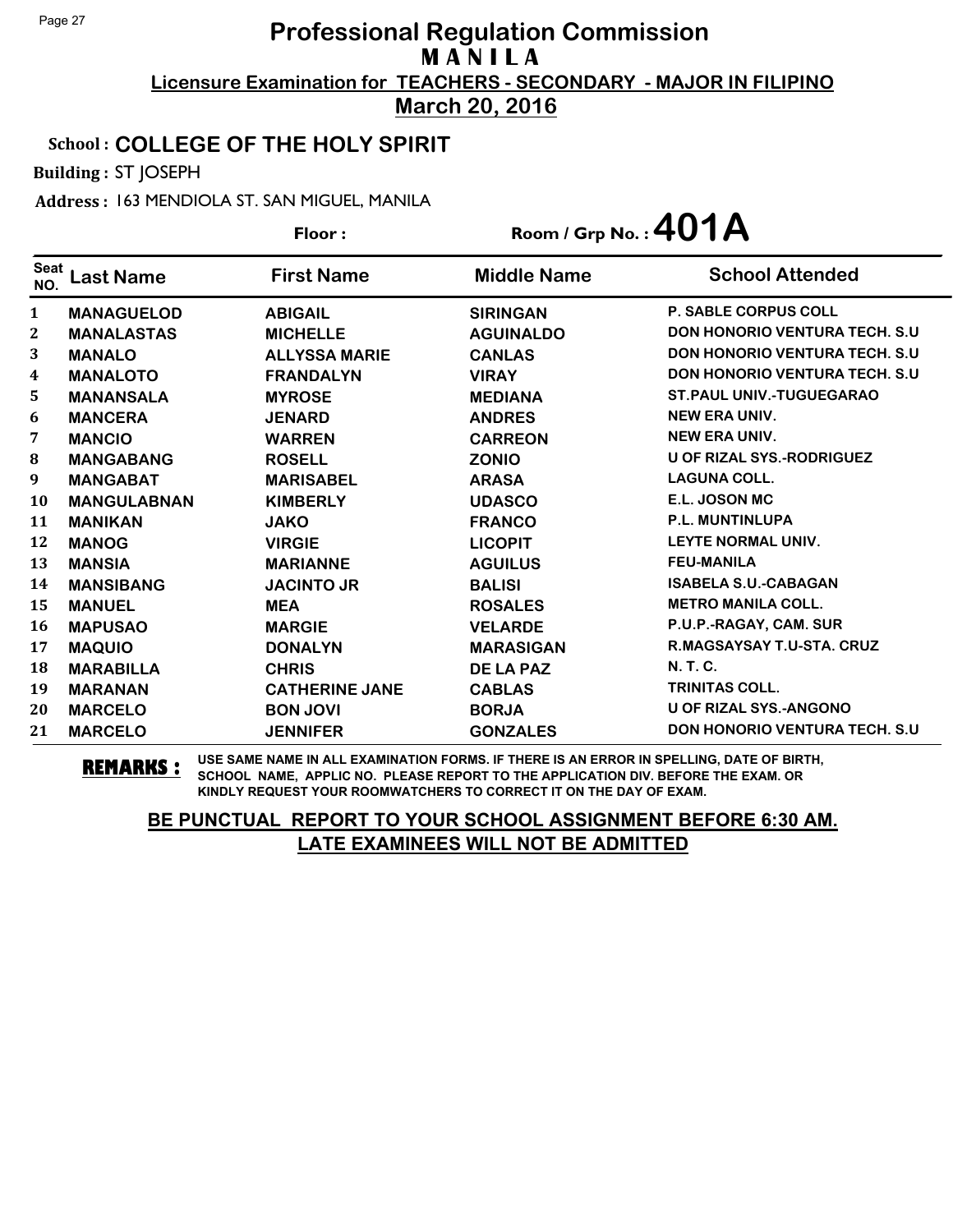### School : **COLLEGE OF THE HOLY SPIRIT**

Building : ST JOSEPH

Address : 163 MENDIOLA ST. SAN MIGUEL, MANILA

**Last Name First Name Middle Name** Floor : Room / Grp No. :  $401B$ Seat <sup>Seat</sup> Last Name First Name Middle Name School Attended **MARCOS MARLEN FIGUERREZ MAGSAYSAY MEM.-ZAMBALES MARIANO ADRIAN CASIPE P.U.P.-STA. MESA MARIANO RONALYN LOBO GUAGUA NAT'L COLLEGE MARIBLANCA MYLENE INOCENCIO REPUBLIC CENTRAL COLL. MARQUEZ ALMA LIMANGA WESTERN COLL.-CAVITE MARQUEZ JADELIN MORES ROMBLON STATE UNIV.(FOR ROMBLON MARTICIO BENJUN SARMIENTO BATAAN PENINSULA STATE U-MAIN MARTIN EDMON NAZARENO JESUS IS LORD COLLEGES FDTN. MARTIN EMMARIE GALAPON IMUS INSTITUTE MARTINEZ MARIA CECILIA BIBA EARIST MASIDDO LOVELYN ANGOLLUAN ISABELA S.U.-CABAGAN MATANOG NOR-JANAH BATO N. T. C. MATEO MA CLAUDIA GANAPIN E.L. JOSON MC MATRO MARITESS BAUSA BICOL UNIV.-LEGAZPI MAULAWIN ANNABEL DOLOR U.P.-DILIMAN MAURO MARVIN DECENA ICCT CFI MAYO ALVIN BERMAS PHIL.CAMBRIDGE SCH L.A.S.B.T MAZO JINKY VILLANUEVA ROMBLON STATE UNIV.(FOR ROMBLON MAZON SUSAN DOMINGO NAVOTAS POLY. COLL. MEJIA ROJIELENA ETANG METRO MANILA COLL. MELLIZA JASMINE BALAGUER COL. DE STA. TERESA DE AVILA F.INC**

**REMARKS :** USE SAME NAME IN ALL EXAMINATION FORMS. IF THERE IS AN ERROR IN SPELLING, DATE OF BIRTH, SCHOOL NAME, APPLIC NO. PLEASE REPORT TO THE APPLICATION DIV. BEFORE THE EXAM. OR KINDLY REQUEST YOUR ROOMWATCHERS TO CORRECT IT ON THE DAY OF EXAM.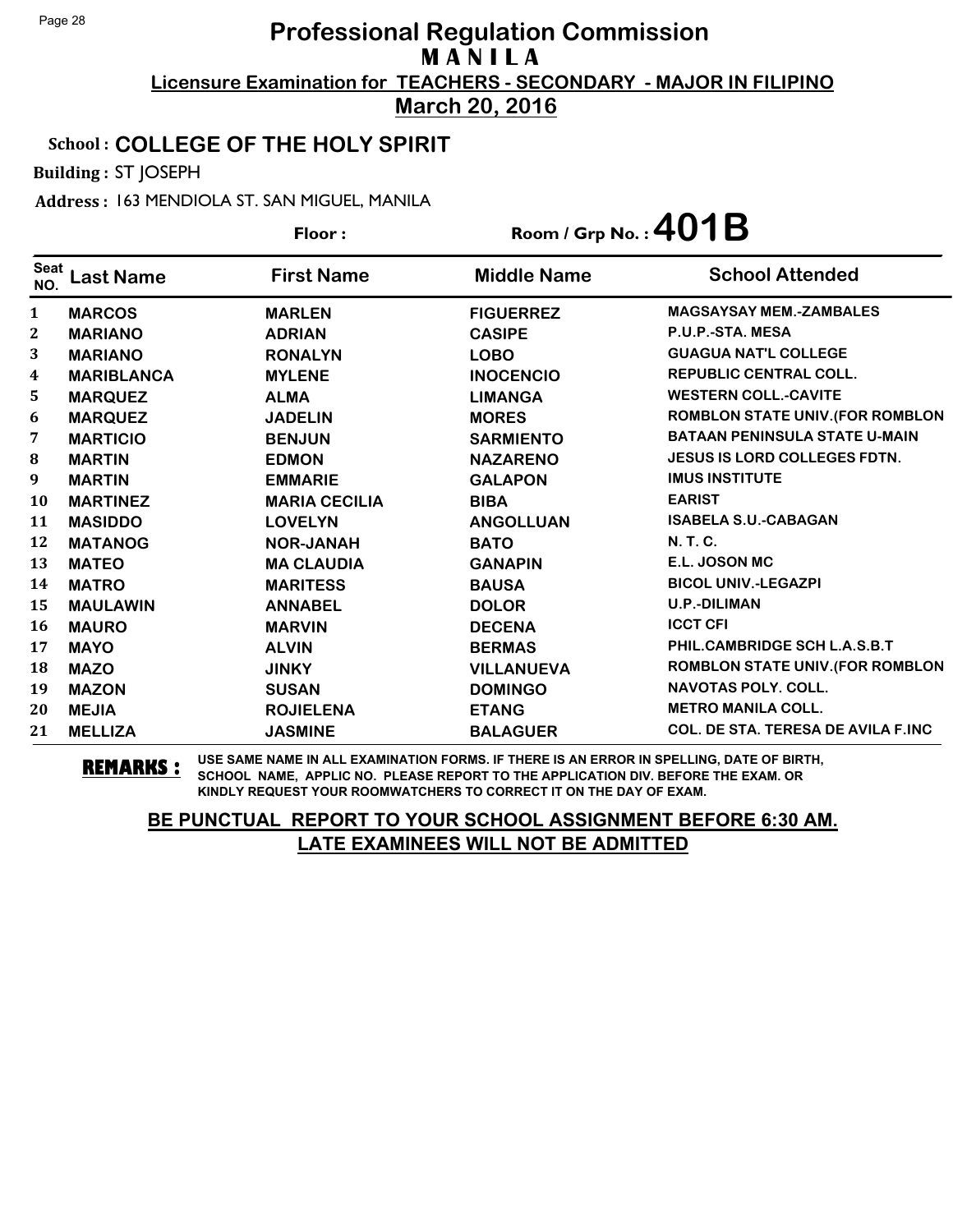#### School : **COLLEGE OF THE HOLY SPIRIT**

Building : ST JOSEPH

Address : 163 MENDIOLA ST. SAN MIGUEL, MANILA

**Last Name First Name Middle Name** Floor : Room / Grp No. : 401C Seat <sup>Seat</sup> Last Name First Name Middle Name School Attended **MENDIGORIN CHARLIE MONTEMAYOR KOL. SUBIC MENDIOLA SALVACION ABAD LEYTE STATE COLLEGE MENDOZA ANGELICA BURAC ICCT CFI MENDOZA DIVINA PRESTO HOLY INFANT JESUS COLL. MENDOZA ELOISA PERALES U OF RIZAL SYS.-ANGONO MENDOZA MARLENE DE GUZMAN BATAAN PENINSULA STATE MENDOZA NORIELYN OJOS BULACAN S.U-MALOLOS MENDOZA RUDY JR AGDEPPA LAGUNA SPU-SINILOAN MENIL MARY GRACE QUIÑONES LEYTE NORMAL UNIV. MENSORADO JOLYEN TEJOME BULACAN S.U-MALOLOS MERCADO GLYS MANZANO R.MAGSAYSAY T.U-IBA MERTO MA.EMELYN OCIER SACRED HEART COLLEGE MICIANO RENJAN CARINGAL BATANGAS S.U.-BATANGAS CITY MICOSA WALLY AMATORIO LAGUNA SPU-LOS BAÑOS MIMBANTAS SITTIE HAINNA ORIDA PACASUM COLL. MINGUITA BABYLONIA GOLO SURIGAO S.C.T. MIRAFLOR MARY ANCHELICA MAITIM SILLIMAN UNIV. MIRALPES MICHAEL LAGUDA COL DE LOS BANOS MIRANDA MARILOU MACARAEG ANGELES UNIVERSITY FOUND. MIRANDA PRINCESS JOY PATERNO GEN DE JESUS COL MIROY LENLYN GALARIO ROMBLON STATE UNIV.( FOR ROMBLON**

**REMARKS :** USE SAME NAME IN ALL EXAMINATION FORMS. IF THERE IS AN ERROR IN SPELLING, DATE OF BIRTH, SCHOOL NAME, APPLIC NO. PLEASE REPORT TO THE APPLICATION DIV. BEFORE THE EXAM. OR KINDLY REQUEST YOUR ROOMWATCHERS TO CORRECT IT ON THE DAY OF EXAM.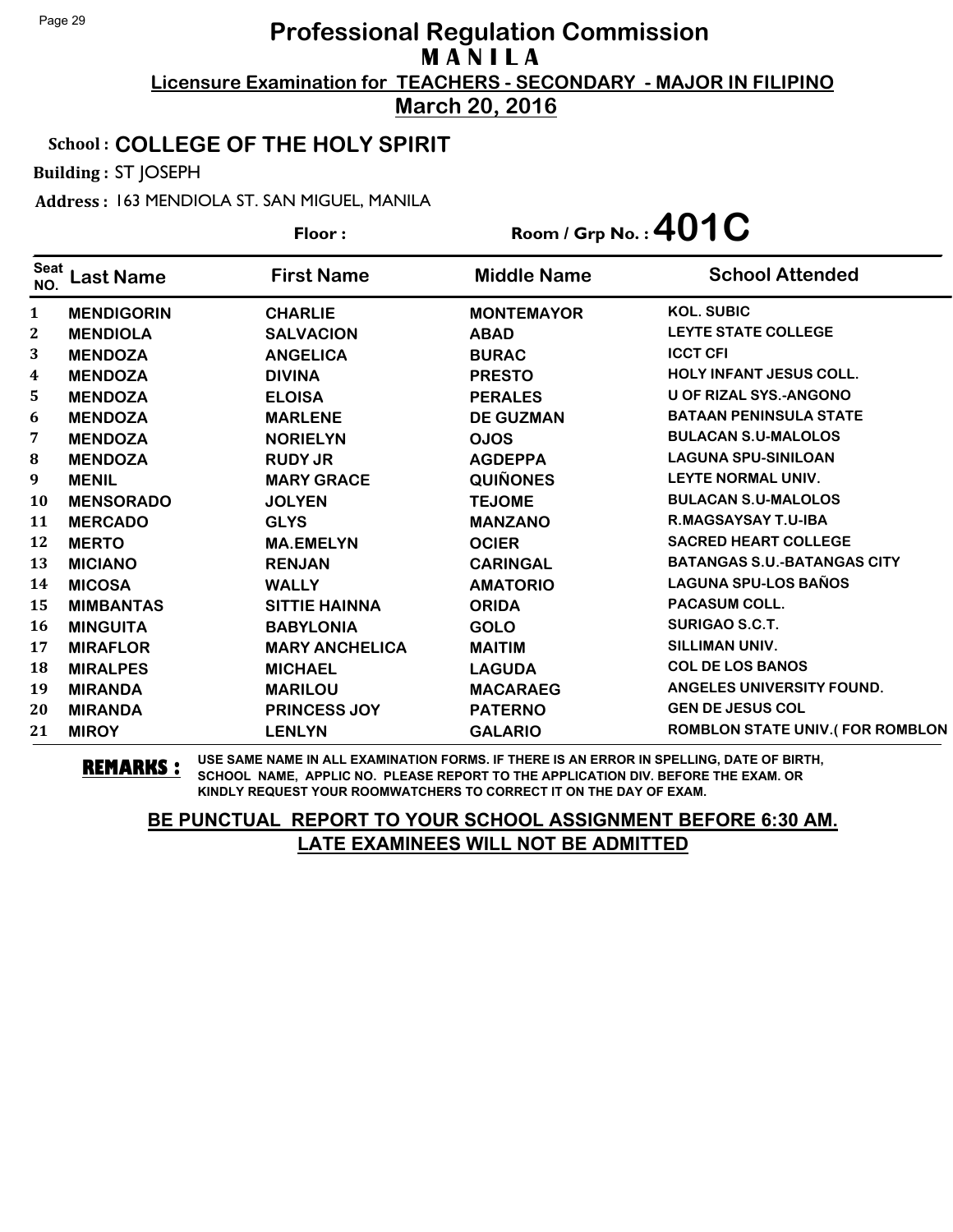#### School : **COLLEGE OF THE HOLY SPIRIT**

Building : ST JOSEPH

Address : 163 MENDIOLA ST. SAN MIGUEL, MANILA

|                    |                  | Floor:             |                    | Room / Grp No.: $402A$          |
|--------------------|------------------|--------------------|--------------------|---------------------------------|
| <b>Seat</b><br>NO. | <b>Last Name</b> | <b>First Name</b>  | <b>Middle Name</b> | <b>School Attended</b>          |
| 1                  | <b>MITRE</b>     | <b>MANNY</b>       | <b>ISAAC</b>       | NATIONAL POLY C.S.T.            |
| $\boldsymbol{2}$   | <b>MONTA</b>     | <b>CHONA</b>       | <b>ALEJO</b>       | <b>KOL. SUBIC</b>               |
| 3                  | <b>MONTAÑO</b>   | <b>NERMIE</b>      | <b>BUENAFLOR</b>   | <b>BERNARDO COLLEGE</b>         |
| 4                  | <b>MONTEROSO</b> | <b>JACKLYN</b>     | <b>ATAR</b>        | <b>P.L. MUNTINLUPA</b>          |
| 5                  | <b>MONZALES</b>  | <b>RHODA</b>       | <b>CASTRO</b>      | <b>REPUBLIC CENTRAL COLL.</b>   |
| 6                  | <b>MORAL</b>     | <b>MA. DIANA</b>   | <b>MORALES</b>     | P.L. MUNTINLUPA                 |
| 7                  | <b>MORALES</b>   | <b>KEVIN</b>       |                    | P.L. PASAY                      |
| 8                  | <b>MORALES</b>   | <b>NILDA</b>       | <b>AMBAL</b>       | P. C. U.-MANILA                 |
| 9                  | <b>MORAÑA</b>    | <b>EDGARDO</b>     | <b>SALCEDA</b>     | <b>LACSON COLLEGE</b>           |
| 10                 | <b>MORENO</b>    | <b>RONEL</b>       | <b>SANTOS</b>      | <b>CLARET COLLEGE</b>           |
| 11                 | <b>MOSTRALES</b> | <b>JHONEE</b>      | <b>TRINIDAD</b>    | <b>ICCT CFI</b>                 |
| 12                 | <b>MOTOL</b>     | <b>KAEYCYLL</b>    | <b>MALACAS</b>     | <b>ABADA COLLEGE</b>            |
| 13                 | <b>MOYA</b>      | <b>CRISTINA</b>    | <b>MORATALLA</b>   | N. T. C.                        |
| 14                 | <b>MUCHA</b>     | <b>JEANETH</b>     | <b>NAVARRO</b>     | <b>MABALACAT COLL.</b>          |
| 15                 | <b>MUNDOC</b>    | <b>MAURICE</b>     | <b>CABATU</b>      | <b>ICCT CFI</b>                 |
| 16                 | <b>MUTIA</b>     | <b>NESEL JEAN</b>  | <b>RATILLA</b>     | P.L. MANILA                     |
| 17                 | <b>NADORA</b>    | <b>ARMILYN</b>     | <b>PARCON</b>      | D.L.S.U.-GAUF-MALABON           |
| 18                 | <b>NAHIL</b>     | <b>BERTI</b>       | <b>MESTIDIO</b>    | AKLAN CATHOLIC COLL.-(FOR AKLAN |
| 19                 | <b>NARVAEZ</b>   | <b>BARBARA</b>     | <b>FELIPE</b>      | <b>ST.MICHAEL'S COLL.-BINAN</b> |
| 20                 | <b>NARVAEZ</b>   | <b>BILLY JONES</b> | <b>FELIPE</b>      | <b>ST.MICHAEL'S COLL.-BINAN</b> |
| 21                 | <b>NARZOLES</b>  | <b>CAMILLE</b>     | <b>TABIOS</b>      | P.L. PASAY                      |

**REMARKS :** USE SAME NAME IN ALL EXAMINATION FORMS. IF THERE IS AN ERROR IN SPELLING, DATE OF BIRTH, SCHOOL NAME, APPLIC NO. PLEASE REPORT TO THE APPLICATION DIV. BEFORE THE EXAM. OR KINDLY REQUEST YOUR ROOMWATCHERS TO CORRECT IT ON THE DAY OF EXAM.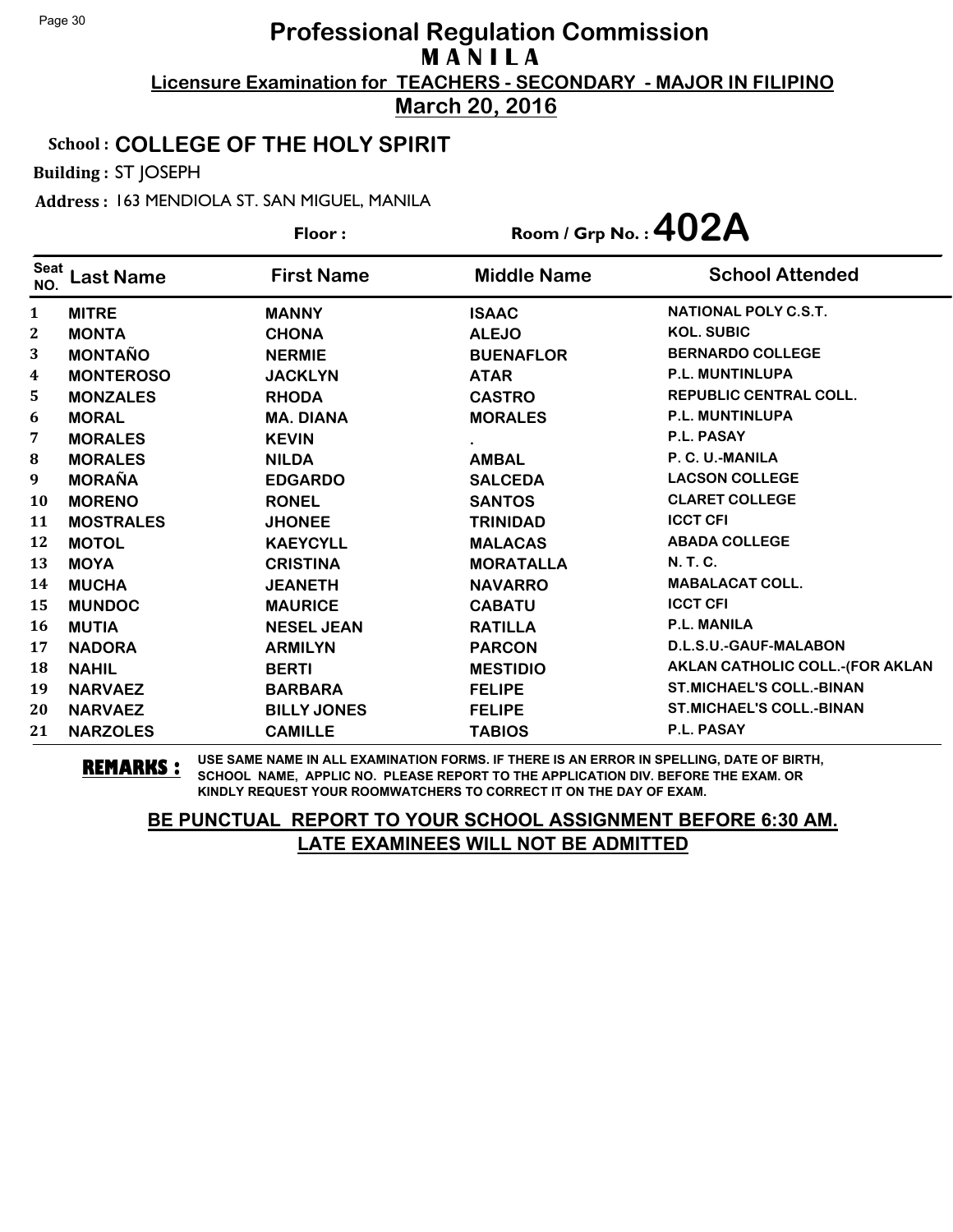### School : **COLLEGE OF THE HOLY SPIRIT**

Building : ST JOSEPH

Address : 163 MENDIOLA ST. SAN MIGUEL, MANILA

|                    |                  | Floor:                | Room / Grp No.: $402B$ |                                       |
|--------------------|------------------|-----------------------|------------------------|---------------------------------------|
| <b>Seat</b><br>NO. | <b>Last Name</b> | <b>First Name</b>     | <b>Middle Name</b>     | <b>School Attended</b>                |
| 1                  | <b>NAVA</b>      | <b>MELVIN</b>         | <b>PALIBRE</b>         | <b>BATAAN PENINSULA STATE</b>         |
| 2                  | <b>NAVAJA</b>    | <b>ABEGAIL</b>        | <b>ABECIA</b>          | <b>EARIST</b>                         |
| 3                  | <b>NAVAL</b>     | <b>GINA</b>           | <b>PONGPONG</b>        | <b>NAGA COLL. FNDTN.</b>              |
| 4                  | <b>NEBREJA</b>   | <b>REYNALD</b>        | <b>VERTUCIO</b>        | <b>LIPA CITY PUBLIC COLL.</b>         |
| 5                  | <b>NEQUINTO</b>  | <b>ROSELYN</b>        | <b>LASERNA</b>         | <b>OCC.MINDORO STATE COL.</b>         |
| 6                  | <b>NEVADO</b>    | <b>BERNADETTE</b>     | <b>ANIAG</b>           | <b>BERNARDO COLLEGE</b>               |
| 7                  | <b>NICANOR</b>   | <b>DORISDELLA</b>     | <b>PADILLA</b>         | <b>ARAULLO UNIV.-CABANATUAN CITY</b>  |
| 8                  | <b>NICART</b>    | <b>SHERYL</b>         | <b>DIOLOLA</b>         | <b>ARELLANO UNIV-PASAY</b>            |
| 9                  | <b>NONGGOD</b>   | <b>GLENN</b>          | <b>DACUMOS</b>         | <b>IFUGAO S.U.-LAMUT</b>              |
| 10                 | <b>NULUD</b>     | <b>TOM KEVIN</b>      | <b>CRUZ</b>            | <b>U OF RIZAL SYS.-ANGONO</b>         |
| 11                 | <b>OBERES</b>    | <b>IMEELOU</b>        | <b>EVA</b>             | <b>EARIST</b>                         |
| 12                 | <b>OBINA</b>     | <b>ALEXANDER JOHN</b> | <b>SOLIMAN</b>         | P.U.P.-STA. MESA                      |
| 13                 | <b>OCAMPO</b>    | <b>LYKA</b>           | <b>GUEVARRA</b>        | <b>REPUBLIC CENTRAL COLL.</b>         |
| 14                 | <b>OCAMPO</b>    | <b>MARY GRACE</b>     | <b>LAUS</b>            | <b>ICCT CFI</b>                       |
| 15                 | <b>OCRAY</b>     | <b>KEEH</b>           | <b>CARBONERA</b>       | UNIV.OF MAKATI                        |
| 16                 | <b>ODEJAR</b>    | <b>NORIELYN</b>       | <b>GUTANA</b>          | PHIL COLL OF SCI & TECH-CALASIAO      |
| 17                 | <b>ODENCIO</b>   | <b>JEANY ROSE</b>     | <b>ILINON</b>          | <b>AKLAN S.U.-IBAJAY</b>              |
| 18                 | <b>ODEVILAS</b>  | <b>ANABEL</b>         | <b>BALDECAÑAS</b>      | <b>EASTERN SAMAR STATE U - GUIUAN</b> |
| 19                 | <b>OFIANA</b>    | <b>RONALENE</b>       | <b>DELA CRUZ</b>       | <b>BULACAN S.U-MALOLOS</b>            |
| 20                 | <b>OFRACIO</b>   | <b>ROSELYN</b>        | <b>BAUTISTA</b>        | <b>BULACAN S.U-MALOLOS</b>            |
| 21                 | <b>OGALESCO</b>  | <b>JONARD</b>         | <b>OLAT</b>            | <b>ICCT CFI</b>                       |

**REMARKS :** USE SAME NAME IN ALL EXAMINATION FORMS. IF THERE IS AN ERROR IN SPELLING, DATE OF BIRTH, SCHOOL NAME, APPLIC NO. PLEASE REPORT TO THE APPLICATION DIV. BEFORE THE EXAM. OR KINDLY REQUEST YOUR ROOMWATCHERS TO CORRECT IT ON THE DAY OF EXAM.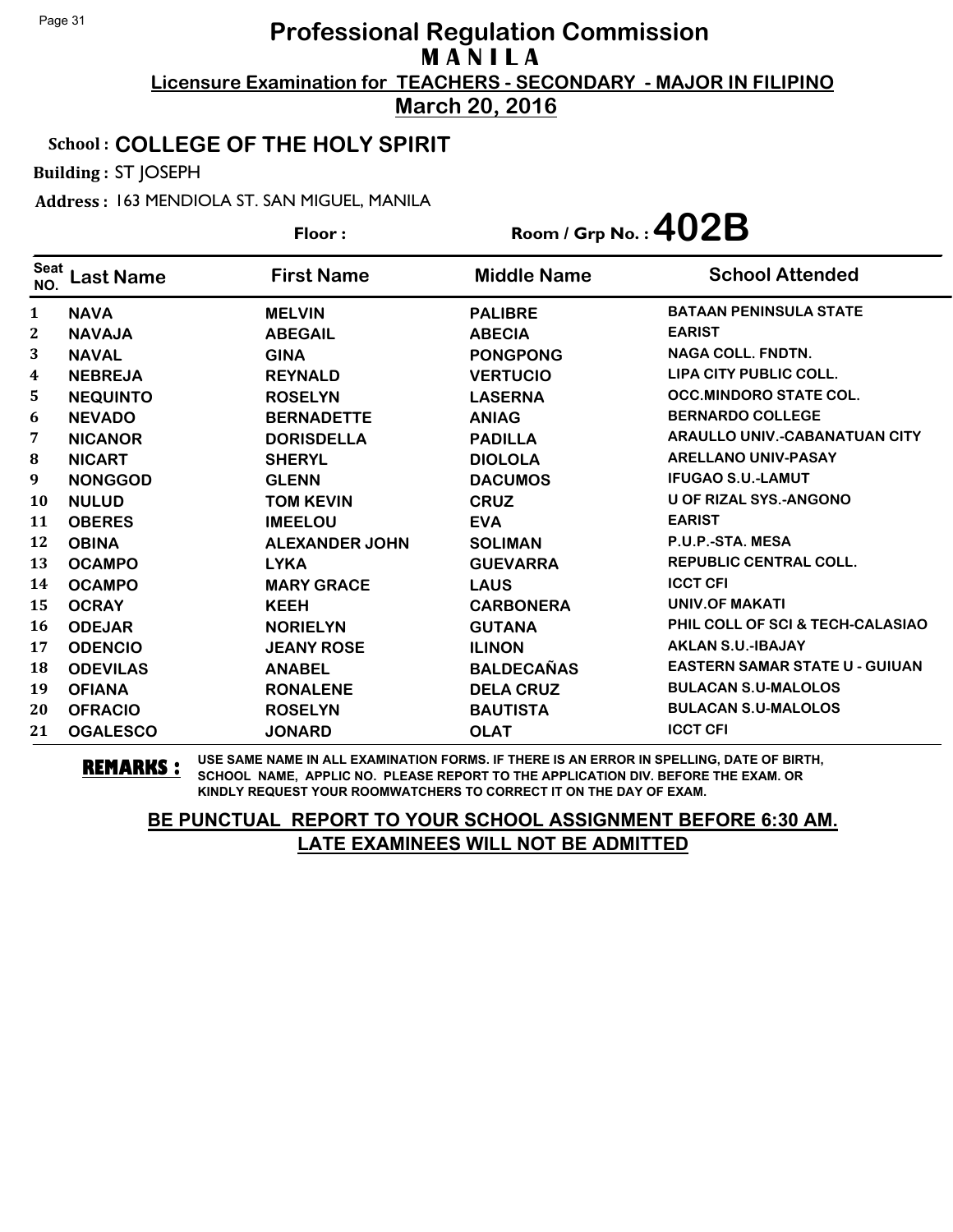#### School : **COLLEGE OF THE HOLY SPIRIT**

Building : ST JOSEPH

Address : 163 MENDIOLA ST. SAN MIGUEL, MANILA

|                    |                  | Floor:               | Room / Grp No.: $404$ |                                         |
|--------------------|------------------|----------------------|-----------------------|-----------------------------------------|
| <b>Seat</b><br>NO. | <b>Last Name</b> | <b>First Name</b>    | <b>Middle Name</b>    | <b>School Attended</b>                  |
| $\mathbf{1}$       | <b>OLARTE</b>    | <b>BELEN</b>         | <b>FAMINIALAN</b>     | <b>ROMBLON STATE UNIV.(FOR ROMBLON</b>  |
| 2                  | <b>OLARTE</b>    | <b>RHEA</b>          | <b>PAJENADO</b>       | <b>LIPA CITY PUBLIC COLL.</b>           |
| 3                  | <b>OLARVE</b>    | <b>MARICAR</b>       | <b>DALAG</b>          | <b>METRO MANILA COLL.</b>               |
| 4                  | <b>OLIVEROS</b>  | <b>KRISTINE JANE</b> | <b>NEPOMUCENO</b>     | <b>BULACAN S.U-MALOLOS</b>              |
| 5.                 | <b>OLORVIDA</b>  | <b>MARITES</b>       | <b>CABATUAN</b>       | <b>ICCT CFI</b>                         |
| 6                  | <b>OMADTO</b>    | <b>MARITES</b>       | <b>FONTANILLA</b>     | <b>GREENVILLE COLLEGE</b>               |
| 7                  | <b>OROLFO</b>    | <b>RICHARD</b>       | <b>OSABEL</b>         | <b>MONDRIAAN AURA COLL</b>              |
| 8                  | <b>ORONOS</b>    | <b>EMILYN</b>        | <b>JEPOLLO</b>        | <b>COL DE LAS NAVAS</b>                 |
| 9                  | <b>OROS</b>      | <b>MARIA</b>         | <b>PAJANUSTAN</b>     | <b>METRO MANILA COLL.</b>               |
| 10                 | <b>ORTIZ</b>     | <b>LEOMAR</b>        | <b>BOLAÑO</b>         | <b>ROMBLON STATE UNIV. (FOR ROMBLON</b> |
| 11                 | <b>PABIA</b>     | <b>JOVANESSA</b>     | <b>SANPEDRO</b>       | <b>NAVOTAS POLY, COLL.</b>              |
| 12                 | <b>PACIS</b>     | <b>JACKEILYN</b>     | <b>CALIPES</b>        | <b>U OF RIZAL SYS.-ANGONO</b>           |
| 13                 | <b>PADILLA</b>   | <b>BRENEL ANN</b>    | <b>CANCINO</b>        | <b>PANGASINAN S.U.-LINGAYEN</b>         |
| 14                 | <b>PADRO</b>     | <b>JOSEPH</b>        | <b>PADRO</b>          | U OF RIZAL SYS.-RODRIGUEZ               |
| 15                 | <b>PAGADUAN</b>  | <b>GLAIZA</b>        | <b>TARNATE</b>        | <b>ICCT CFI</b>                         |
| 16                 | <b>PAGARAN</b>   | <b>KHAREN</b>        | <b>ALEJANDRINO</b>    | <b>RIZAL TECH UNIV</b>                  |
| 17                 | <b>PAGATPAT</b>  | <b>MARGIE</b>        | <b>LLEGO</b>          | <b>EASTERN SAMAR STATE U - GUIUAN</b>   |
| 18                 | <b>PAGAYANAN</b> | <b>DONNA ROSE</b>    | <b>LORIAGA</b>        | <b>DON HONORIO VENTURA TECH. S.U.</b>   |
| 19                 | <b>PAGUIGAN</b>  | <b>KIMBERLY</b>      | <b>ACALLAR</b>        | <b>ICCT CFI</b>                         |
| 20                 | <b>PAHIGANAN</b> | <b>ALDEA</b>         | <b>DARUCA</b>         | <b>IMUS INSTITUTE</b>                   |
| 21                 | <b>PALAD</b>     | <b>MARI CRIS</b>     | <b>PORNILLOS</b>      | <b>U OF RIZAL SYS.-ANGONO</b>           |

**REMARKS :** USE SAME NAME IN ALL EXAMINATION FORMS. IF THERE IS AN ERROR IN SPELLING, DATE OF BIRTH, SCHOOL NAME, APPLIC NO. PLEASE REPORT TO THE APPLICATION DIV. BEFORE THE EXAM. OR KINDLY REQUEST YOUR ROOMWATCHERS TO CORRECT IT ON THE DAY OF EXAM.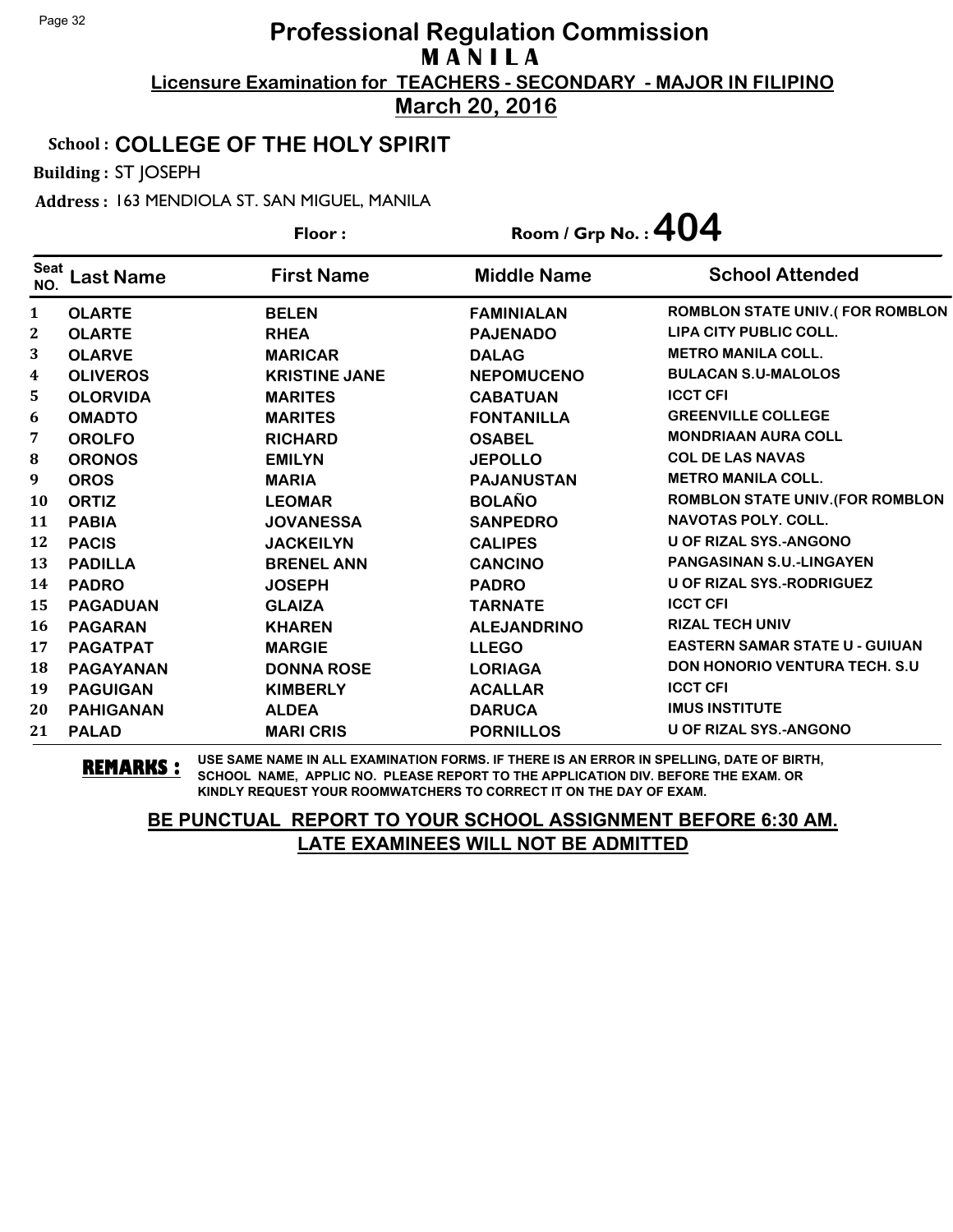### School : **COLLEGE OF THE HOLY SPIRIT**

Building : ST ARNOLD - MAIN

Address : 163 MENDIOLA ST. SAN MIGUEL, MANILA

**Last Name First Name Middle Name** Floor : Room / Grp No. : 202 Seat <sup>seat</sup> Last Name First Name Middle Name School Attended **PALAGANAS BERNADETH DE VERA UNIV.OF MANILA PALCON FE CASER POLANGUI COMM. COLL. PALMIANO GILBERT COPIAN COLL. MOST HOLY TRINITY PALOMAR GLORIA DOMINGO DR.YANGA'S C.I. PANALIGAN MARK RYAN N/A MAGSAYSAY MEM.-ZAMBALES PANGANIBAN MONALIE CARIGO U OF RIZAL SYS.-RODRIGUEZ PANGILINAN DIVINE PAULA CARREON DON HONORIO VENTURA TECH. S.U PARAGAS KARLENE VELINA P.L. PASIG PAROLE EDITHA SULIT LA CONSOLACION UNIVERSITY PASCUAL ANDRES GRAVADOR ST.JOSEPH COLL.-BULACAN PAÑARES ARCILE DIVIBAR LA CONCEPCION COLL.-BULACAN PECHO JOVITA NAVALLO P.N.U.-MANILA PEDERE MICHELLE BAGA-AN LEYTE NORMAL UNIV. PEGUIS BERNAFE CASTAÑOS LA SALLE UNIV PELAEZ JOAN SALCEDO U OF RIZAL SYS.-RODRIGUEZ PELIGRINO SHEILA AMPARADO P.L. PASIG PEMPENO CRISTINO JR AURIN UNIV.OF MAKATI PENSADER ANTONIO BELANDRES P.L. PASIG PERALTA CRISNALYN GARCIA ADAMSON UNIVERSITY PERFECTO JOANN ATRERO R.MAGSAYSAY T.U-SAN MARCELINO PERIO VANESSA CADAG RIZAL TECH UNIV**

**REMARKS :** USE SAME NAME IN ALL EXAMINATION FORMS. IF THERE IS AN ERROR IN SPELLING, DATE OF BIRTH, SCHOOL NAME, APPLIC NO. PLEASE REPORT TO THE APPLICATION DIV. BEFORE THE EXAM. OR KINDLY REQUEST YOUR ROOMWATCHERS TO CORRECT IT ON THE DAY OF EXAM.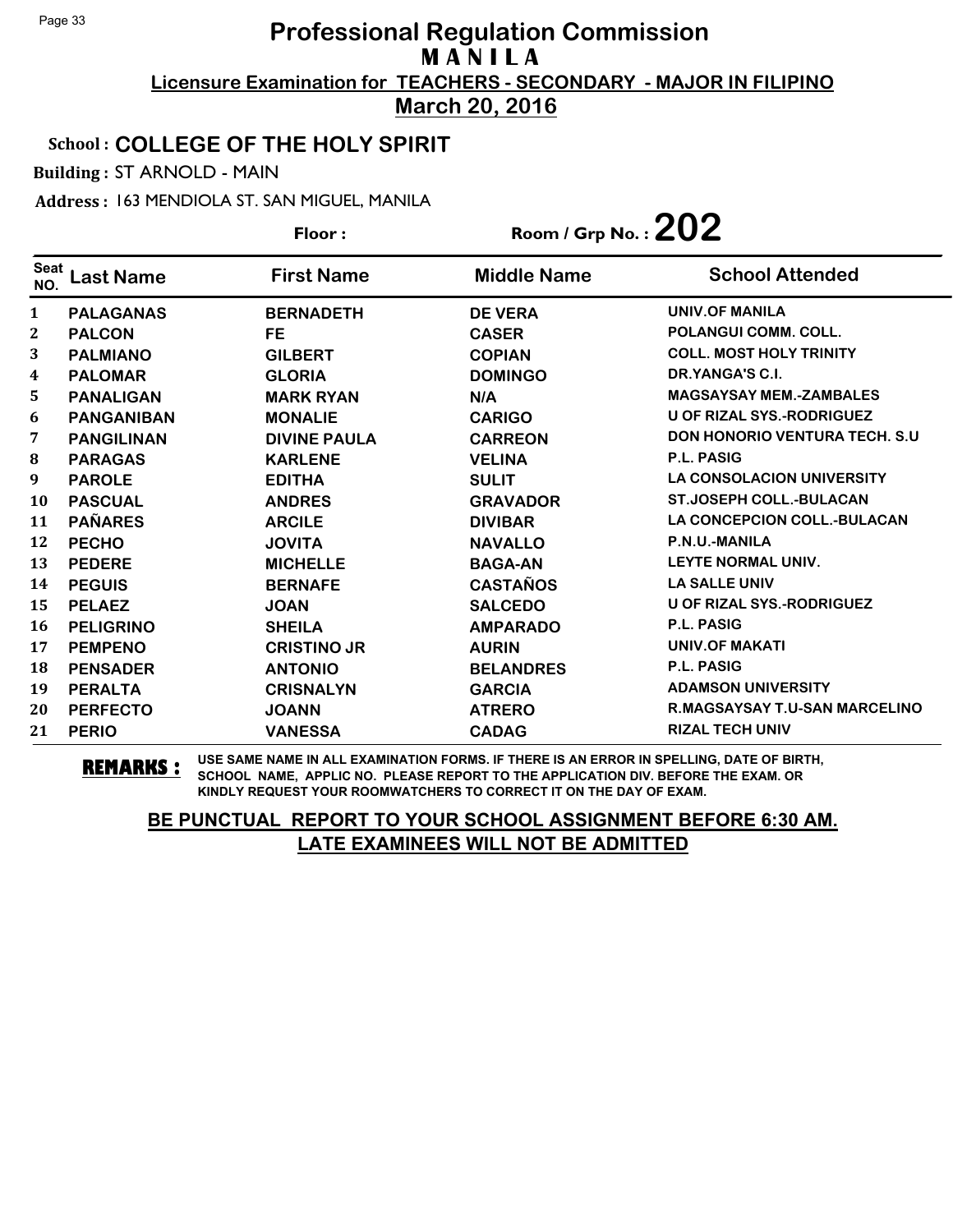#### School : **COLLEGE OF THE HOLY SPIRIT**

Building : ST ARNOLD - MAIN

Address : 163 MENDIOLA ST. SAN MIGUEL, MANILA

**Last Name First Name Middle Name** Floor : Room / Grp No. : 203 Seat <sup>Seat</sup> Last Name First Name Middle Name School Attended **PERLAC ABIGAIL ACOSTA BULACAN S.U-MALOLOS PEÑA EMARIS SORIANO P.L. PASIG PEÑA MARICRIS CANLAS BULACAN S.U-MALOLOS PEÑAFIEL CHERRIE LOSANA DIVINE WORD-LEGAZPI PEÑAVERDE LUZVIMINDA CASES ISABELA S.U.-ANGADANAN PIDENES APPLE STAR MATIAS COLL. OF MARY IMM. PILLAS CECIL DELA CRUZ SAN ILDEFONSO COLL. PINEDA ANGELITO JR MENDOZA MABALACAT COLL. PLACIDO JOVELYN ITURA NORTHWESTERN VISAYAN PLADIN RHEA CLAIRE UMALI NAVOTAS POLY. COLL. PLUMO JEREL JOY IBAÑEZ RIZAL COLL.-LAGUNA POLICARPIO CHELO PEREDA P.L. PASIG PONDEVIDA MARY ANN LINGA STA.CRUZ INST. PRADIES RODEL AYSON RIZAL TECH UNIV PRADO KIM ANNE APOLONI U OF RIZAL SYS.-ANGONO PRAON JEAN MERCY PENAREJO DON HONORIO VENTURA TECH. S.U PREGUA JENNELYN JAVIER LAGUNA STATE POLYTECHNIC PRESTADO JINKY CARATAO RIZAL TECH UNIV PRING REJOICE APPLE ACORDON DON HONORIO VENTURA TECH. S.U PROFUGO ERAÑO DELA CRUZ P.L. MANILA QUARTERO ALEJANDRA GUNIO M.S.ENVERGA U-CANDELARIA**

**REMARKS :** USE SAME NAME IN ALL EXAMINATION FORMS. IF THERE IS AN ERROR IN SPELLING, DATE OF BIRTH, SCHOOL NAME, APPLIC NO. PLEASE REPORT TO THE APPLICATION DIV. BEFORE THE EXAM. OR KINDLY REQUEST YOUR ROOMWATCHERS TO CORRECT IT ON THE DAY OF EXAM.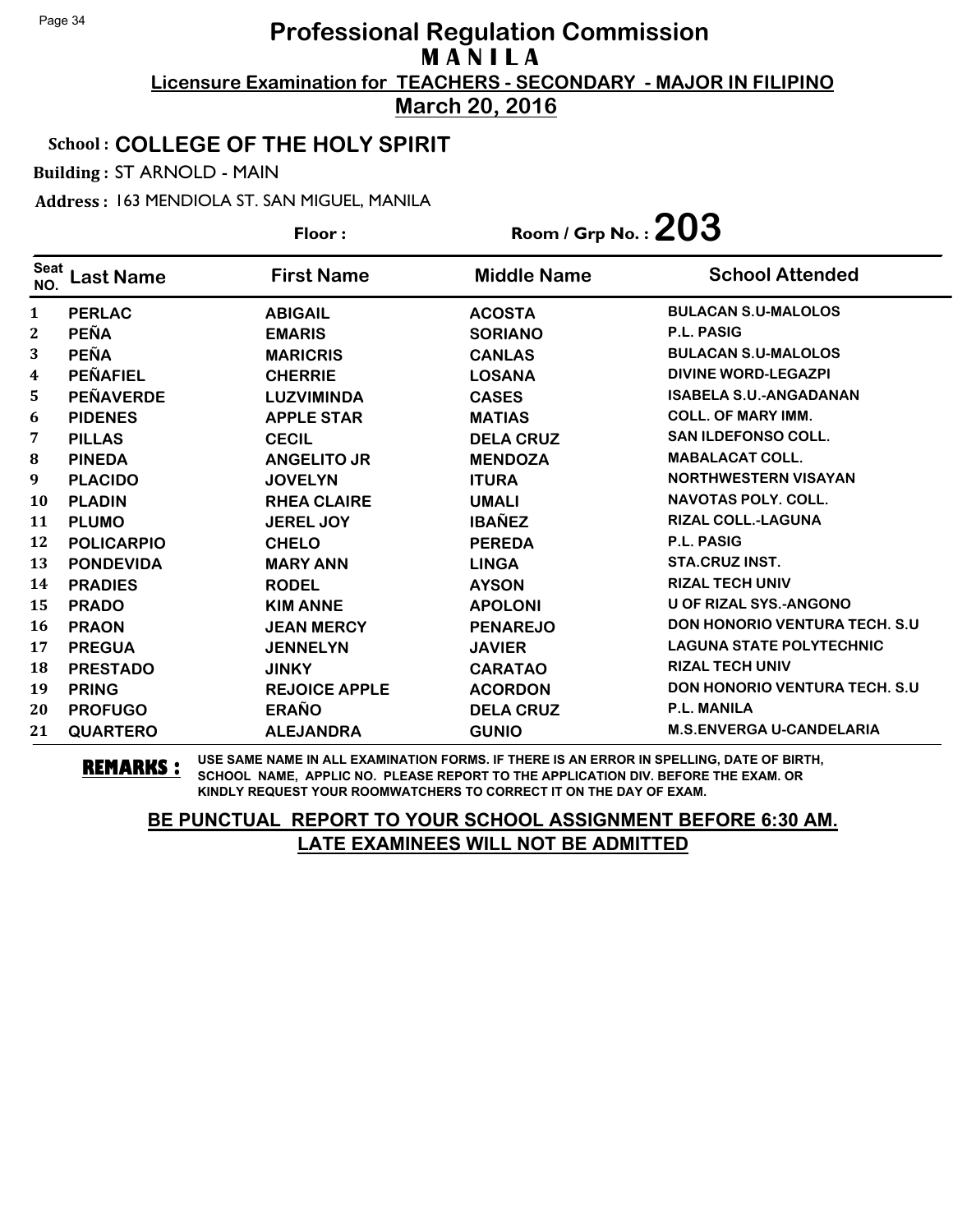#### School : **COLLEGE OF THE HOLY SPIRIT**

Building : ST ARNOLD - MAIN

Address : 163 MENDIOLA ST. SAN MIGUEL, MANILA

**Last Name First Name Middle Name** Floor : Room / Grp No. : 204 Seat <sup>seat</sup> Last Name First Name Middle Name School Attended **QUIAMBAO MA JERICA LOPEZ UNIV.OF MAKATI QUILATAN VERONICA LAPUZ P.L. MUNTINLUPA QUINTO HAZEL CHANTENGCO DON HONORIO VENTURA TECH. S.U QUIPIT MACHEDENIA MENDEZ ICCT CFI QUIREM ROSELYN DONIO LA SALLE UNIV QUIZON KAYCEE MANLAPAZ UNIV.OF THE ASSUMP. RADAZA RENNE MAE GARACHICO BERNARDO COLLEGE RAFOLS LORA JANE SAMIRAN KOL. SUBIC RAMIL MAYLENE FLORES C. C. P. RAMOS GLORIA JUNIO BULACAN S.U-MALOLOS RAMOS JOSEPH SAMPILO PANGASINAN S.U.-BAYAMBANG RAMOS LUDY LYN SIMBULAN BALIUAG UNIVERSITY RAMOS ROGELIO JR REYES BULACAN S.U-MALOLOS RAMOS ROY IGPUARAN ST. VINCENT DE FERRER-COLL. OF RAYMUNDO ARIAN VELASCO EARIST RAYMUNDO** SHARA SHAINE **NANAP M.T.C. REBAY IRINE ALBAO U.E.P.-CATUBIG REBENQUE PATRICIA JHENZ CASTRO RIZAL TECH UNIV REBLORA JEFREY SAMSON POLANGUI COMM. COLL. REBUSORA JOEL ESMAS SORSOGON SC-BULAN RECTO GESSA REGALA ROMBLON STATE UNIV.(FOR ROMBLON**

**REMARKS :** USE SAME NAME IN ALL EXAMINATION FORMS. IF THERE IS AN ERROR IN SPELLING, DATE OF BIRTH, SCHOOL NAME, APPLIC NO. PLEASE REPORT TO THE APPLICATION DIV. BEFORE THE EXAM. OR KINDLY REQUEST YOUR ROOMWATCHERS TO CORRECT IT ON THE DAY OF EXAM.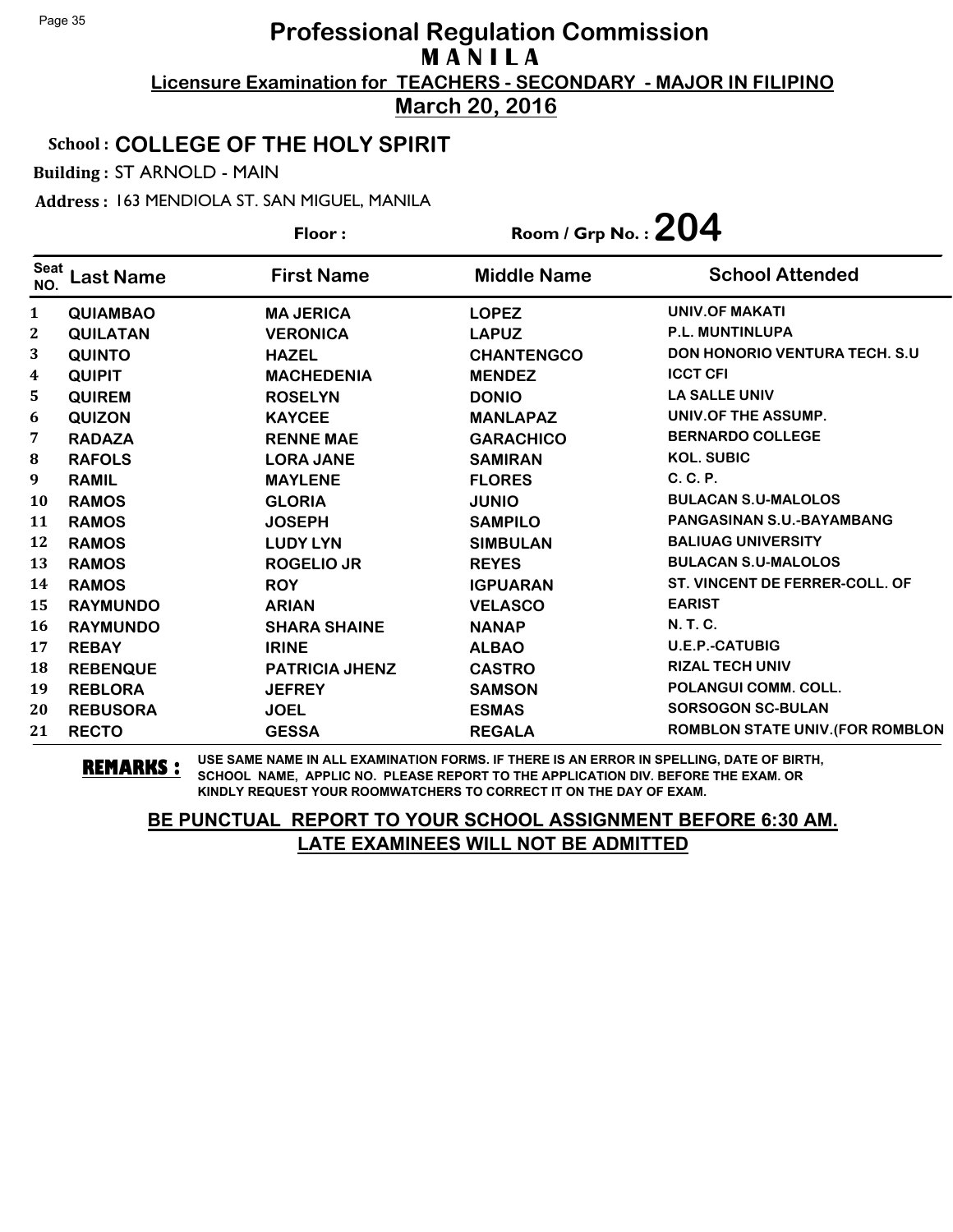### School : **COLLEGE OF THE HOLY SPIRIT**

Building : ST ARNOLD - MAIN

Address : 163 MENDIOLA ST. SAN MIGUEL, MANILA

**Last Name First Name Middle Name** Floor : Room / Grp No. :**212A** Seat <sup>Seat</sup> Last Name First Name Middle Name School Attended **REDUCCION REAMARK . P.L. MARIKINA CITY REGALA JEFFRY SAYSON P.L. MUNTINLUPA REGALACHUELO MIRACLE BAUTISTA U P H S DALTA-LPINAS REGALADO MARY GRACE FRANCISCO BULACAN S.U-MALOLOS RELANES JESSICA GUEVARRA ST.JOSEPH COLL.-BULACAN REODIQUE ARLENE VISTA POLANGUI COMM. COLL. RETIRO RONALYN TACAPAN NATIONAL POLY C.S.T. REVADULLA MARK JOHN ANTHONY CAPISTRANO P.U.P.-STA. MESA REYES ANGELYN CAPATI BULACAN S.U-MALOLOS REYES EDNA VALDEZ BATAAN PENINSULA STATE U-MAIN REYES KHAMEL BASE EARIST REYES MA. ANGELICA ABLIR** P.L. MUNTINLUPA **REYES MILDRED BAUTISTA BATAAN PENINSULA STATE U-MAIN REYES REYMART FRANCISCO P.L. PASAY RICABO JONAJEN RICARDO P.L. VALENZUELA RICOHERMOSO JOHN MARK ROLDAN U PERP HELP-GMA RIFOL LOURDES CONCEPCION JESUS IS LORD COLLEGES FDTN. RITAGA JANICE JOSE U OF RIZAL SYS.-ANGONO RIVAS MELYN OCZON ROMBLON STATE UNIV.( FOR ROMBLON RIVERA DYANA ROSE GEZERA BULACAN S.U-MALOLOS RIVERA ELIZA RABELAS BATAAN PENINSULA STATE**

**REMARKS :** USE SAME NAME IN ALL EXAMINATION FORMS. IF THERE IS AN ERROR IN SPELLING, DATE OF BIRTH, SCHOOL NAME, APPLIC NO. PLEASE REPORT TO THE APPLICATION DIV. BEFORE THE EXAM. OR KINDLY REQUEST YOUR ROOMWATCHERS TO CORRECT IT ON THE DAY OF EXAM.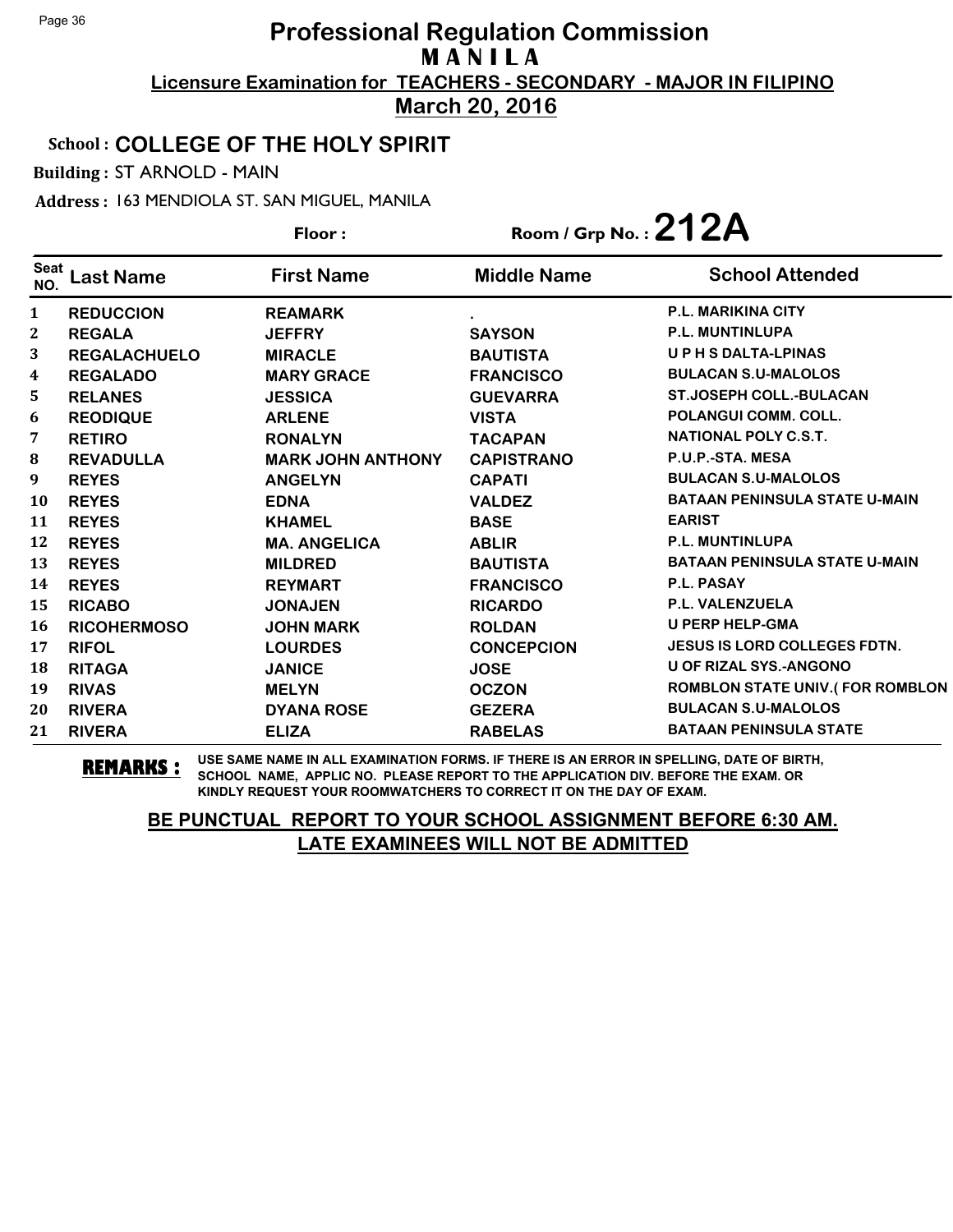#### School : **COLLEGE OF THE HOLY SPIRIT**

Building : ST ARNOLD - MAIN

Address : 163 MENDIOLA ST. SAN MIGUEL, MANILA

Floor : Room / Grp No. :**212B**

| Seat<br>NO.      | Last Name        | <b>First Name</b>    | <b>Middle Name</b> | <b>School Attended</b>                  |
|------------------|------------------|----------------------|--------------------|-----------------------------------------|
| $\mathbf{1}$     | <b>RIVERA</b>    | <b>JASON</b>         | <b>SOLIVA</b>      | <b>EARIST</b>                           |
| $\boldsymbol{2}$ | <b>RIVERA</b>    | <b>RONALYN</b>       | <b>VILORIA</b>     | P.N.U.-MANILA                           |
| 3                | <b>RIVERA</b>    | <b>SHARISSE MAE</b>  | <b>SAMIA</b>       | <b>NEW ERA UNIV.</b>                    |
| 4                | <b>RIVERA</b>    | <b>SHEENA MAE</b>    | <b>CAÑEZAL</b>     | P.L. PASAY                              |
| 5                | <b>ROBLES</b>    | <b>JINKY LOU</b>     | <b>RETARDO</b>     | <b>P.L. MUNTINLUPA</b>                  |
| 6                | <b>RODELAS</b>   | <b>SHERYL</b>        | <b>REPIZO</b>      | <b>ROMBLON STATE UNIV. (FOR ROMBLON</b> |
| 7                | <b>RODRIGO</b>   | <b>ANGELLI</b>       | <b>DABU</b>        | <b>BATAAN PENINSULA STATE</b>           |
| ${\bf 8}$        | <b>RODRIGUEZ</b> | <b>CRISPIN</b>       | <b>BELMONTE</b>    | <b>NAVOTAS POLY, COLL.</b>              |
| 9                | <b>RODRIGUEZ</b> | <b>GENALYN</b>       | <b>SANTOS</b>      | <b>BULACAN S.U-MALOLOS</b>              |
| 10               | <b>RODRIGUEZ</b> | <b>LAY</b>           | <b>BAUTISTA</b>    | <b>COLL. OF MARY IMM.</b>               |
| 11               | <b>ROLDAN</b>    | <b>MIRIAM</b>        | <b>ALCANSO</b>     | STA.CRUZ INST.                          |
| 12               | <b>ROLLE</b>     | <b>NAZARIUS CARL</b> | <b>PEGA</b>        | <b>RIZAL TECH UNIV</b>                  |
| 13               | <b>ROMASANTA</b> | <b>JERLYN</b>        | <b>VIDALLON</b>    | <b>WESTERN COLL.-CAVITE</b>             |
| 14               | <b>ROMBANO</b>   | <b>DAISY</b>         | <b>LUCES</b>       | <b>RIZAL TECH UNIV</b>                  |
| 15               | <b>ROSALES</b>   | <b>MICHELLE</b>      | <b>MASUCOL</b>     | U OF RIZAL SYS.-RODRIGUEZ               |
| 16               | <b>ROSALES</b>   | <b>MIGUEL ANGELO</b> | <b>BARBOSA</b>     | <b>OLIVAREZ COLLEGE</b>                 |
| 17               | <b>ROSAS</b>     | LYKA JOY             | <b>RIVAS</b>       | <b>ROMBLON STATE UNIV. (FOR ROMBLON</b> |
| 18               | <b>ROSEL</b>     | <b>SALVACION</b>     | <b>BARRIENTOS</b>  | <b>NAVOTAS POLY, COLL.</b>              |
| 19               | <b>ROXAS</b>     | <b>ROSE ANNE</b>     | <b>INTACTO</b>     | <b>COLL. OF MARY IMM.</b>               |
| 20               | <b>ROYO</b>      | <b>FERDINAND JR</b>  | <b>ALDE</b>        | <b>PARTIDO S.U.-GOA</b>                 |
| 21               | <b>RUAYA</b>     | <b>JOCELYN</b>       | <b>CANONOY</b>     | N. T. C.                                |

**REMARKS :** USE SAME NAME IN ALL EXAMINATION FORMS. IF THERE IS AN ERROR IN SPELLING, DATE OF BIRTH, SCHOOL NAME, APPLIC NO. PLEASE REPORT TO THE APPLICATION DIV. BEFORE THE EXAM. OR KINDLY REQUEST YOUR ROOMWATCHERS TO CORRECT IT ON THE DAY OF EXAM.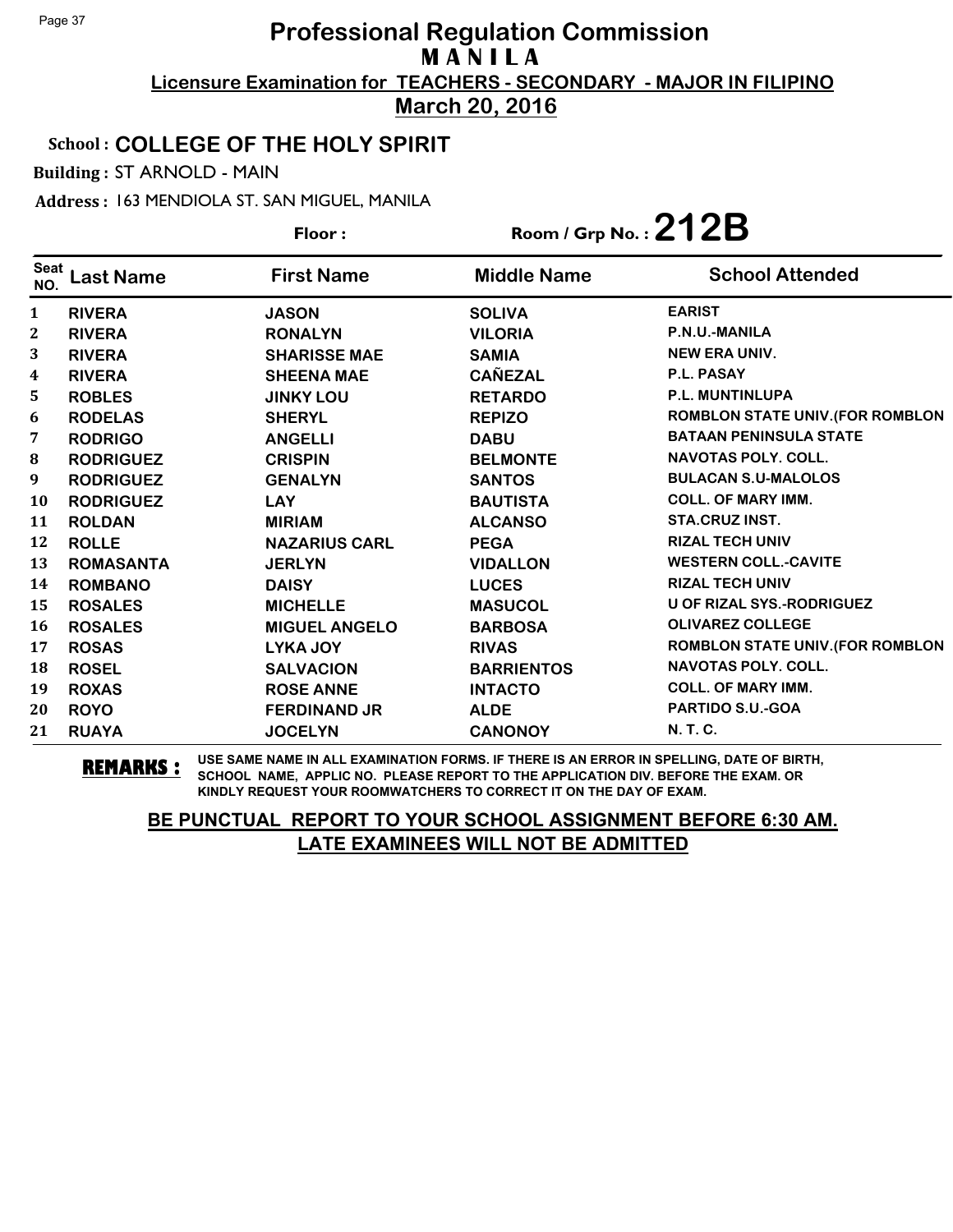#### School : **COLLEGE OF THE HOLY SPIRIT**

Building : ST ARNOLD - MAIN

Address : 163 MENDIOLA ST. SAN MIGUEL, MANILA

Floor : Room / Grp No. : 209A

| <b>Seat</b><br>NO. | <b>Last Name</b>  | <b>First Name</b>      | <b>Middle Name</b> | <b>School Attended</b>                  |
|--------------------|-------------------|------------------------|--------------------|-----------------------------------------|
| $\mathbf{1}$       | <b>RUIZ</b>       | <b>BONNIE JENNIEDY</b> | <b>JANIO</b>       | <b>U.P.-DILIMAN</b>                     |
| $\boldsymbol{2}$   | <b>SABADO</b>     | <b>RICARDO JR</b>      | <b>FONESTAS</b>    | <b>COLUMBAN COLL.-OLONGAPO CITY</b>     |
| 3                  | <b>SABANAL</b>    | <b>JUNA</b>            | <b>TIGUIHANON</b>  | <b>P.N.U.-CADIZ CITY</b>                |
| 4                  | <b>SABLAON</b>    | <b>RUBY ANN</b>        | <b>SAEL</b>        | <b>ABADA COLLEGE</b>                    |
| 5                  | <b>SADERA</b>     | <b>MARJORIE</b>        | <b>MARIANO</b>     | <b>KOL. SUBIC</b>                       |
| 6                  | <b>SAGUN</b>      | <b>JOHN RODEL</b>      | <b>PANLAQUI</b>    | <b>ICCT CFI</b>                         |
| 7                  | <b>SALANDANAN</b> | <b>SHIENNA MARIE</b>   | <b>VISTA</b>       | <b>RIZAL TECH UNIV</b>                  |
| 8                  | <b>SALAPAN</b>    | <b>GINA</b>            | <b>URSABIA</b>     | <b>M.S.U.-MARAWI CITY</b>               |
| 9                  | <b>SALAZAR</b>    | <b>REYNANTE</b>        | <b>BAUTISTA</b>    | <b>BULACAN S.U-MALOLOS</b>              |
| 10                 | <b>SALENGA</b>    | <b>MARY ROSE</b>       | <b>PELAYO</b>      | <b>DON HONORIO VENTURA TECH. S.U.</b>   |
| 11                 | <b>SALIBIO</b>    | <b>ALICIA</b>          | <b>SAYSE</b>       | <b>RIZAL COLL.-LAGUNA</b>               |
| 12                 | <b>SALUDAR</b>    | <b>MA. CONCHITA</b>    | <b>CORCIGA</b>     | <b>P.L. MUNTINLUPA</b>                  |
| 13                 | <b>SALUDAR</b>    | <b>ROMEO JR</b>        | <b>GARCIA</b>      | <b>CHRIST THE KING-CALBAYOG</b>         |
| 14                 | <b>SAMBAJON</b>   | <b>ANGELICA ROSE</b>   | <b>PALOMARES</b>   | <b>N.T.C.</b>                           |
| 15                 | <b>SAMBAL</b>     | <b>MARIAN</b>          | <b>RAVAGO</b>      | <b>BATAAN PENINSULA STATE U-MAIN</b>    |
| 16                 | <b>SAN DIEGO</b>  | <b>KAREN</b>           | <b>AMANDY</b>      | <b>RIZAL TECH UNIV</b>                  |
| 17                 | <b>SAN JUAN</b>   | <b>EDWIN</b>           | <b>RAMOS</b>       | <b>U OF RIZAL SYS.-PILILLA</b>          |
| 18                 | <b>SAN JUAN</b>   | <b>ERWIN</b>           | <b>LOQUIAS</b>     | <b>P.L. MARIKINA CITY</b>               |
| 19                 | <b>SANCHA</b>     | <b>EDGAR</b>           | <b>HUIT</b>        | <b>PARTIDO COLL.</b>                    |
| 20                 | <b>SANCHEZ</b>    | <b>MONINA</b>          | <b>PANILO</b>      | <b>VIRGEN DL REMEDIOS COL.-OLONGAPO</b> |
| 21                 | <b>SANDOVAL</b>   | <b>DINA</b>            | <b>HERNANDEZ</b>   | <b>BATANGAS S.U.-BATANGAS CITY</b>      |

**REMARKS :** USE SAME NAME IN ALL EXAMINATION FORMS. IF THERE IS AN ERROR IN SPELLING, DATE OF BIRTH, SCHOOL NAME, APPLIC NO. PLEASE REPORT TO THE APPLICATION DIV. BEFORE THE EXAM. OR KINDLY REQUEST YOUR ROOMWATCHERS TO CORRECT IT ON THE DAY OF EXAM.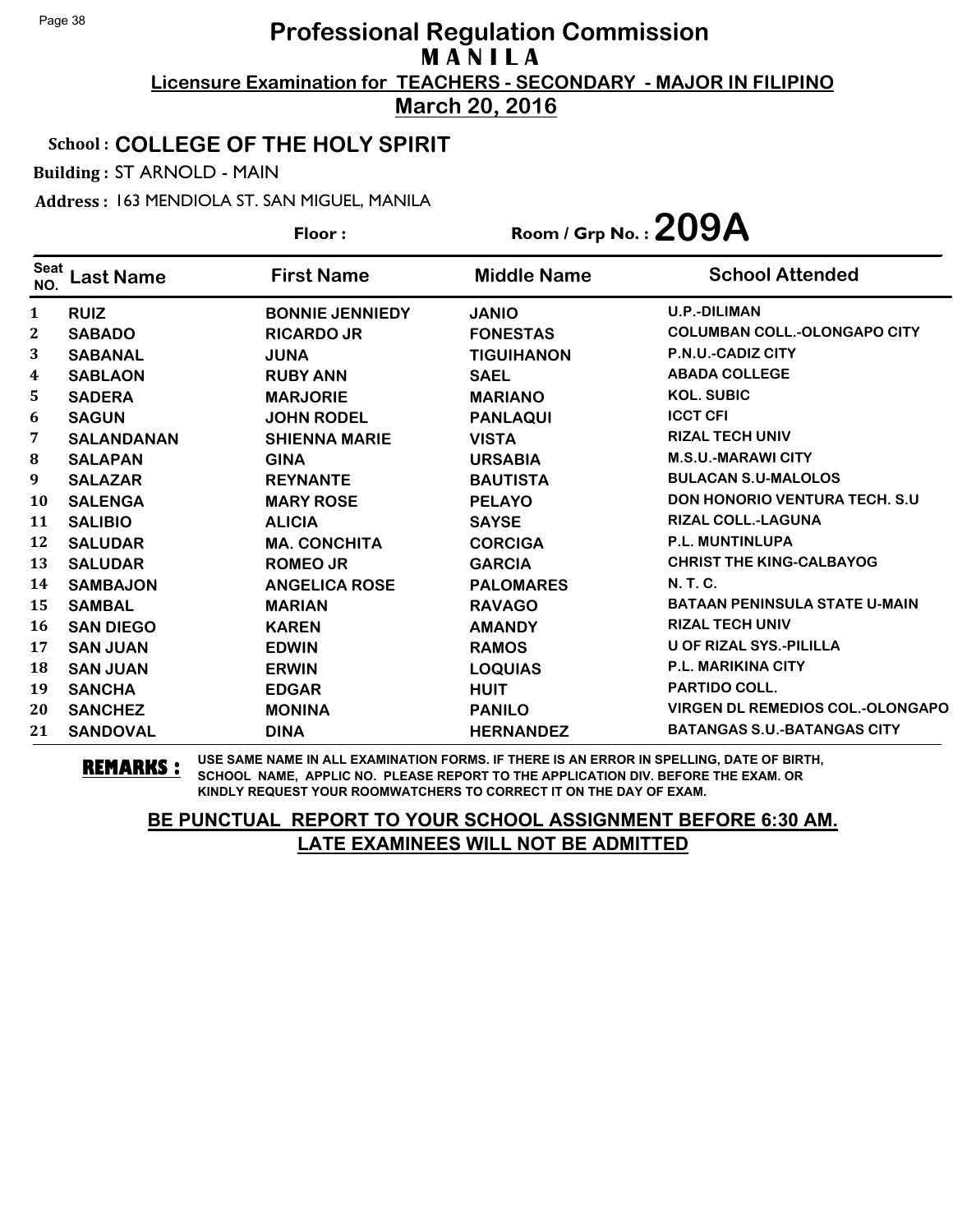#### School : **COLLEGE OF THE HOLY SPIRIT**

Building : ST ARNOLD - ANNEX

Address : 163 MENDIOLA ST. SAN MIGUEL, MANILA

Floor : Room / Grp No. :  $302$ 

| <b>Seat</b><br>NO. | <b>Last Name</b>  | <b>First Name</b>    | <b>Middle Name</b> | <b>School Attended</b>               |
|--------------------|-------------------|----------------------|--------------------|--------------------------------------|
| $\mathbf{1}$       | <b>SANDOVAL</b>   | <b>MARY JHOY</b>     | <b>VIRATA</b>      | <b>LA CONCEPCION COLL.-BULACAN</b>   |
| $\mathbf 2$        | <b>SANDOVAL</b>   | <b>MICHELLE</b>      | <b>BAUTISTA</b>    | <b>PANGASINAN S.U.-LINGAYEN</b>      |
| 3                  | <b>SANTIAGO</b>   | <b>EMMALYN</b>       | <b>BARRIENTOS</b>  | <b>SAN ILDEFONSO COLL.</b>           |
| 4                  | <b>SANTIAGO</b>   | <b>JESSIE</b>        | <b>TALUSIG</b>     | <b>BULACAN S.U-MALOLOS</b>           |
| 5                  | <b>SANTOS</b>     | <b>MA ARMIDA</b>     | <b>CAPIRAL</b>     | <b>COL DE SAN PASCUAL</b>            |
| 6                  | <b>SANTOS</b>     | <b>RANILLO</b>       | <b>TIBAYAN</b>     | <b>RIZAL TECH UNIV</b>               |
| 7                  | <b>SANTOS</b>     | <b>REYSIE</b>        | <b>MATIC</b>       | <b>BATAAN PENINSULA STATE U-MAIN</b> |
| 8                  | <b>SANTOS</b>     | <b>ROBELE</b>        | <b>DE VERA</b>     | <b>PANGASINAN S.U.-LINGAYEN</b>      |
| 9                  | <b>SAPNO</b>      | <b>AMELIA</b>        | <b>ATENGCO</b>     | <b>REPUBLIC CENTRAL COLL.</b>        |
| 10                 | <b>SARDA</b>      | <b>HAEZEL</b>        | <b>TABULDAN</b>    | <b>EARIST</b>                        |
| 11                 | <b>SARIP</b>      | <b>SOBAIRAH</b>      | <b>MURIPAGA</b>    | <b>PACASUM COLL.</b>                 |
| 12                 | <b>SARO</b>       | <b>DANICA</b>        | <b>GONZALES</b>    | <b>COL DE SAN PASCUAL</b>            |
| 13                 | <b>SATIADA</b>    | <b>MYRNA</b>         | <b>LLANETA</b>     | POLANGUI COMM. COLL.                 |
| 14                 | <b>SEBASTIAN</b>  | <b>GEMMALYN</b>      | <b>BULOS</b>       | <b>BULACAN S.U-MALOLOS</b>           |
| 15                 | <b>SECRETARIO</b> | <b>ERIKA JOSELLE</b> | <b>OBERO</b>       | <b>U OF RIZAL SYS.-ANGONO</b>        |
| 16                 | <b>SENIEL</b>     | <b>ROCEL</b>         | <b>JUMAO-AS</b>    | <b>ST. PAUL UNIV.-SURIGAO</b>        |
| 17                 | <b>SEQUITO</b>    | <b>FLORENCIA</b>     | <b>BAGUNDOL</b>    | <b>RIZAL TECH UNIV</b>               |
| 18                 | <b>SERANO</b>     | <b>MARICRIS</b>      | <b>FABROS</b>      | <b>HOLY CROSS-PAMPANGA</b>           |
| 19                 | <b>SERRANO</b>    | <b>RHEA</b>          | <b>MELGAR</b>      | <b>UNIV.OF MAKATI</b>                |
| 20                 | <b>SEVILLA</b>    | <b>MICHAELA</b>      | <b>SECJADAS</b>    | P.L. PASAY                           |
| 21                 | <b>SEVILLO</b>    | <b>ARNILYN</b>       | <b>ABDU</b>        | SO.ILOILO POLY, COLL.                |

**REMARKS :** USE SAME NAME IN ALL EXAMINATION FORMS. IF THERE IS AN ERROR IN SPELLING, DATE OF BIRTH, SCHOOL NAME, APPLIC NO. PLEASE REPORT TO THE APPLICATION DIV. BEFORE THE EXAM. OR KINDLY REQUEST YOUR ROOMWATCHERS TO CORRECT IT ON THE DAY OF EXAM.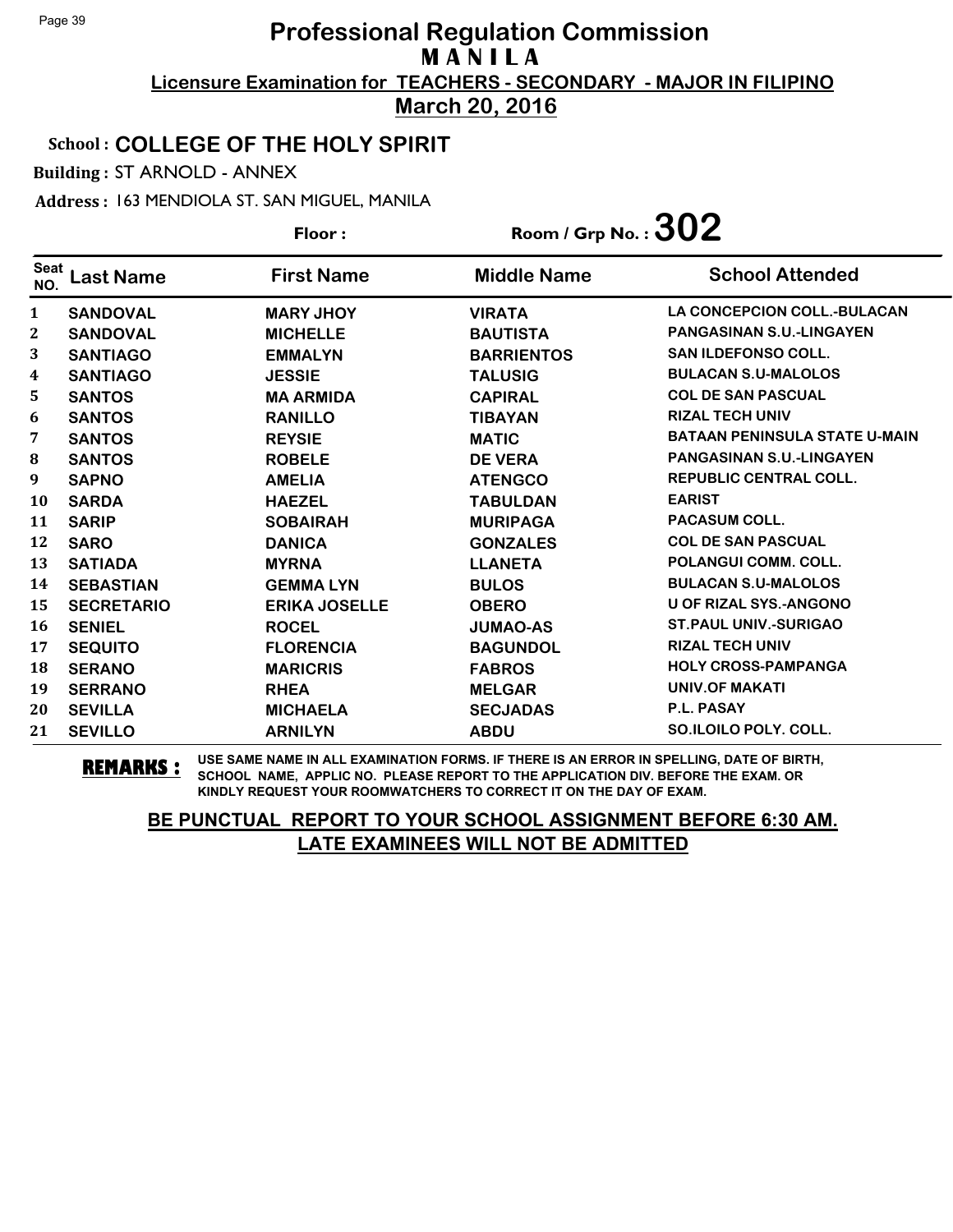#### School : **COLLEGE OF THE HOLY SPIRIT**

Building : ST ARNOLD - ANNEX

Address : 163 MENDIOLA ST. SAN MIGUEL, MANILA

Floor : Room / Grp No. :  $303$ 

| <b>Seat</b><br>NO. | Last Name          | <b>First Name</b>  | <b>Middle Name</b>  | <b>School Attended</b>          |
|--------------------|--------------------|--------------------|---------------------|---------------------------------|
| $\mathbf{1}$       | <b>SIBUGAN</b>     | <b>JEEGA</b>       | <b>REAÑO</b>        | <b>ICCT CFI</b>                 |
| 2                  | <b>SIBULO</b>      | <b>ELMER</b>       | <b>GLORI</b>        | UPHSDALTA-LPINAS                |
| 3                  | <b>SILVA</b>       | <b>NORLEEN</b>     | <b>SANTE</b>        | <b>ST.MICHAEL'S COLL.-BINAN</b> |
| 4                  | <b>SIMBULAN</b>    | <b>ANWAR</b>       | <b>BENEDICTO</b>    | <b>NAZARENUS COLL. FDTN.</b>    |
| 5                  | <b>SIMON</b>       | <b>AILEEN</b>      | <b>BARICAUA</b>     | <b>CAGAYAN STATE</b>            |
| 6                  | <b>SINGSON</b>     | PETER PAUL         | <b>MIRANDA</b>      | <b>BERNARDO COLLEGE</b>         |
| 7                  | <b>SISIT</b>       | <b>SHIELLA ANN</b> | <b>ROMERO</b>       | <b>WESTERN COLL.-CAVITE</b>     |
| 8                  | <b>SISON</b>       | <b>MARIMI</b>      | <b>ALDABA</b>       | <b>EARIST</b>                   |
| 9                  | <b>SOLANO</b>      | <b>MA NYMPHA</b>   | <b>GARCIA</b>       | <b>P.L. MARIKINA CITY</b>       |
| 10                 | <b>SOPENASKY</b>   | <b>ROSE</b>        | <b>BALLESTEROS</b>  | <b>P.L. MUNTINLUPA</b>          |
| 11                 | <b>STA. MARIA</b>  | <b>JANIN</b>       | <b>SEBLIT</b>       | <b>P.L. PASAY</b>               |
| 12                 | <b>SUAN</b>        | <b>ROSEMARIE</b>   | <b>RONDOLOS</b>     | <b>P.L. MUNTINLUPA</b>          |
| 13                 | <b>SUBA</b>        | <b>ANNALIZA</b>    | <b>SAGCAL</b>       | <b>HOLY CROSS-PAMPANGA</b>      |
| 14                 | <b>SUDERIO</b>     | <b>MA ZENY</b>     | <b>DELA CRUZ</b>    | <b>NATIONAL POLY C.S.T.</b>     |
| 15                 | <b>SUGUITAN</b>    | <b>RO-ANN</b>      | <b>SALVADOR</b>     | <b>N.T.C.</b>                   |
| 16                 | <b>SUMALPONG</b>   | <b>ANGELA</b>      | <b>CALIGNER</b>     | <b>TRINITY UNIV OF ASIA</b>     |
| 17                 | <b>SUMANG</b>      | <b>MYLIN</b>       | <b>MONTEMAYOR</b>   | <b>GUAGUA NAT'L COLLEGE</b>     |
| 18                 | <b>SUMAYO</b>      | <b>FELIX</b>       | <b>ARRANGUEZ</b>    | <b>NAVOTAS POLY, COLL.</b>      |
| 19                 | <b>SUMMERFIELD</b> | <b>GLENDA</b>      | <b>CAPANGPANGAN</b> | <b>U OF RIZAL SYS.-ANGONO</b>   |
| 20                 | SY                 | <b>ROXANNE</b>     | <b>OPINIANO</b>     | <b>U OF RIZAL SYS.-ANGONO</b>   |
| 21                 | TA-AY              | <b>AME</b>         | <b>AGRAVANTE</b>    | <b>U DE SANTA ISABEL</b>        |

**REMARKS :** USE SAME NAME IN ALL EXAMINATION FORMS. IF THERE IS AN ERROR IN SPELLING, DATE OF BIRTH, SCHOOL NAME, APPLIC NO. PLEASE REPORT TO THE APPLICATION DIV. BEFORE THE EXAM. OR KINDLY REQUEST YOUR ROOMWATCHERS TO CORRECT IT ON THE DAY OF EXAM.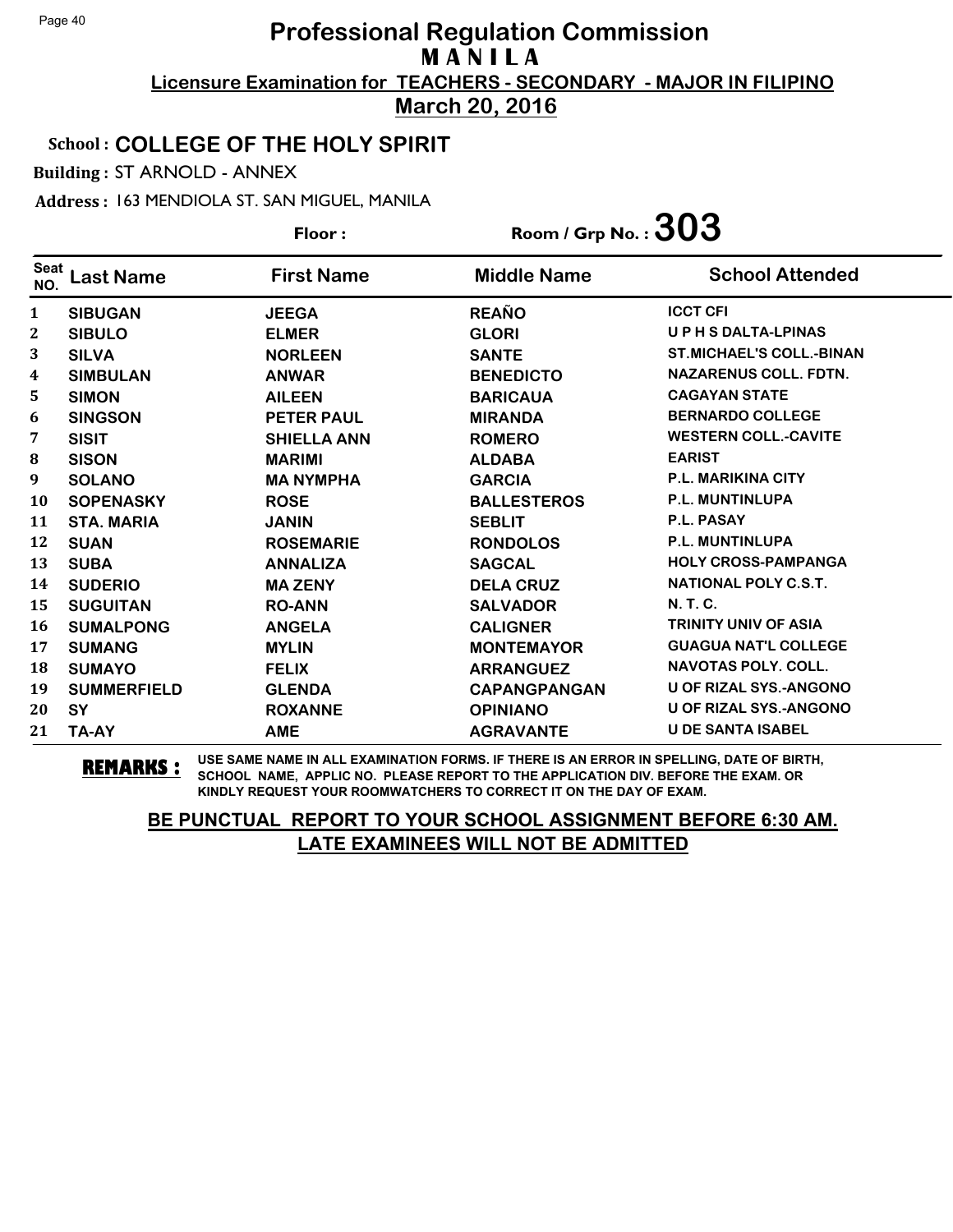#### School : **COLLEGE OF THE HOLY SPIRIT**

Building : ST ARNOLD - ANNEX

Address : 163 MENDIOLA ST. SAN MIGUEL, MANILA

|                    |                  | Floor:                  | Room / Grp No.: 401 |                                           |
|--------------------|------------------|-------------------------|---------------------|-------------------------------------------|
| <b>Seat</b><br>NO. | Last Name        | <b>First Name</b>       | <b>Middle Name</b>  | <b>School Attended</b>                    |
| 1                  | <b>TABULOC</b>   | <b>JUSTICE</b>          | <b>MACASPAC</b>     | <b>RIZAL TECH UNIV</b>                    |
| $\mathbf{2}$       | TALAMAYAN        | <b>ABIGEIL</b>          | <b>CAUILAN</b>      | <b>CAGAYAN STATE</b>                      |
| 3                  | <b>TALLEDO</b>   | <b>JOBELLE</b>          | <b>ARRIOLA</b>      | <b>RIZAL COLL.-TAAL</b>                   |
| 4                  | <b>TAMBONG</b>   | <b>NECILY</b>           | <b>SANTIAGO</b>     | <b>AKLAN S.U.-MAKATO</b>                  |
| 5                  | <b>TAMBONG</b>   | <b>RHEA</b>             | <b>ACORITAY</b>     | <b>AKLAN S.U.-MAKATO</b>                  |
| 6                  | <b>TAMUNDONG</b> | <b>MARY JANE</b>        | <b>PUNO</b>         | <b>BULACAN S.U-MALOLOS</b>                |
| 7                  | <b>TAN</b>       | <b>MARIA CHARLOTTE</b>  | <b>NEJAL</b>        | P.N.U.-MANILA                             |
| 8                  | <b>TANDAYU</b>   | <b>SARAH JOY</b>        | <b>MADDAWIN</b>     | <b>RIZAL TECH UNIV</b>                    |
| 9                  | <b>TANGI</b>     | <b>MARY GRACE</b>       | <b>VENGAZO</b>      | C.L.S.U.                                  |
| 10                 | <b>TAROG</b>     | <b>JOAN</b>             | <b>LOLO</b>         | <b>BICOL UNIV.-DARAGA</b>                 |
| 11                 | <b>TARUN</b>     | <b>MARY ANN</b>         | <b>APOSTOL</b>      | <b>U.E.-MANILA</b>                        |
| 12                 | <b>TAYCO</b>     | <b>JESSICA</b>          | <b>SEREVO</b>       | <b>U OF RIZAL SYS.-ANGONO</b>             |
| 13                 | <b>TEJOSO</b>    | <b>MIALIZA</b>          | <b>SALES</b>        | <b>RIZAL TECH UNIV</b>                    |
| 14                 | <b>TENA</b>      | <b>ROUENNA ISABELLA</b> | <b>PALMES</b>       | <b>RIZAL TECH UNIV</b>                    |
| 15                 | <b>TENDOY</b>    | <b>MARISOL</b>          | <b>BORJA</b>        | <b>U.E.P.-CATARMAN</b>                    |
| 16                 | <b>TIMBAL</b>    | <b>EDELYN</b>           | <b>AMISTOSO</b>     | <b>P.L. VALENZUELA</b>                    |
| 17                 | <b>TINIO</b>     | <b>MARY ARIANE</b>      | <b>BOLOS</b>        | <b>UNIV.OF MAKATI</b>                     |
| 18                 | <b>TIPAIT</b>    | <b>GLENDA</b>           | <b>MONTEMAYOR</b>   | UNIV.OF MAKATI                            |
| 19                 | <b>TIRANTE</b>   | <b>LYNIE</b>            | <b>GANUB</b>        | <b>EARIST</b>                             |
| 20                 | <b>TIU</b>       | <b>CUSTODIO JR</b>      | <b>LANUEVO</b>      | <b>COL. DE STA. TERESA DE AVILA F.INC</b> |
| 21                 | <b>TOLENTINO</b> | <b>DENNIS</b>           | <b>BUELBA</b>       | <b>ICCT CFI</b>                           |

**REMARKS :** USE SAME NAME IN ALL EXAMINATION FORMS. IF THERE IS AN ERROR IN SPELLING, DATE OF BIRTH, SCHOOL NAME, APPLIC NO. PLEASE REPORT TO THE APPLICATION DIV. BEFORE THE EXAM. OR KINDLY REQUEST YOUR ROOMWATCHERS TO CORRECT IT ON THE DAY OF EXAM.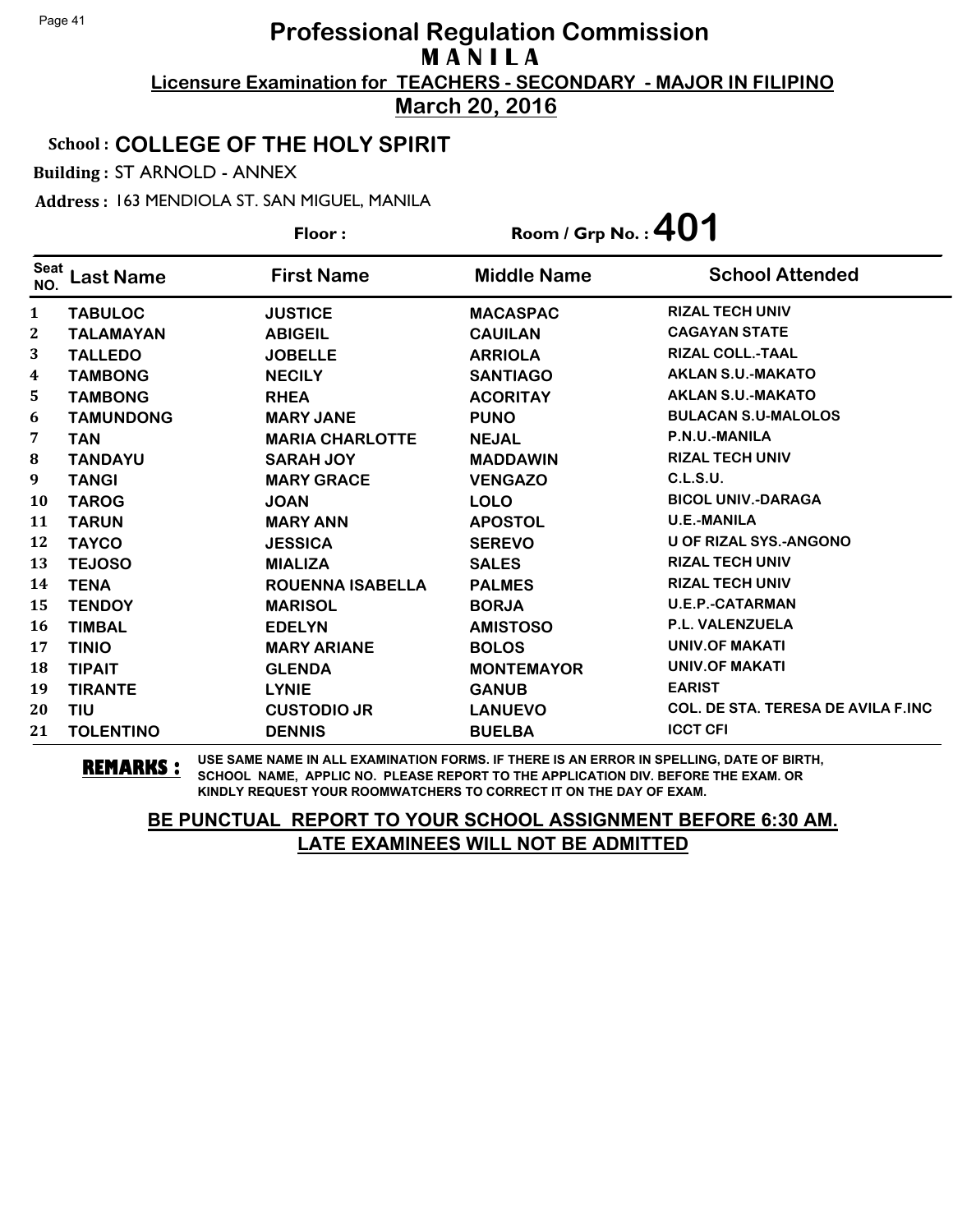#### School : **COLLEGE OF THE HOLY SPIRIT**

Building : ST ARNOLD - ANNEX

Address : 163 MENDIOLA ST. SAN MIGUEL, MANILA

**Last Name First Name Middle Name** Floor : Room / Grp No. :**402** Seat <sup>Seat</sup> Last Name First Name Middle Name School Attended **TOLENTINO RHAZEL JOY PRINCIPE BULACAN S.U-MALOLOS TORIBIO LIBERTY PEREZ LA CONSOLACION UNIVERSITY TORRALBA PATRICIA ONG P.L. VALENZUELA TORRES LEAH ARENAS P.N.U.-MANILA TRANQUILLO GIGI DELOS SANTOS CATANDUANES STATE UNIVERSITY - TRINIDAD ALEXIS DAYRIT HOLY CROSS-PAMPANGA TRINIDAD MANILYN BUNAO SAN JOSE COMM. COLL.-MALILIPOT TUASON DAIMLER MAGABO RIZAL COLL.-LAGUNA TUAZON CHRISTIAN BUBAN BULACAN S.U-MALOLOS TUBALLA LIEZEL ALDAY SO.MINDANAO COLL.-PAGADIAN TUBELLO ROSALIE NEBRAO U.E.P.-CATUBIG TUMENEZ MANUELA PARAGAS P.L. PASAY TUÑACAO ROSALIE GEMINO NAGA VIEW ADVENTIST COL.-NAGA TY BERNADETH SUMUBAY M.S.U.-IIT-ILIGAN CITY UGAY JERALD JOHN BURGOS U OF RIZAL SYS.-ANGONO UTRERA HAZEL ENRICA ICCT CFI VALDEZ JUBY SORIA MAGSAYSAY MEM.-ZAMBALES VALENCIA RYAN ADRIANO NAVOTAS POLY. COLL. VALENZUELA JOHN MICHAEL ABIERA SAN ILDEFONSO COLL. VALLECER NIMALOU PASCO U.M.-TAGUM VALLENTE DARWIN ARBIZO MAGSAYSAY MEM.-ZAMBALES**

**REMARKS :** USE SAME NAME IN ALL EXAMINATION FORMS. IF THERE IS AN ERROR IN SPELLING, DATE OF BIRTH, SCHOOL NAME, APPLIC NO. PLEASE REPORT TO THE APPLICATION DIV. BEFORE THE EXAM. OR KINDLY REQUEST YOUR ROOMWATCHERS TO CORRECT IT ON THE DAY OF EXAM.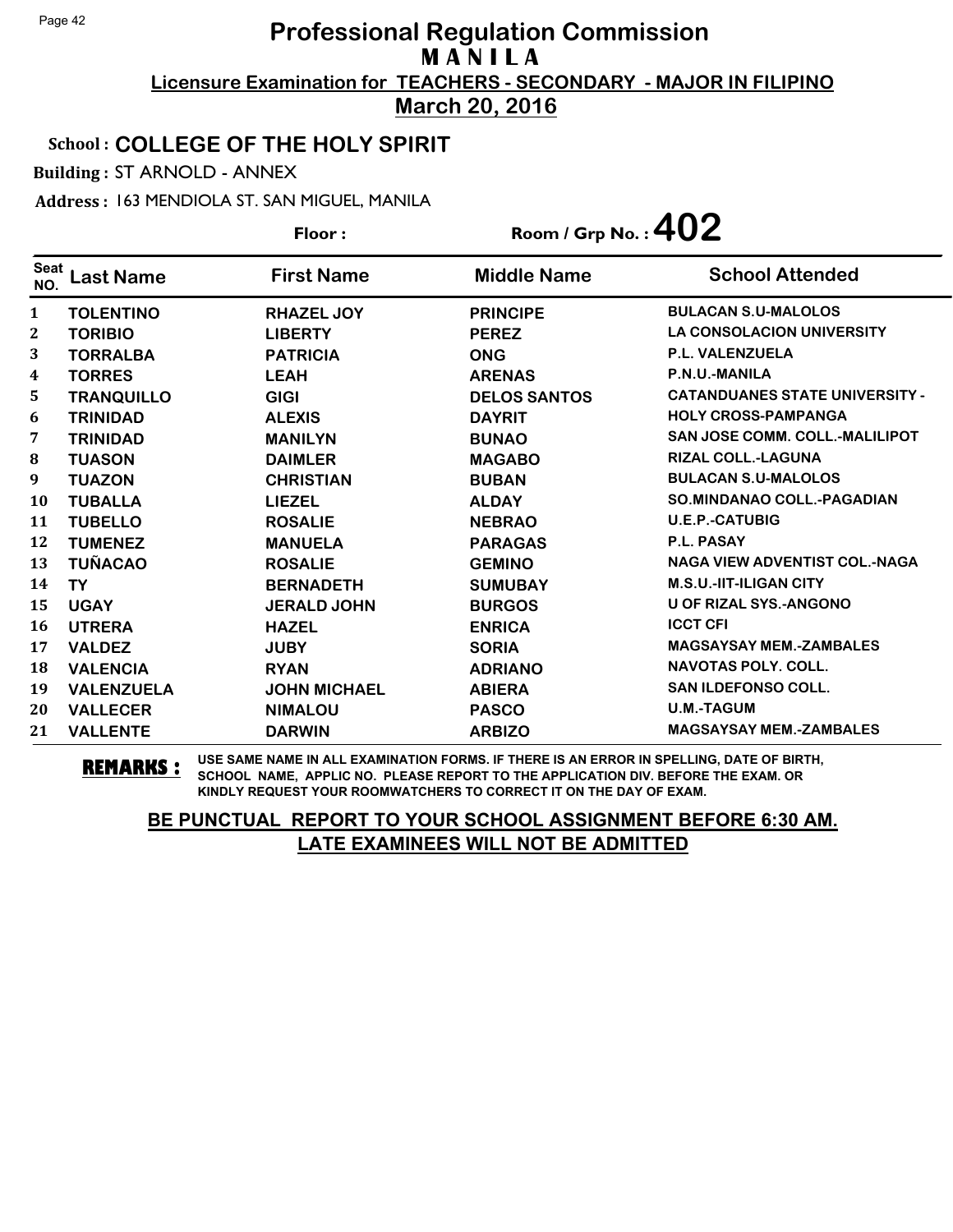#### School : **COLLEGE OF THE HOLY SPIRIT**

Building : ST ARNOLD - ANNEX

Address : 163 MENDIOLA ST. SAN MIGUEL, MANILA

Floor : Room / Grp No. : 403

| <b>Seat</b><br>NO. | Last Name         | <b>First Name</b>      | <b>Middle Name</b> | <b>School Attended</b>           |
|--------------------|-------------------|------------------------|--------------------|----------------------------------|
| $\mathbf{1}$       | <b>VARGAS</b>     | <b>LYRA</b>            | <b>ALBAYTAR</b>    | <b>U OF RIZAL SYS.-ANGONO</b>    |
| 2                  | <b>VARGAS</b>     | <b>MARY JOY</b>        | <b>MATOZA</b>      | P.U.P.-STA, MESA                 |
| 3                  | <b>VASALLO</b>    | <b>LIZA MARIE</b>      | <b>FLORES</b>      | <b>GEN DE JESUS COL</b>          |
| 4                  | <b>VELEZ</b>      | <b>ROSEMARIE</b>       | <b>GAHISAN</b>     | <b>BULACAN S.U-MALOLOS</b>       |
| 5                  | <b>VELOSO</b>     | <b>RHEYGANE</b>        | <b>BARLIZO</b>     | <b>RIZAL TECH UNIV</b>           |
| 6                  | <b>VERDE</b>      | <b>BELLA</b>           | <b>NIAR</b>        | <b>BINALBAGAN CATH.COL.</b>      |
| 7                  | <b>VERGARA</b>    | <b>CATHERINE</b>       | <b>CADDAWA</b>     | <b>ICCT CFI</b>                  |
| 8                  | <b>VERGARA</b>    | <b>DAN JARL ALBERT</b> | <b>AVILA</b>       | <b>PARTIDO S.U.-GOA</b>          |
| 9                  | <b>VERGARA</b>    | <b>MARY JANE</b>       | <b>DE LEON</b>     | <b>P.L. VALENZUELA</b>           |
| <b>10</b>          | <b>VERIC</b>      | <b>JAY-AR</b>          | <b>MARCELINO</b>   | U OF RIZAL SYS - ANTIPOLO        |
| 11                 | <b>VERSOZA</b>    | <b>BREDA</b>           | <b>CATINGUEL</b>   | <b>ST.COLUMBAN COLL.-PANG</b>    |
| 12                 | <b>VERSOZA</b>    | <b>ELIZABETH</b>       | <b>ECHON</b>       | P. C. U.-MANILA                  |
| 13                 | <b>VICEDO</b>     | <b>MARIA CLARISSE</b>  | <b>VIDALLO</b>     | <b>TRECE MARTIRES CITY COLL.</b> |
| 14                 | <b>VICTORIANO</b> | <b>ZARI</b>            | <b>CATAPANG</b>    | <b>U OF RIZAL SYS.-ANGONO</b>    |
| 15                 | <b>VIDALLON</b>   | <b>CRISTINA</b>        | <b>DIGNO</b>       | <b>WESTERN COLL.-CAVITE</b>      |
| 16                 | <b>VIERNES</b>    | <b>STEPHANIE ROSE</b>  | <b>TIKIKO</b>      | <b>P.L. MARIKINA CITY</b>        |
| 17                 | <b>VILCHES</b>    | <b>JAPHET</b>          | <b>HILARIO</b>     | <b>OCC.MINDORO STATE COL.</b>    |
| 18                 | <b>VILLAGOMEZ</b> | <b>ALMA</b>            | <b>AGULLANA</b>    | <b>CAMARINES NORTE COLL.</b>     |
| 19                 | <b>VILLALOBOS</b> | <b>JONRIC</b>          |                    | IMMA.CONCEP.COLL.-BATANGAS       |
| 20                 | <b>VILLALUZ</b>   | <b>MEDITAS</b>         | <b>PASCO</b>       | <b>TOMAS CLAUDIO MEM.</b>        |

**REMARKS :** USE SAME NAME IN ALL EXAMINATION FORMS. IF THERE IS AN ERROR IN SPELLING, DATE OF BIRTH, SCHOOL NAME, APPLIC NO. PLEASE REPORT TO THE APPLICATION DIV. BEFORE THE EXAM. OR KINDLY REQUEST YOUR ROOMWATCHERS TO CORRECT IT ON THE DAY OF EXAM.